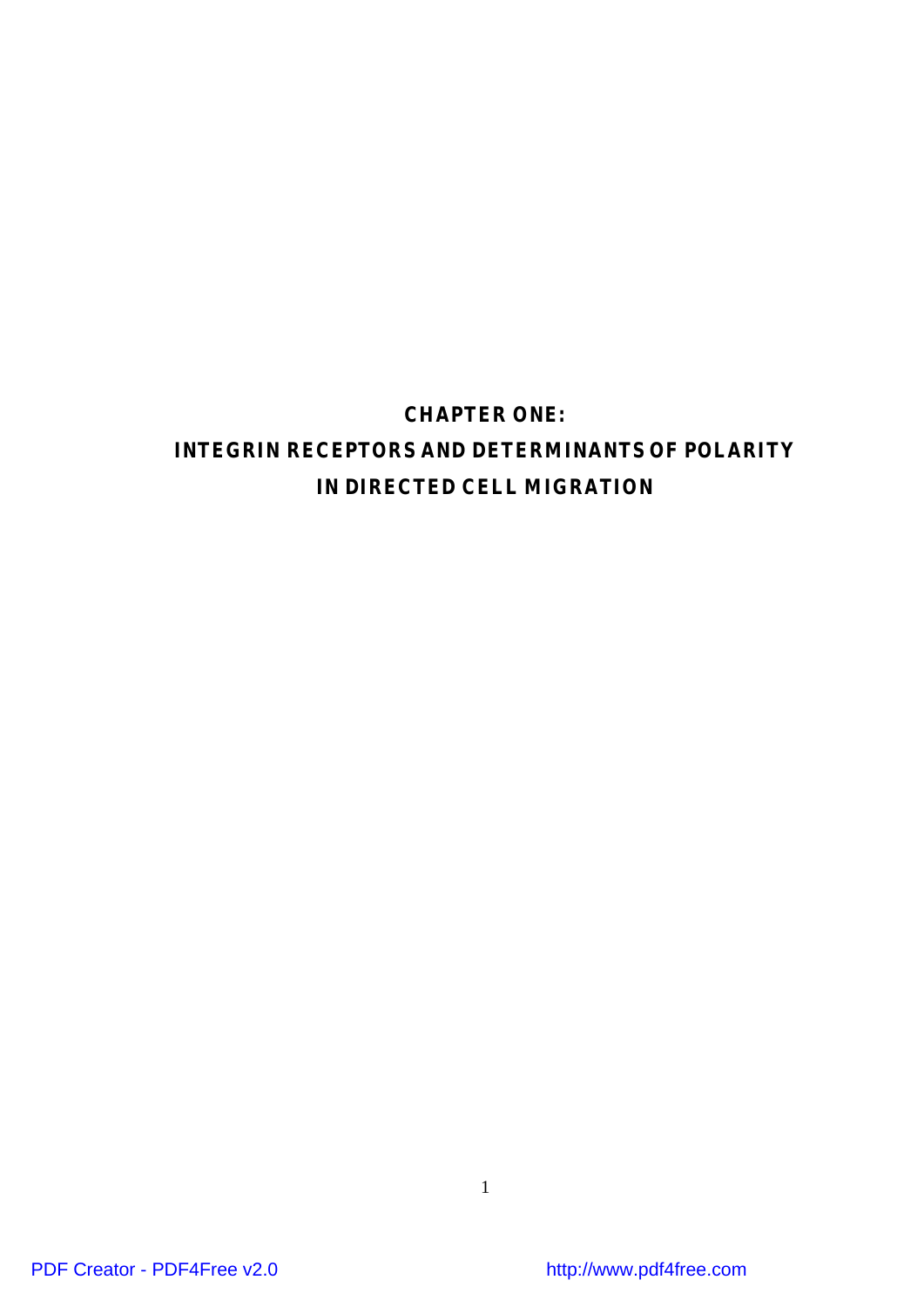## **I. The Metazoan Microenvironment**

#### **a) Cell Migration in Biology**

Regulation of cellular interactions in the metazoan microenvironment is an integral part of all aspects of biology, including embryonic development, physiological homeostasis in the adult, and dysregulation in disease. Each cell type modulates the common genetic program to its unique requirements, in order to navigate through the complex milieu of soluble and insoluble factors in vivo (Alberts et al, 2002; Hynes and Zhou, 2000; Ingber, 2002; Orr et al, 2006). In the developing embryo, mechanisms of migration mediate early stages such as gastrulation and neural tube formation, as well as later stages such as the formation of organs by epithelial cell types, vascular networks by endothelial cells, and the wiring of the brain by neurons. Much of migration in development and the establishment of tissue architecture depends strongly on cell-cell contacts, occurring by movement of sheets of cells according to a hard-wired genetic program (Gilbert, 2003; Affolter et al, 2003). Mechanisms of migration are also utilized in the adult organism, such as for wound healing of epidermal tissues, plastic reorganizations of the central nervous system, and immune surveillance by leukocytes, to broadly name a few roles for motility. These modes of migration tend to be less hard-wired, however, relying much more on the sensing of attractant cues from outside of the cell through adhesion receptors, receptor tyrosine kinases (RTKs), and G protein-coupled receptors (GPCRs). As such, cell migration in the adult animal is largely a phenomenon of single cells and independent of cell-cell contacts (Laughenburger & Horwitz, 1996; Ridley et al, 2003; Wehrle-Haller and Imhof, 2003; Vicente-Manzanares et al, 2005; Schwartz and Horwitz, 2006), and the loss of cell-cell contacts correlates with transition to a mesenchymal-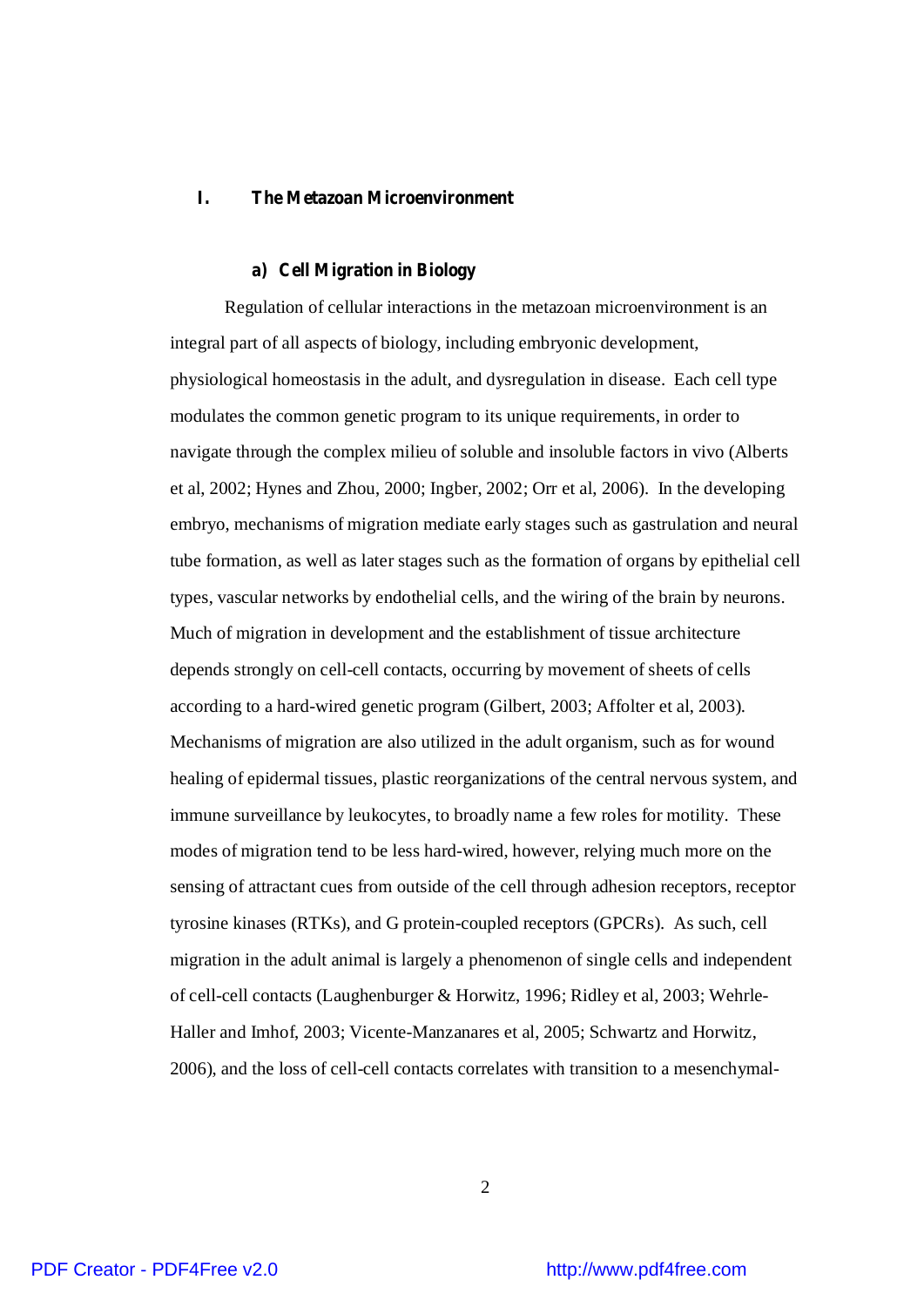like morphology and seemingly stochastic migration of cells in neoplasms (Polette et al, 2004; Friedl, 2004; Yang et al, 2006).

As the defining material of connective tissues in the body, the extracellular matrix plays a vital role as a functionalized scaffolding, holding the tissues together in vivo, and is derived mainly from cells of mesodermal origin. ECM is composed of various proteoglycans and glycoproteins, such as collagens, elastins, laminins, fibronectin, fibrinogen, and vitronectin, which can be found in various proportions depending on the location in the body and to modulate the strength, elasticity, lubrication and biochemical signals to the tissues that require such properties.

#### **b) Fibronectin as a tissue organizer**

As mouse knockout studies have shown, fibronectin is a critical ECM component, and is required for formation and maintenance of the mesoderm, epithelial and endothelial cell monolayers that line the airways, gastrointestinal tract, and vascular system of higher organisms (George et al., 1993). Fibronectin null mice still survive beyond gastrulation however, and instead exhibit signs that while the mesoderm still forms, it forms with significant defects. For instance, mutant embryos fail to develop certain mesodermally-derived structures (notochord, somites) and develop structures (heart, blood vessels) variably and abnormally, and these defects appear primarily responsible for embryonic lethality. Similar studies of fibronectin in *Xenopus* embryos indicate that polarized fibrils are required for guiding the migrating mesoderm during the formation of these processes following gastrulation. Winklbauer and Nagel, for instance, found that fibronectin fibrils act more as an orienting cue, rather than a haptoattractant, and were aligned along the axis of mesoderm migration (Winklbauer and Nagel, 1991).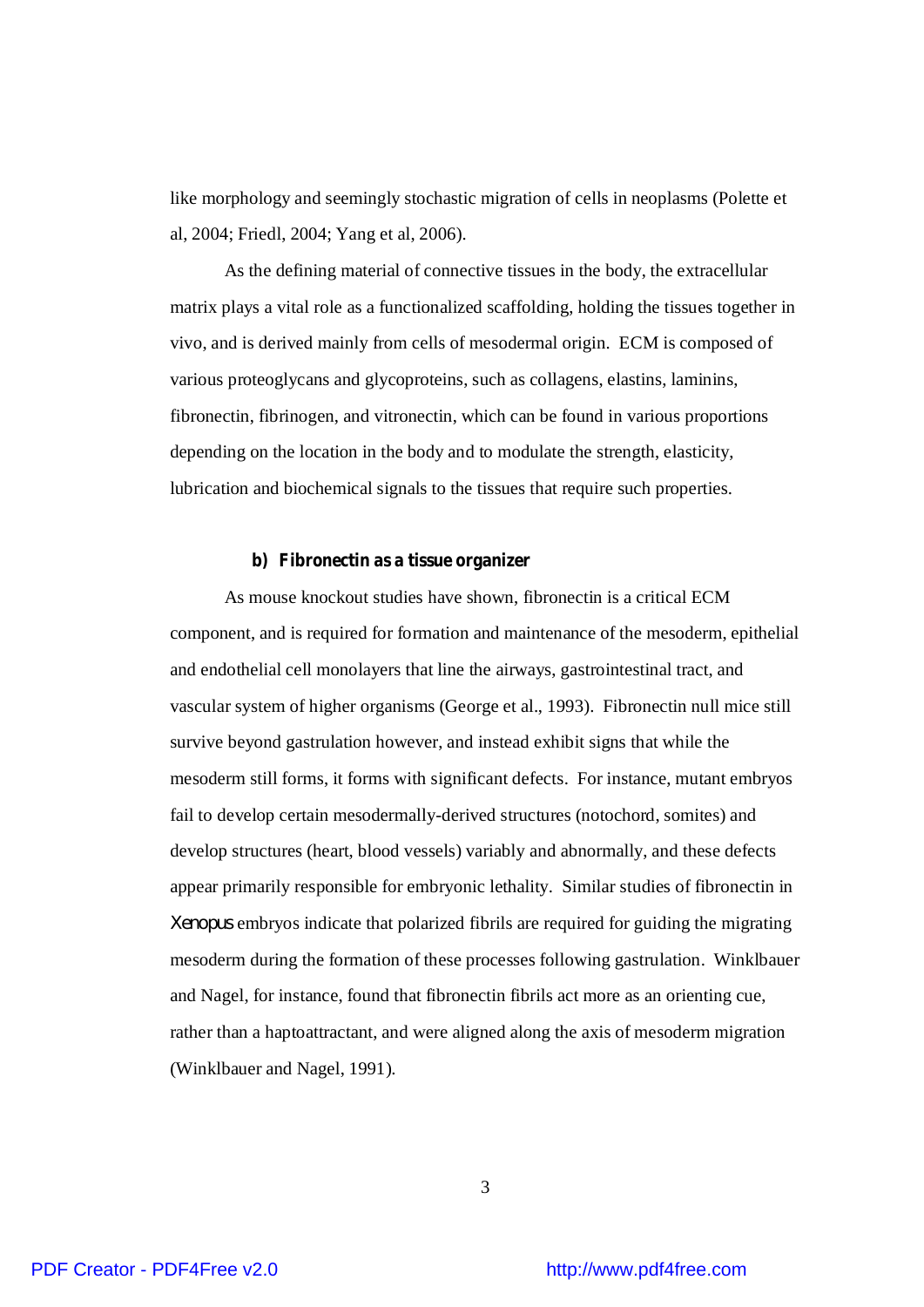In addition to providing a guide during movement of the mesoderm following gastrulation, fibronectin guides the branching morphogenesis preceding tissue and organ formation (Gumbiner, 1996; Sakai et al., 2003). Specifically, site-specific accumulation of fibronectin is essential for cleft formation during initiation of epithelial branching in submandibular salivary-gland epithelia, as well as in the developing lung and kidney, facilitated by directional fibronectin assembly and translocation in the developing cleft (Larsen et al., 2006). Larsen, Yamada and colleagues identified this role for directional fibronectin assembly in branching via washout and pulse-chase experiments, which revealed that older fibronectin accumulates at the base of the clefts and translocates inwards as a wedge, with newer fibronectin assembling behind.

Similarly, fibronectin performs a significant role in vascular development and morphogenesis (George et al., 1993; Sottile, 2004), and soluble fibronectin from plasma is deposited into tissue extracellular matrices by a regulated, cell-dependent process, that promotes growth, survival and migration of endothelial cells (Hynes, 1990; McDonald, 1988; Akiyama et al., 1989; Sechler & Schwarzbauer, 1997). In addition, both fibronectin deposition and its primary integrin receptor are upregulated in neo-vessels following treatment with angiogenic factors such as vascular endothelial growth factor (VEGF) (Kim et al., 2000), suggesting an important role for fibronectin cell-ECM interactions in angiogenesis.

A third major role for fibronectin as an extracellular matrix ligand in cell migration is that of tumor metastasis (Yamada, 2003; Hood & Cheresh, 2002; Ruoslahti, 1999). In tissue stroma, fibronectin and other ECM proteins provide adhesive signals, as well as a steric blockage of cell movement, to biochemically and mechanically restrict the movement of neoplastic cells from their primary tumor sites. Following loss of E-Cadherin expression and cell-cell contacts, many tumor cells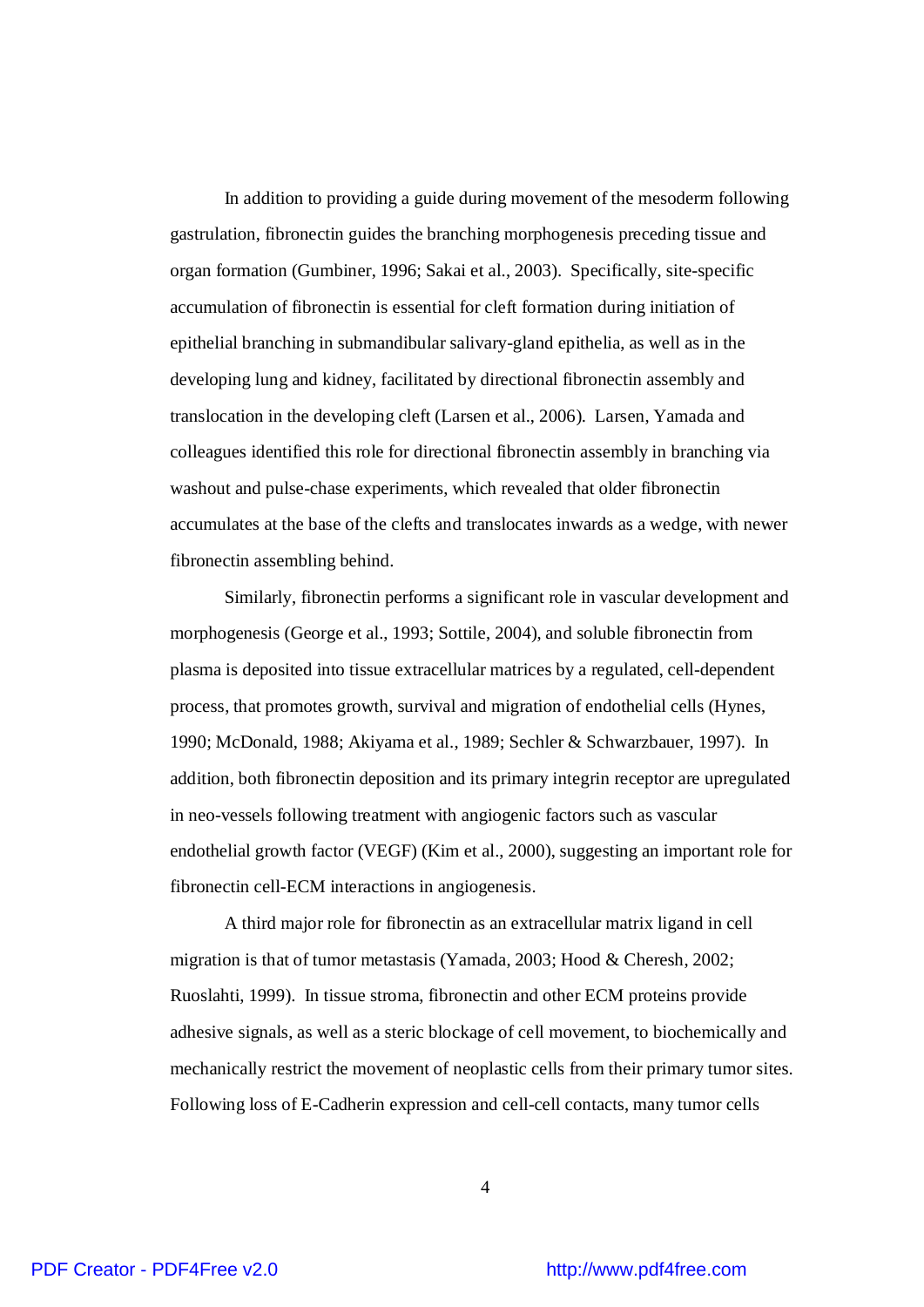exhibit altered expression patterns for ECM receptors (Su et al., 2002), along with increased secretion of matrix metalloproteases, to remodel tissue matrices and invade the vascular system (Polette et al., 2004; Zaman et al., 2006). Collectively, these changes are described as the epithelial to mesenchymal transition (EMT) (Thiery, 2003; Gotzmann et al., 2004), and enable neoplastic cells to escape from ECMrestrictions on motility (Friedl et al., 1998; Cukierman et al., 2002; Zaman et al., 2006).

#### **II. The Molecular Basis for Adhesion and Migration**

#### **a) Integrins anchor the cell**

The cellular counterpart to ECM proteins such as fibronectin is the integrin family of heterodimeric cell surface receptors. Integrins are heterodimeric transmembrane glycoproteins, composed of alpha and beta subunits, with each subunit having a large extracellular ligand-binding domain, a single transmembrane region, and a short cytoplasmic tail (except in the case of beta4). Upon binding to specific ECM components, integrins are activated and clustered into regions of the plasma membrane termed focal contacts, or focal adhesions, which anchor the actin cytoskeleton to the underlying ECM (Hynes, 1992; Clark and Brugge 1995; Hynes, 2002). Comprised of greater than 20 different combinations of alpha/beta subunits, the integrin family of cell surface receptors has a wide variety of specificities, with some receptors binding to more than one ECM component and several ECM components being recognized by more than one integrin. In the ECM proteins fibronectin and vitronectin, the tripeptide sequence Arg-Gly-Asp (RGD) acts as a recognition and binding site for a number of integrins, including alpha5beta1, alphaIIb beta3, and all or most of the alphav integrins (Ruoslahti and Pierschbacher, 1987), and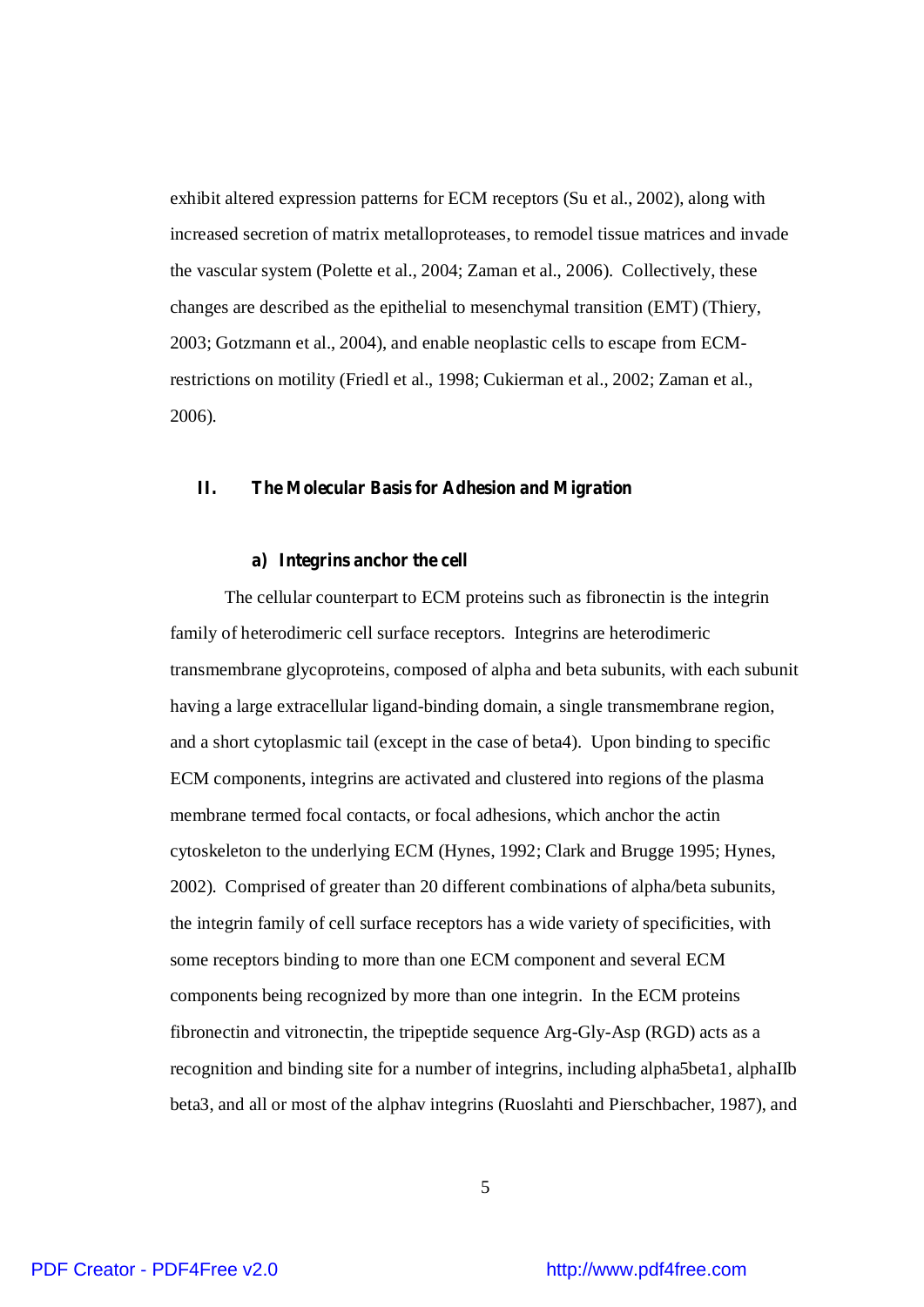this site acts synergistically with another peptide sequence Pro-His-Ser-Arg-Asn (PHSRN) to promote cell adhesion (Akiyama et al, 1995). The alpha5 beta1 integrin has received particular attention as the main fibronectin receptor in most cell types, and has been shown to promote focal contact function and play a role in several types of cancer (Su et al, 2002), as well as being required in normal mesodermal and neuronal development (Goh et al, 1997). Mouse knockout studies support the conclusion that alpha5 beta1 is the primary receptor for fibronectin; both fibronectin and â1 null mutations are embryonic lethal with overlapping defects. And additionally, while the defects of alpha5-null embryos are less severe, and studies have shown that the alphav integrins can compensate marginally (George et al., 1993; Stephens et al., 1995; Yang and Hynes, 1996).

How alpha5 beta1-fibronectin interactions are functionally regulated is therefore of critical interest for understanding the basis of cell adherence in tissue development and maintenance, as well as defects of cellular behavior relating to tissue stroma (Hynes, 2002). Regulation of alpha5 beta1 and other integrin receptors is governed by two mechanisms: (i) clustering of integrins promotes increased avidity for ECM components, and recruits an intracellular plaque of proteins that establishes a strong mechanical linkage between the ECM and actin microfilaments; and (ii) modulation of the intrinsic affinity of integrin receptors through conformational changes generated at their C-terminal tails (Sanchez-Mateos et al., 1996). Regarding integrin clustering, a variety of studies in leukocytes have left little doubt that the association of multiple weak bonds is a common way of achieving significant molecular interactions (van Kooyk and Figdor, 2000; Takaki et al., 2002), which probably also accounts for protein recruitment to nascent focal contacts.

The second issue, regarding integrin affinity modulation, has required more detailed examination of integrin receptor structure, however. Many integrins are not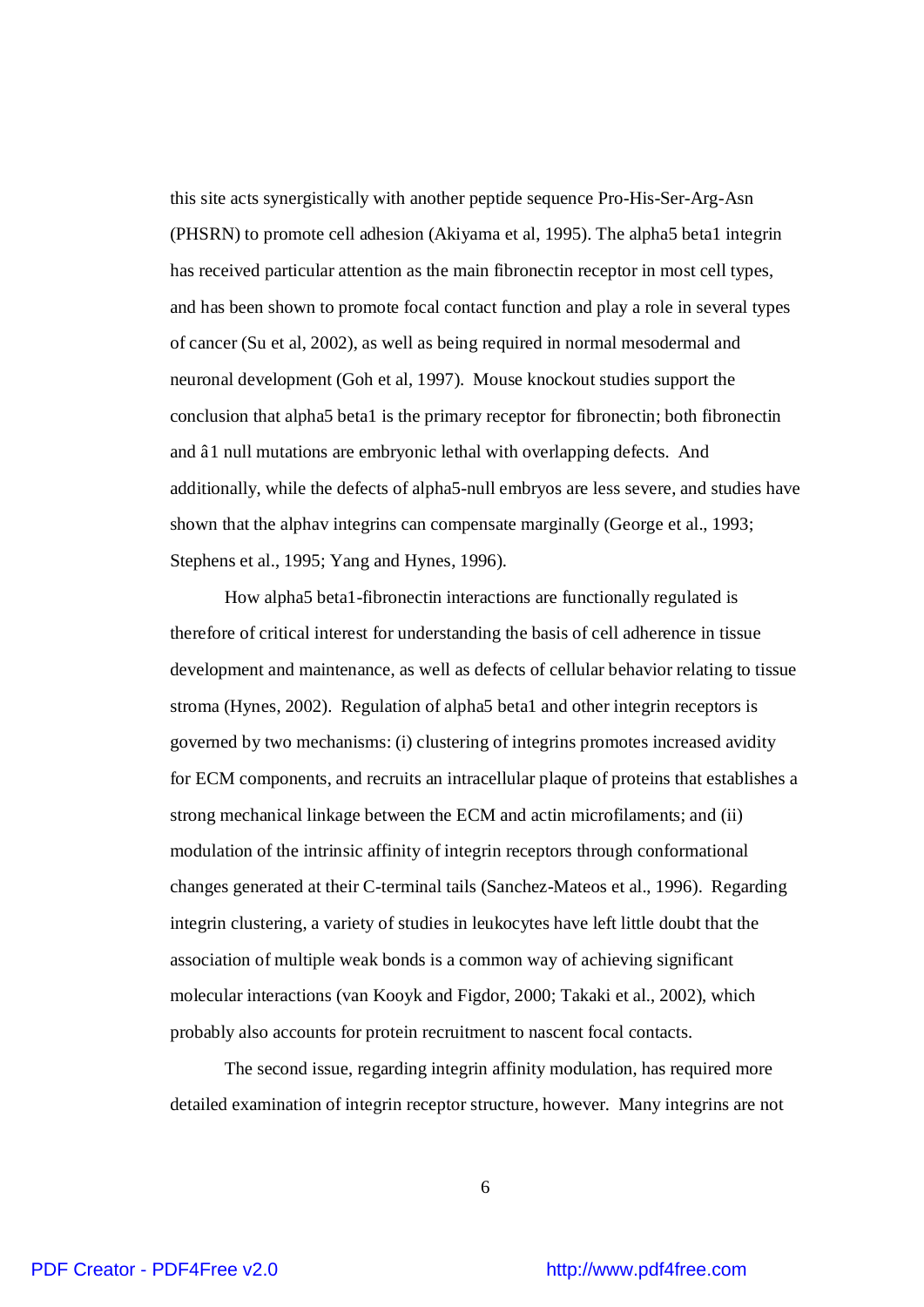constitutively active, and can be expressed on the cell surface in an inactive state, in which they do not bind ligand or transduce signals across the cell membrane. Structural studies of integrin receptors have found that affinity states are principally controlled by the conformation of the C-terminal tails of the alpha and beta subunits, effectively opening and closing the ECM-binding site as a clam-like structure (Arnaout et al., 2005; Humphries et al., 2003).

Additional approaches using expression analysis of recombinant integrins has contributed to understanding of the mechanisms of integrin C-terminal cytoplasmic domains in affinity modulation (Hughes & Pfaff, 1998; Hynes, 2002). One such group of studies focus on the membrane-proximal sequences of á and â subunit cytoplasmic domains, which share a similar organization of polar and nonpolar amino acids. Deletion of these sequences (GFFKR and LLv-iHDR, respectively) in either alpha or beta subunits activate integrins, independent of cell type and signaling pathway, suggesting that the association of these motifs represent a structural constraint on integrin activity (Crowe et al., 1994; O'Toole et al, 1994). Another region of the integrin cytoplasmic domains that performs a critical role is a wellconserved NPXY motif that is required for integrin activation. Calderwood et al. (1999, 2002) illustrated that the head region of talin interacted with the â3 integrin tail at the NPXY motif via its phosphotyrosine-binding (PTB) domain, and activates integrin receptors by separating the á and â cytoplasmic domains. Other focal adhesion proteins such as FAK, may also activate integrin receptors in this manner via PTB-containing FERM domains (Liddington & Ginsberg, 2002).

Interestingly, the extracellular and cytoplasmic conformational shifts involved in integrin activation appear to be coupled in a bidirectional and reciprocal manner, best viewed in terms of an allosteric equilibrium or series of equilibria (Hynes, 2002; Arnaout et al., 2005). In this manner, binding of ECM ligand enhances separation of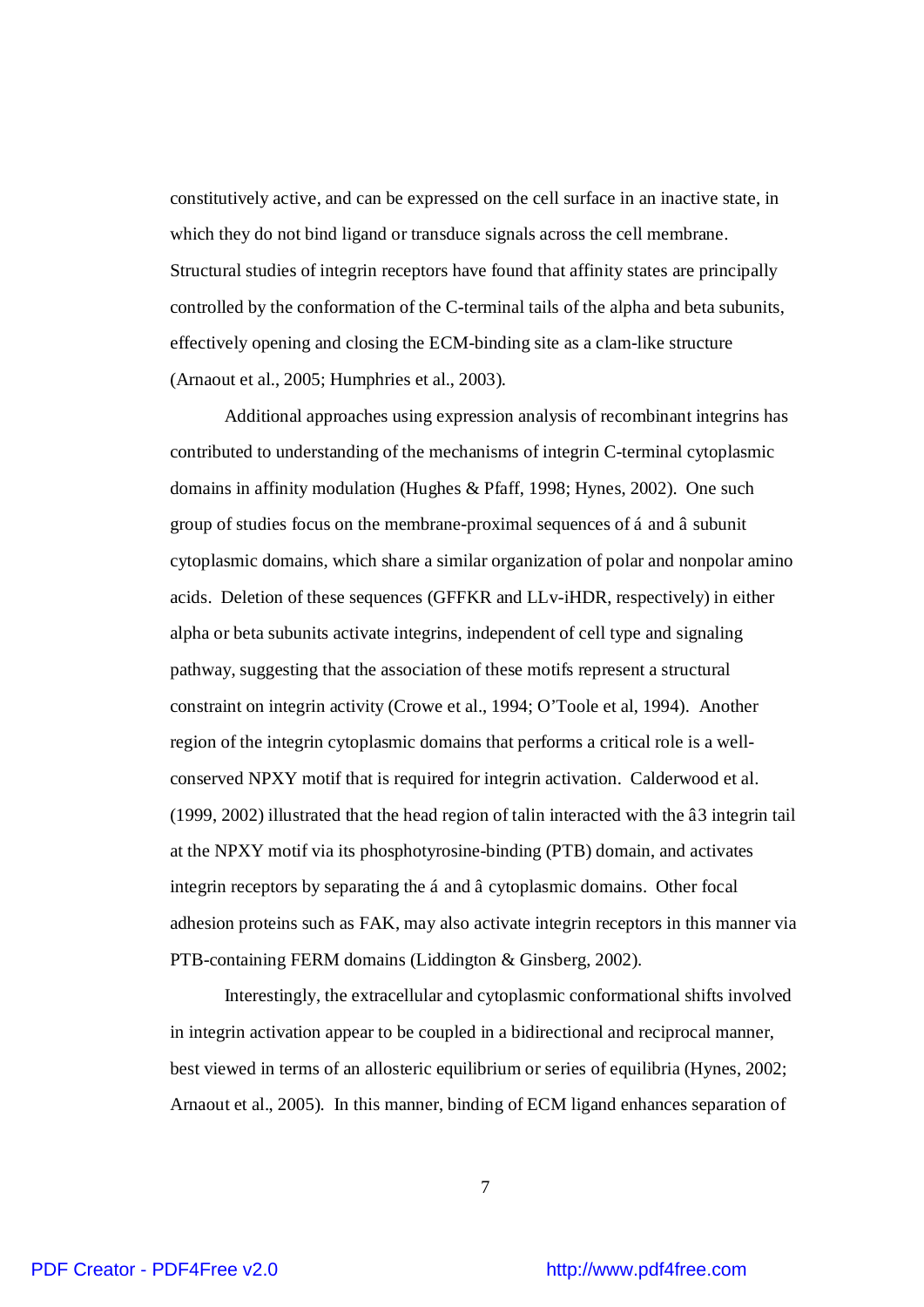the cytoplasmic domains, allowing their interaction with focal adhesion structural and signaling proteins, and facilitating activation and recruitment of additional integrin receptors to the site of clustering, for most of the integrin receptor isoforms. Exceptions include platelet- and leukocyte-specific integrins, which maintain a much more stable inactive state most of the time, until they are triggered to attach to blood vessel walls and perform their physiological functions.

#### **b) Focal contacts provide scaffolding**

The clustering and dissociation of integrin cytoplasmic domains triggers the recruitment of a large number of membrane and cytosolic proteins to form submembrane plaques, termed focal contacts, and is dependent on associated actin organization (Schoenwaelder & Burridge, 1999; Zamir & Geiger, 2001; van der Flier & Sonnenberg, 2001). Integrin cytoplasmic domains are short and possess no catalytic activity or static structure, instead relying on the large array of focal contact proteins to provide those biochemical and mechanical functions. Among those cytoplasmic proteins directly interacting with integrin á subunits are several  $Ca^{2+}$ binding proteins that appear to regulate integrin affinity states and/or act as protein folding chaperones (Coppolino et al., 1997; Lenter & Vestweber, 1994), Caveolin1- Fyn complexes that signal via the MAPK cascade (Wary et al., 1998), and paxillin (as shown in the case of á4) (Liu et al., 1999).

Significantly greater interest has been focused on protein interactions with the â subunit cytoplasmic tails, however. Cytoskeletal proteins such as talin, á-actinin, and filamin (Horwitz et al., 1986; Otey et al., 1990; Sharma et al., 1995) perform vital roles in assembling focal contact linkages with the cytoskeleton. Other protein interactions with the â integrin tail are regulatory proteins, including focal adhesion kinase (FAK) and paxillin (Schaller et al., 1995), the serine/threonine integrin-linked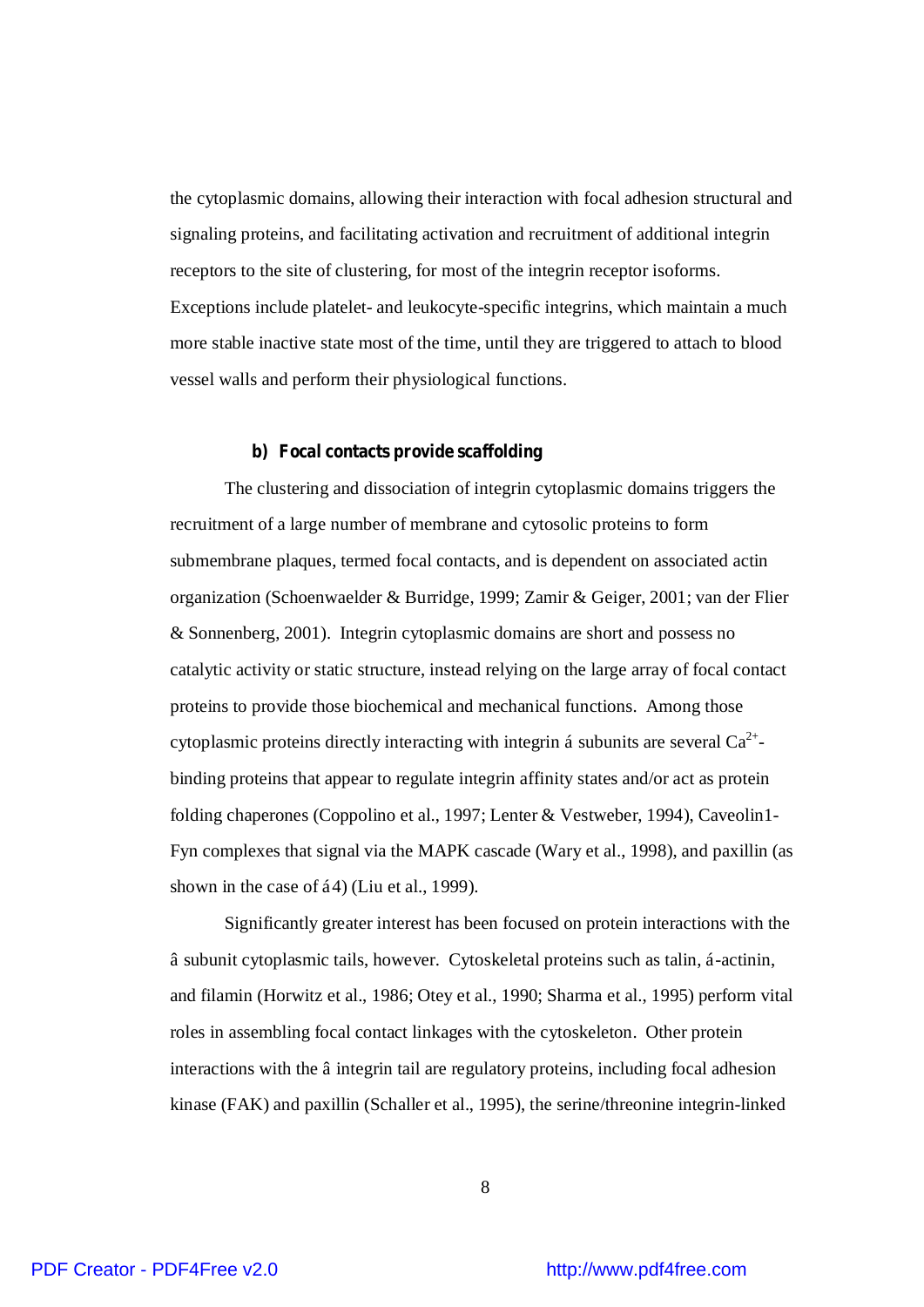kinase (ILK) (Hannigan et al., 1996), receptor for activated protein kinase C (Rack1) (Liliental & Chang, 1998), and protein kinase C (PKC) (Ng et al., 1999).

Besides direct interactions with integrin cytoplasmic domains, an increasingly extensive list of cytoplasmic molecules have been found to be localized to focal adhesions, many of which interact indirectly with integrins and/or actin microfilaments (Zamir & Geiger, 2001). Among these, vinculin appears to play a critical role in cell adhesion and motility, and is commonly used as a marker protein for focal contacts (Xu et al., 1998). Vinculin interacts with several junctional components such as actin and talin (Menkel et al., 1994), á-actinin (Kroemker et al., 1994), paxillin (Turner et al., 1990), vasodilator-stimulated phosphoprotein (VASP) (Brindle et al., 1996), and vinexin (Kioka et al., 1999). Other important focal contact proteins include gelsolin (Azuma et al., 1998), tensin (Lo et al., 1994a, b), radixin (Tsukita et al., 1989), zyxin (Beckerle, 1997), and profilin (Vojtek et al., 1991) This group of proteins can directly bind, cap, bundle, or nucleate actin filaments, establishing a framework or scaffolding that does the mechanical work of the focal contact: indirectly tethering the actin cytoskeleton to the clustered integrin receptors (Blanchoin et al., 2000).

There are also a variety of adaptor proteins that recruit additional structural and signaling proteins to focal contacts, among them being paxillin. Paxillin was initially identified as a tyrosine phosphorylated protein in v-src-transformed cells and found co-localized with focal contacts (Glenney & Zokas, 1989; Turner et al., 1990). Paxillin contains numerous potential protein-protein binding sites, including prolinerich motifs, SH2-binding sites, leucine-rich motifs, and four LIM domains (Salgia et al., 1995; Turner & Miller, 1994), and interacts with Src family SH3 domains (Weng et al, 1993), Crk SH2 domains (Schaller & Parsons, 1995), and Csk SH2 domain (Schaller and Parsons, 1995). Paxillin leucine-rich motifs interact with FAK and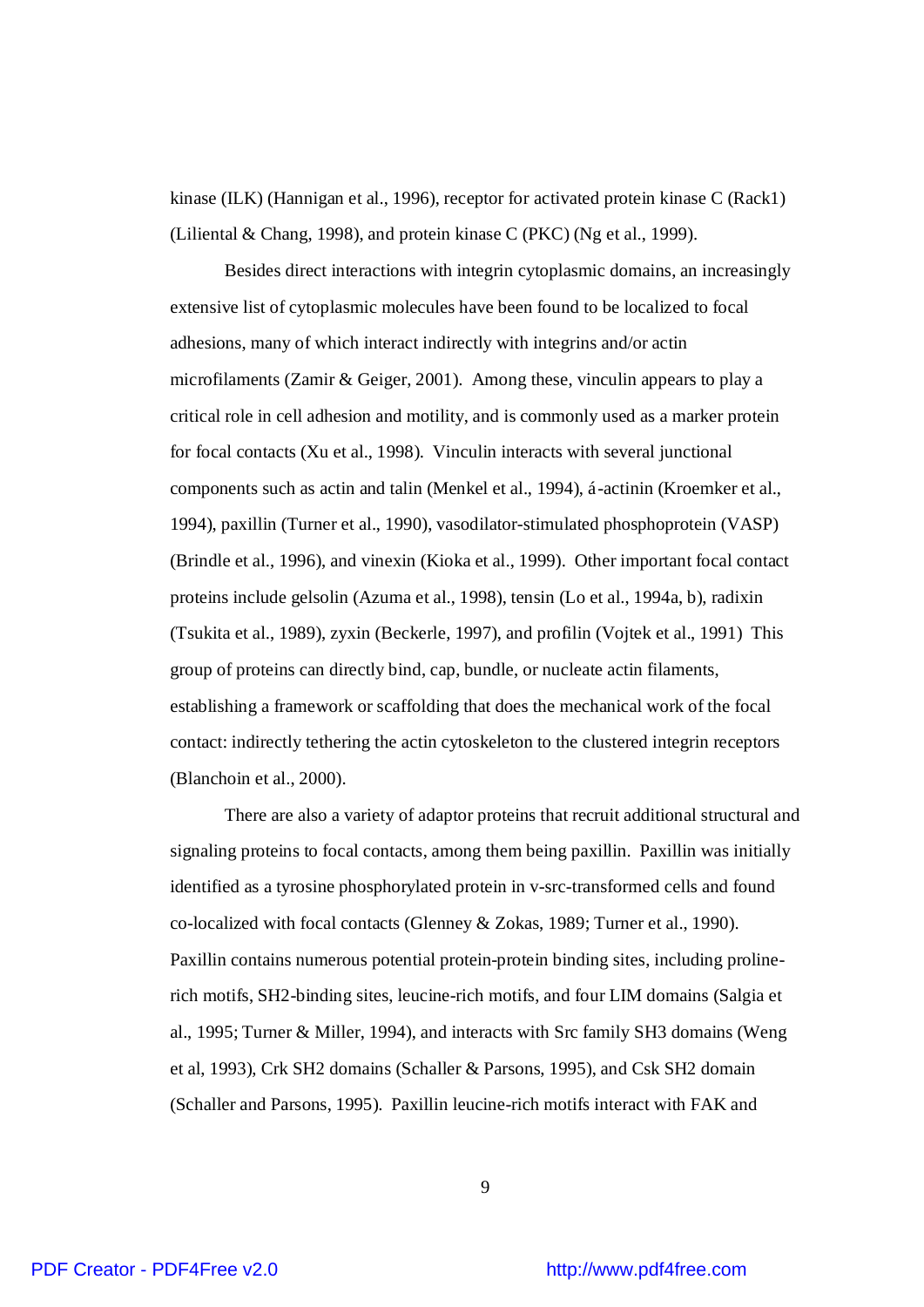vinculin (Brown et al., 1998), and the LIM2 and LIM3 domains are important for targeting to focal contacts (Brown et al., 1996). Other studies have suggested that paxillin is involved in reorganization of the actin cytoskeleton through recruitment of p21 GTPase-activated kinase (PAK)/PAK-interacting exchange factor (PIX) complex (Turner et al., 1999), and in cell migration through recruitment of another adaptor protein, Crk (Schaller & Parsons, 1995; Petit et al., 2000; Webb et al., 2004).

p130Cas (Crk-associated substrate) is another well-studied focal contact adaptor protein, and was first identified as a highly tyrosine phosphorylated protein in cells expressing v-crk and v-src oncogenes (Sakai et al., 1994; Cary et al., 1998). As an adaptor protein, Cas contains multiple modification and protein-protein binding sites, including an N-terminal SH3 domain, several proline-rich regions, and a cluster of putative phosphotyrosine SH2-binding sites named the substrate domain (SD). Cas has been shown to interact with FAK through its SH3 domain, and is phosphorylated by FAK/Src complexes (Cary et al., 1998), which then recruits Crk via its SH2 domain to stimulate cell migration (Klemke et al., 1998).

Additional adaptor proteins involved in focal contact activities appear to expand upon the modular use of Src-homology domains (SH2/SH3), including Grb2, Grb7, Nck, and Crk. Of these, Grb2 and Nck are mainly implicated in cell proliferative signaling through Ras (Lowenstein et al., 1992; Lehmann et al., 1990), whereas Crk and Grb7 are implicated in cell motility (Klemke et al., 1998; Shen et al, 2002).

Next there are regulatory kinases in focal contacts, including the lipid kinase phosphatidylinositol 3-kinase (PI3K), serine/threonine kinases ILK and PKC, and tyrosine kinases such as FAK, Src, Fyn, Yes, and Csk. FAK in particular has received significant attention for its apparently central role in focal contact function, and will be discussed in greater detail in a later section of this chapter. Briefly, however, FAK's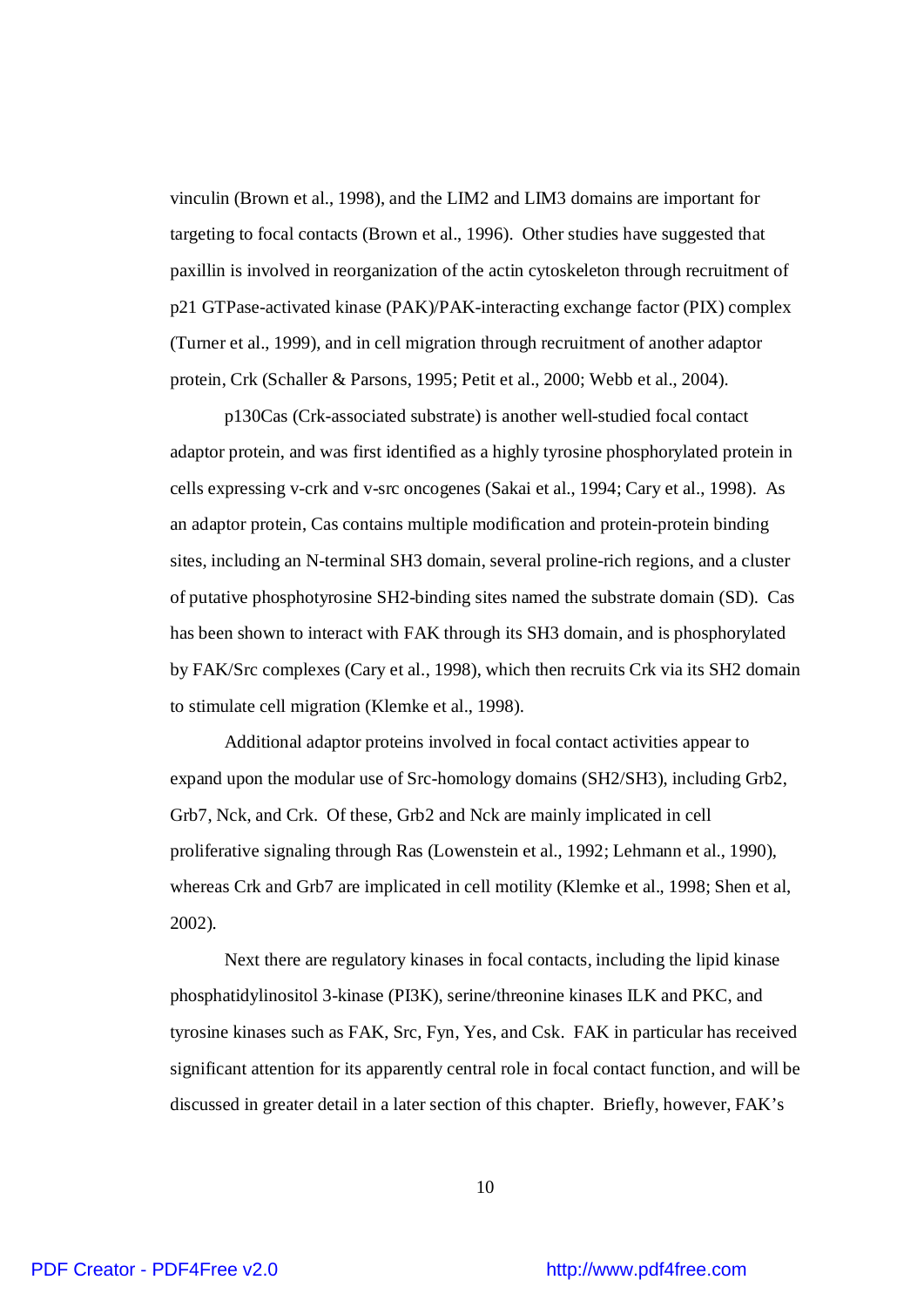kinase activity and tyrosine phosphorylation state are both closely associated with integrin clustering and focal contact formation (Guan & Shalloway, 1992), and are vital in both the recruitment and regulation of a wide array of cytoskeletal-related proteins (Parsons, 2003). As a signaling molecule, FAK has been implicated in numerous adhesion-related behaviors, including spreading, migration, survival, and proliferation, and FAK-null embryos are embryonic lethal with severe defects in the mesoderm (Ilic et al., 1995). Due in large part to similarities with mouse knockouts of fibronectin and integrin subunits alpha5 and beta1, FAK has therefore received much attention in fibronectin-regulated behaviors in the mesoderm.

A truncated form of Src was first identified as the transforming protein of Rous sarcoma virus (RSV), and offered the first early hints of the importance of tyrosine phosphorylation in cell signaling as it related to proliferation and motility (Purchio et al., 1978). Related nonreceptor tyrosine kinases Fyn, and Yes join with Src to form the Src family of kinases (SFKs) (Thomas & Brugge, 1997), and these three proteins appear redundant in their cooperation with FAK in focal adhesion signaling (Jones et al., 2000). Csk appears to regulate SFKs via phosphorylation of their C-terminal inhibitory phosphotyrosine motifs (Howell & Cooper, 1994).

PKC includes a family of serine/threonine kinases with more than 10 members, varying in expression patterns, that are involved in integrin-dependent functions including adhesion, spreading and focal adhesion formation (Dekker and Parker, 1994; Defilippi et al., 1997). Talin, vinculin and paxillin have been identified as potential targets for PKC (De Nichilo & Yamada, 1996; Hyatt et al., 1994).

ILK is a serine/threonine kinase originally identified as an integrin beta1 interacting protein, involved in regulation of cell adhesion (Hannigan et al., 1996; Legate et al., 2006). As a scaffolding complex with PINCH and parvin, ILK appears to mediate an array of diverse signaling pathways with synergistic effects on actin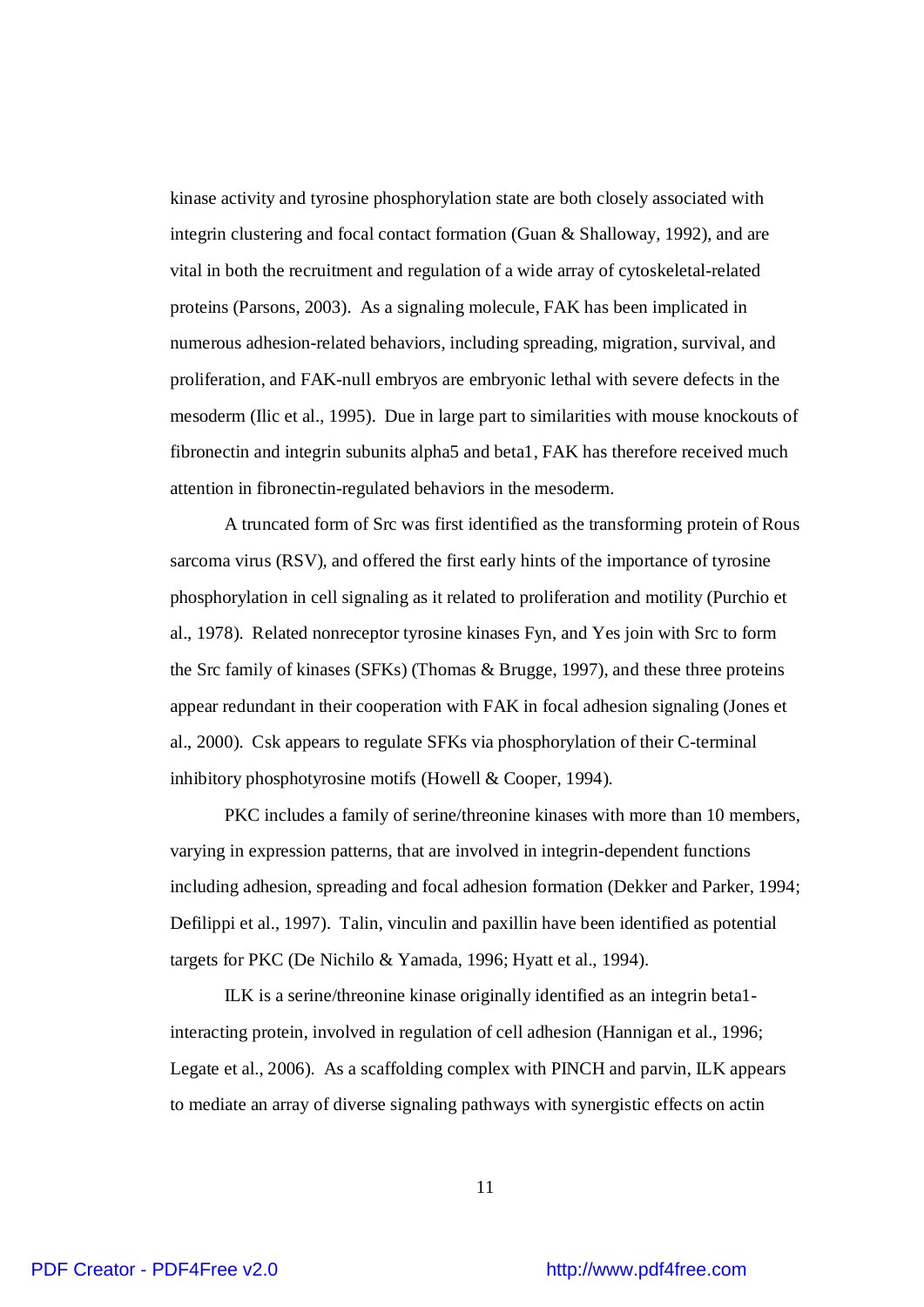cytoskeleton organization, adhesion stability, and transcriptional regulation. Indeed, deletion of the ILK gene in mice demonstrated that ILK is required for polarizing the epiblast, cell adhesion, and controlling actin accumulation (Sakai et al., 2003).

PI3K is another important signaling molecule, and will be discussed in greater detail in a later section of this chapter. Briefly, however, PI3K phosphorylates the D3 position of the inositol ring of phosphatidylinositides (PtdIns) to generate the second messenger PtdIns  $3,4,5-P_3$  (PIP<sub>3</sub>) (Insall & Weiner, 2001; Payrastre et al., 2001). PIP<sub>3</sub>, in turn, recruits pleckstrin homology (PH)-domain containing proteins to the cell membrane, thereby spatially-regulating multiple signaling pathways.

And there are many more proteins that have been shown to colocalize with focal adhesions and/or directly interact with proteins having known adhesion-related properties, and there are likely many more that have not yet been identified. As a result, the supramolecular complexity of focal contacts is daunting, and the network of signaling pathways involved in cell spreading, survival, proliferation and migration is a vastly challenging task. In the next section, however, I will describe the prevailing views as to how these many structural and signaling proteins coordinate to generate and regulate cell migration.

#### **c) Migration is a dynamic, integrated process**

The current model of cell migration as a dynamic process was described by Lauffenburger and Horwitz in 1996, and more recently by Ridley et al. (2003), and distilled the disparate studies on a variety of aspects of cell migration research into a single model. This model describes cell migration as a highly integrated multi-step process that coordinates protrusion of the membrane and actin cytoskeleton at the leading edge of motile cells, assembly of focal contacts with which to stabilize attachment in the direction of coordinated motion, disassembly and release of focal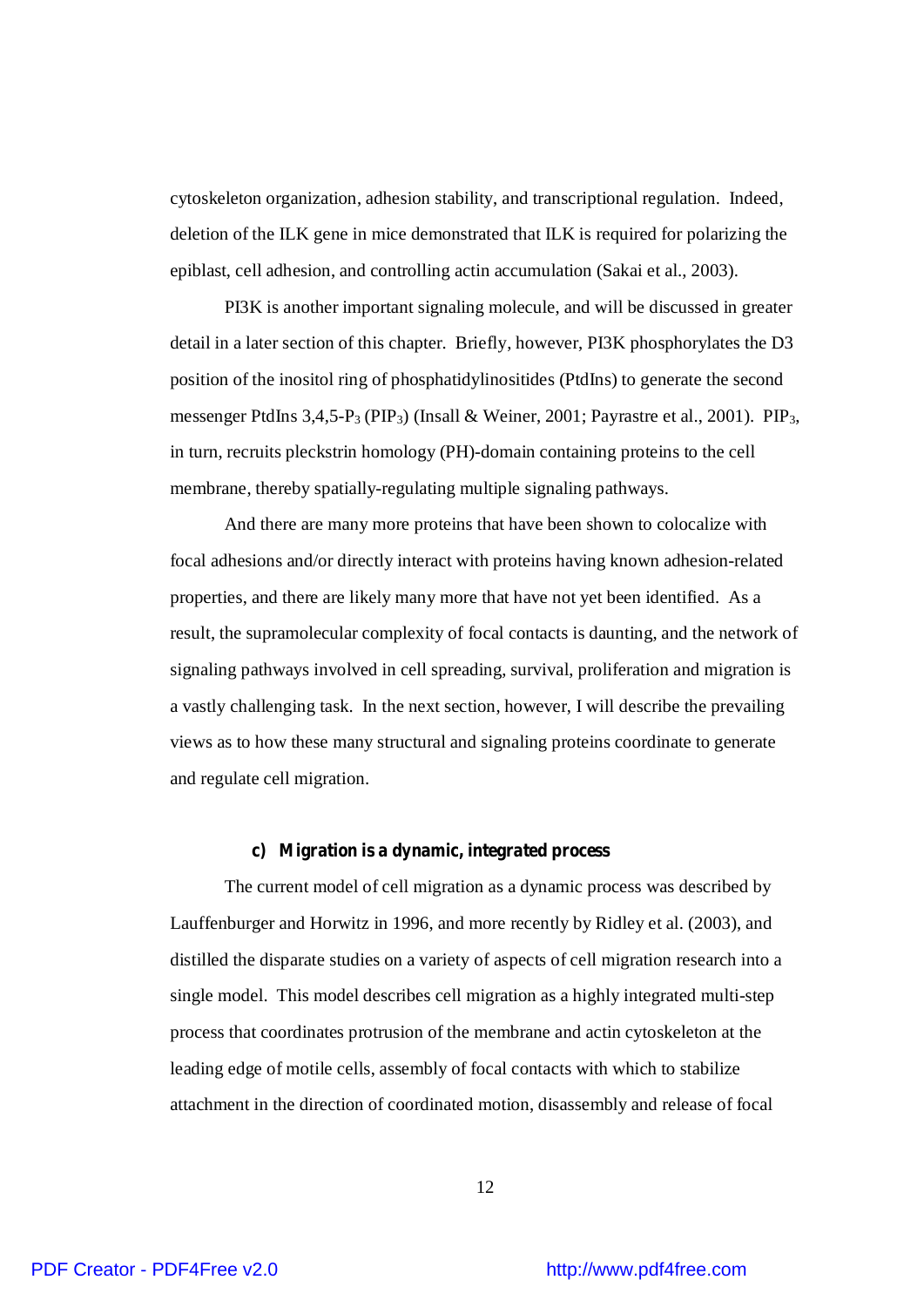contacts at the cell rear, and contraction with which to drive the cell forward (Lauffenburger & Horwitz, 1996; Ridley et al., 2003; Li et al., 2005). While envisioned as a step-wise process, each "step" is occurring simultaneously, and provides mechanical feedback to the other aspects, thereby integrating and coordinating these four separate activities. At the core of this process is the dynamic regulation of adhesion and generation of propulsive force, and in subsequent sections we will discuss how motile cells regulate what direction they migrate in, but here we will discuss the basic biomechanics of cell motility.

In polarized migrating cells, active membrane processes, including broad, sheet-like lamellipodia and thin, spike-like filopodia, are constantly extending and exploring around the cell front. Both of these structures are abundant in actin and actin-associated proteins, and their formation is tightly correlated with ongoing polymerization of actin filaments. Indeed, actin filaments are intrinsically polarized with fast-growing "barbed" or "plus" ends against the membrane, and slow-growing "pointed" or "minus" ends opposite the membrane, and this inherent polarity is used to drive membrane protrusion. In lamellipodia, filaments form a branching dendritic network, whereas in filopodia they are organized into long parallel bundles (Welch & Mullins, 2000). In both cases, actual membrane protrusion is driven by actin polymerization that is regulated by the actin-related protein (Arp) 2/3 complex and actin severing proteins, such as actin depolymerizing factor (ADF, or cofilin) and gelsolin. In lamellipodial actin networks, Arp2/3 complexes bind to the sides or tip of pre-existing actin filaments and nucleate filament branching. Activation of Arp2/3 complexes is localized by WASP/WAVE family members that are themselves localized to the cell membrane, and actual membrane protrusion is thought to occur not by filament elongation, but by an "elastic Brownian ratchet" mechanism (Welch & Mullins, 2000; Pollard & Borisy, 2003). Protrusion in filopodia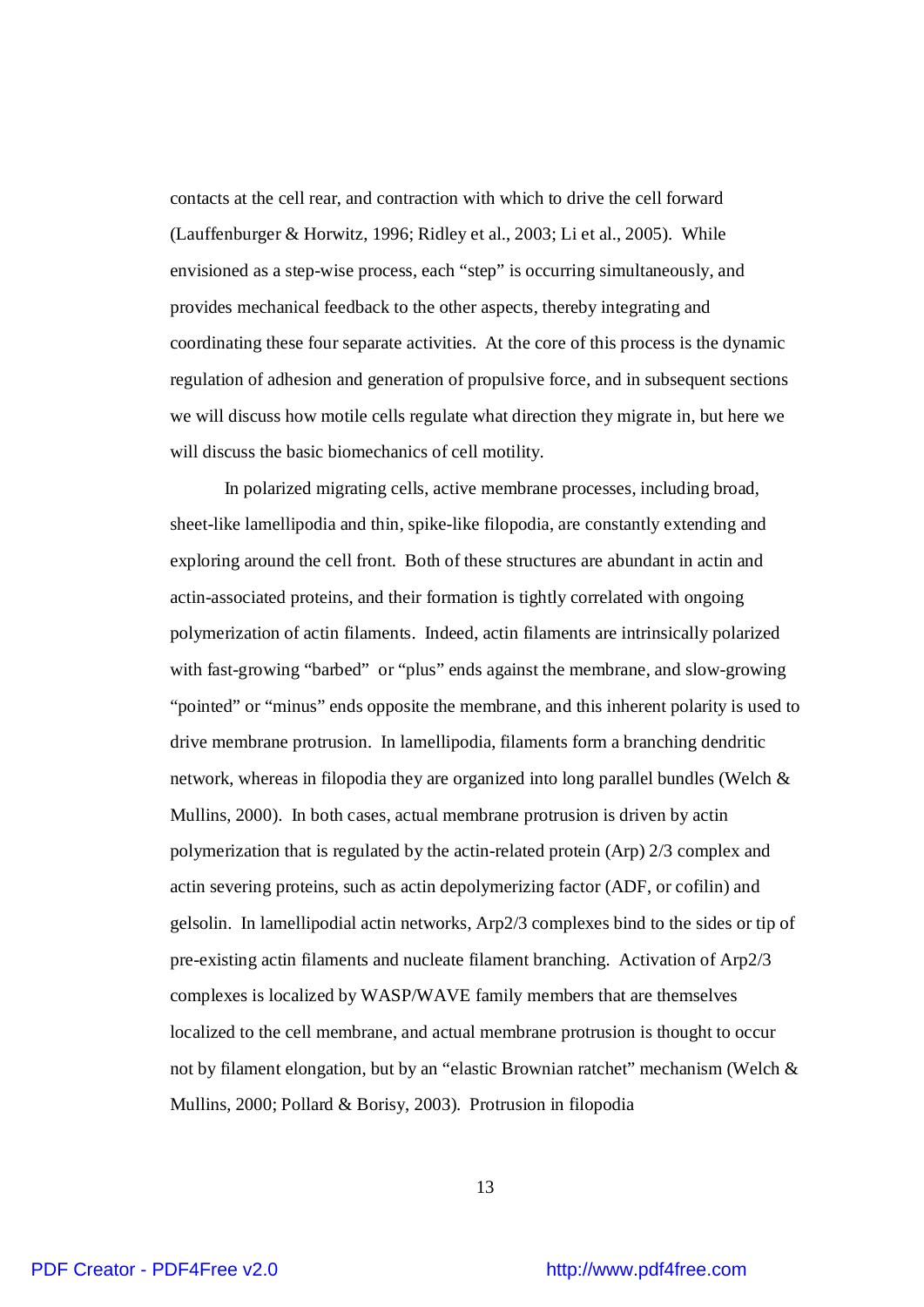

**Figure 1.1. Cell migration is an integrated multi-step process.** Cell migration involves the spatial coordination of four interrelated processes: Lamellipodial protrusions at the front of motile cells extend the leading edge; adhesion receptors form stable attachments to the extracellular matrix (ECM); old adhesions at the cell rear are disassembled; and molecular motors induce contraction of the actin cytoskeleton to produce traction forces.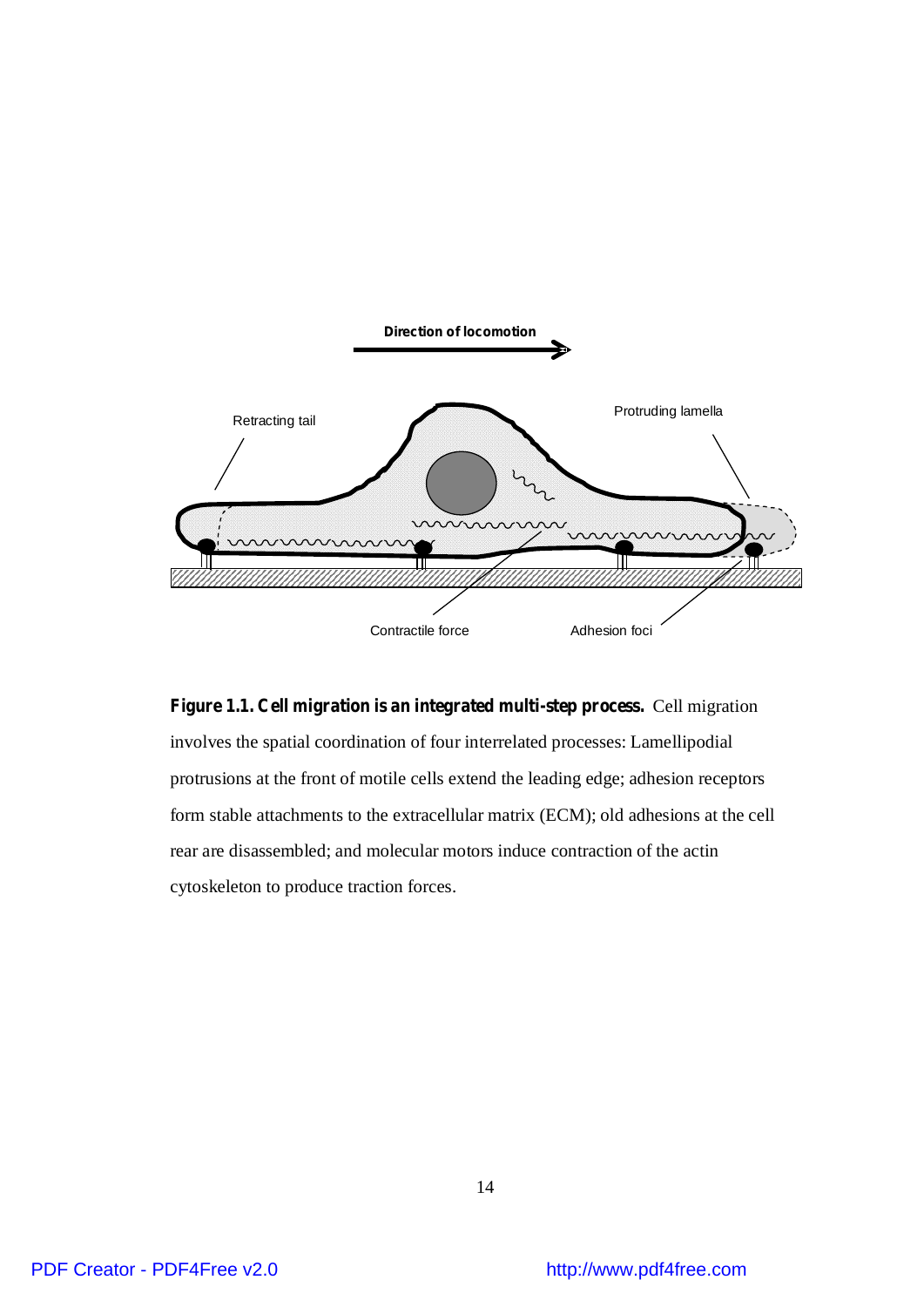is thought to occur by a filament treadmilling mechanism, in which actin filaments within a bundle elongate at their barbed ends towards the filopod tip and actin monomers are released at the pointed ends near the base. The distinct organization of these protrusions appear particularly well-suited to separate functions: localized activation of the Arp2/3 complex in lamellipodia can direct a broad movement of the cell body in a particular direction during migration, whereas the narrow filopodial extensions are well-adapted as exploratory sensors.

For maintenance of movement begun by membrane protrusions such as lamellipodia to be sustained, extensions must be stabilized by the attachment of integrins and formation of focal contact structures. Integrin-mediated contact structures act as hand or feet with which to grasp or step forward, and activated integrins appear to preferentially localize to the leading edge, where new adhesions form (Kiosses et al., 2001). Adhesions or contacts come in different shapes and forms, referring to specific morphologies and methods of formation, including focal complexes, focal adhesions, fibrillar adhesions, and podosomes. Those at the front of migrating cells are small  $\left($ <1 $\mu$ m<sup>2</sup> $\right)$  focal complexes, which are Rac-dependent, highly transient, and facilitate rapid migration by generation of strong propulsive traction forces (Nobes & Hall, 1995; Rottner et al., 1999; Beningo et al, 2001; Webb et al., 2002; Wehrle-Haller & Imhof, 2002). Assembly of focal complexes appears to occur via a sequential recruitment of "waves" of adhesion components, rather than the stabilization of preformed cytoskeletal complexes. As discussed above, Talin bidirectionally effects integrin affinity and protein recruitment to clustered receptors. FAK and tensin were identified early as components rapidly recruited to sites of integrin clustering via experiments using polystyrene beads (Miyamoto et al., 1995; Yamada & Miyamoto, 1995). Vinculin and á-actinin were also shown to be important in focal complex formation, but GFP-conjugating studies implicated a sequential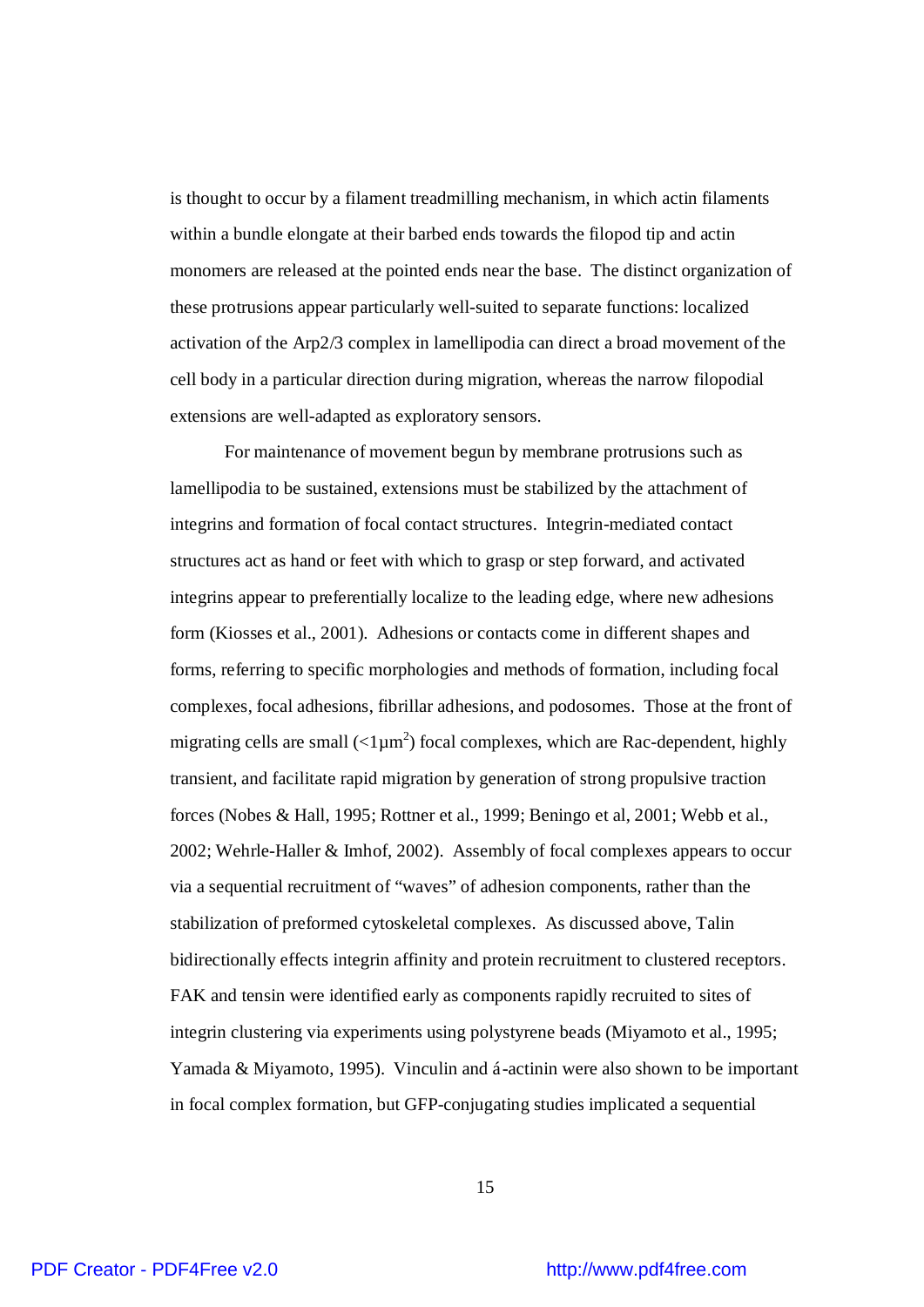recruitment of paxillin and á-actinin (Laukaitis et al., 2001). And recently paxillin has been shown to recruit a GIT1-PIX-PAK complex in a serine phosphorylationdependent manner (Nayal et al., 2006).

Most focal complexes appear to cycle rapidly, persisting for only 20-30s as lamellipodia continue extending forward, as the focal complexes that were adjacent to the membrane become incorporated into the base of the dendritic actin network (Izzard, 1988; Galbraith et al., 2002). FAK-Src signaling has been strongly implicated in turnover of focal complexes at the base of lamellipodia. In fibroblasts of knockout mice, the loss of FAK resulted in reduced migration rate, a reduced rate of spreading, and an increase in the number and size of peripherally localized adhesions (Ilic et al., 1995). Similarly, fibroblasts from mice lacking the Src family kinases Src, Yes and Fyn (SYF-null mice) have a decreased rate of spreading and reduced motility (Klinghoffer et al., 1999). Tyrosine phosphatases also have been implicated in adhesion turnover, including  $Ca^{2+}/c$ almodulin-activated protein phosphatase 2B (calcineurin), SHP-2, and PTP-PEST (Lawson & Maxfield, 1995; Yu et al, 1998; Angers-Loustau et al., 1999). Taken together, these studies underscore a central role for tyrosine phosphorylation in regulating protein-protein interactions critical to focal complex assembly and disassembly.

While most focal complexes turnover at the base of lamellipodia, some undergo Rho-induced enlargement to form robust focal adhesions (Rottner et al., 1999; Riveline et al., 2001; Wehrle-Haller & Imhof, 2002). Focal adhesions are larger  $(>1 \mu m^2)$ , elongated, take substantially longer to develop (~60min), are associated with stress fiber formation, and correlate with spreading and reduced motility. Differences in the molecular compositions between focal complexes and focal adhesions, aside from the involvement of Rho and some of Rho's effectors, are not well understood,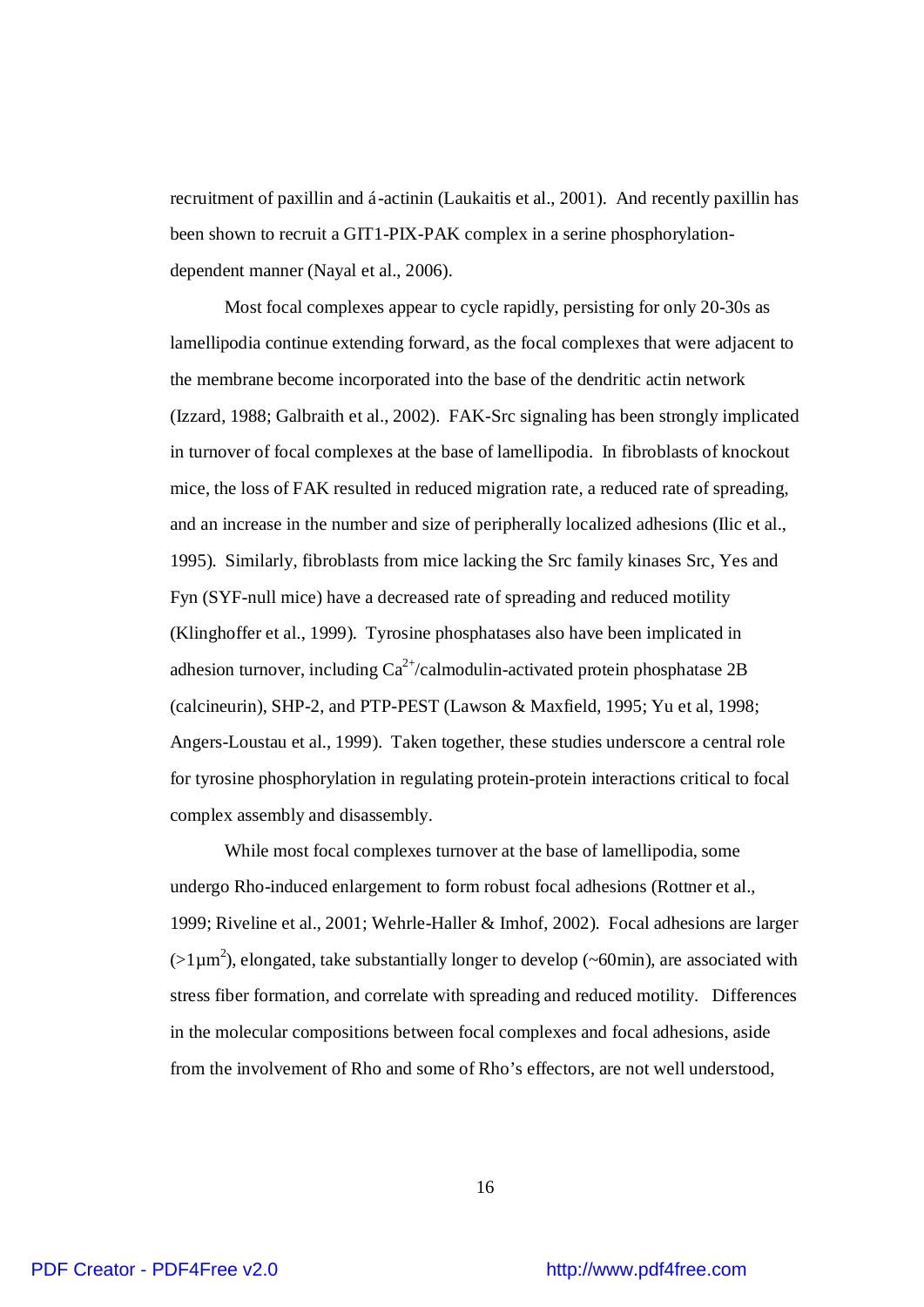nor are the mechanisms by which Rho is involved in this transition. The dynamics of Rac and Rho will be discussed at greater length in the next section.

As with disassembly of focal complexes at the base of lamellipodia, focal adhesions at the lagging edge or rear of migrating cells is required for locomotion, a process for which FAK/Src signaling appears to work as well. In particular, tyrosine kinase activity of Src appears required for the dissolution of focal adhesion components during cell migration (Fincham & Frame, 1998). While Rho activity promotes focal adhesion maturation, its inactivation appears to loosen adhesions, eventually leading to cell rounding (Schoenwaelder & Burridge, 1999), and Rho inactivation can be achieved by serine phosphorylation by the cAMP-activated protein kinase A (PKA) (Lang et al., 1996). Also, the Cdc42/Rac effector PAK, which reduces myosin light chain (MLC) phosphorylation through phosphorylation of MLC kinase (MLCK), thus destabilizing actin stress fibres at focal adhesions (Sanders et al., 1999). And lastly, some studies have demonstrated that the tension generated by myosin-generated retraction forces can activate stretch-activated calcium channels at the rear of the cell (Lee et al., 1999), and activate the calcium-regulated phosphatase calcineurin and the calcium-regulated phosphatase calpain, which has the potential to cleave integrins, talin, vinculin and FAK (Hendey et al., 1992; Glading et al., 2002).

Coupling adhesion, protustion and actin organization is the myosin II-mediated contraction of the actin cytoskeleton (Schwartz & Horwitz, 2006). This model incorporates a regulated coupling of actomyosin contractility and functionalized adhesion foci, which both generates force sufficient for locomotion and sufficient attachment to the extracellular milieu to make use of this force. The degree of attachment is crucial however – too much adherence and cells prefer to remain spread and stationary, too little and the actomyosin-generated force fails to translate into forward-bound traction. This biphasic model of migration velocity was originally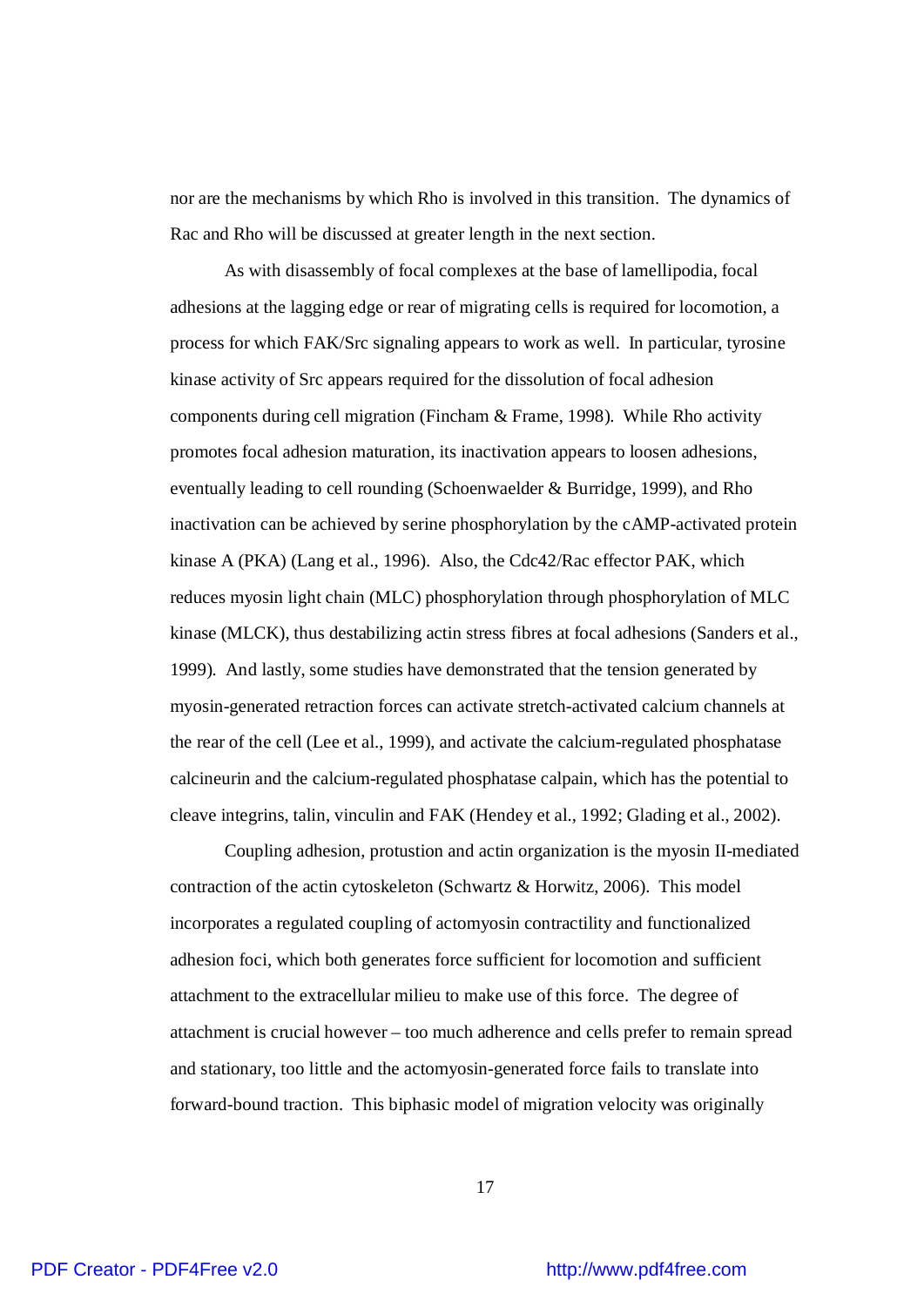**Figure 1.2. Focal adhesions and the actin cytoskeleton perform distinct functions in the front and back of motile cells**. In the front, active actin polymerization and rapid turnover of adhesion foci at the base of lamellipodial extend the cell in the direction of locomotion, while at the rear, adhesions are degraded and the trailing edge retracted. Rac, Cdc42 and PI3K promote activities associated with the front, and Rho, PTEN, and Myosin II promote activities associated with the cell body. (Adapted from Wehrle-Haller & Imhof, 2003)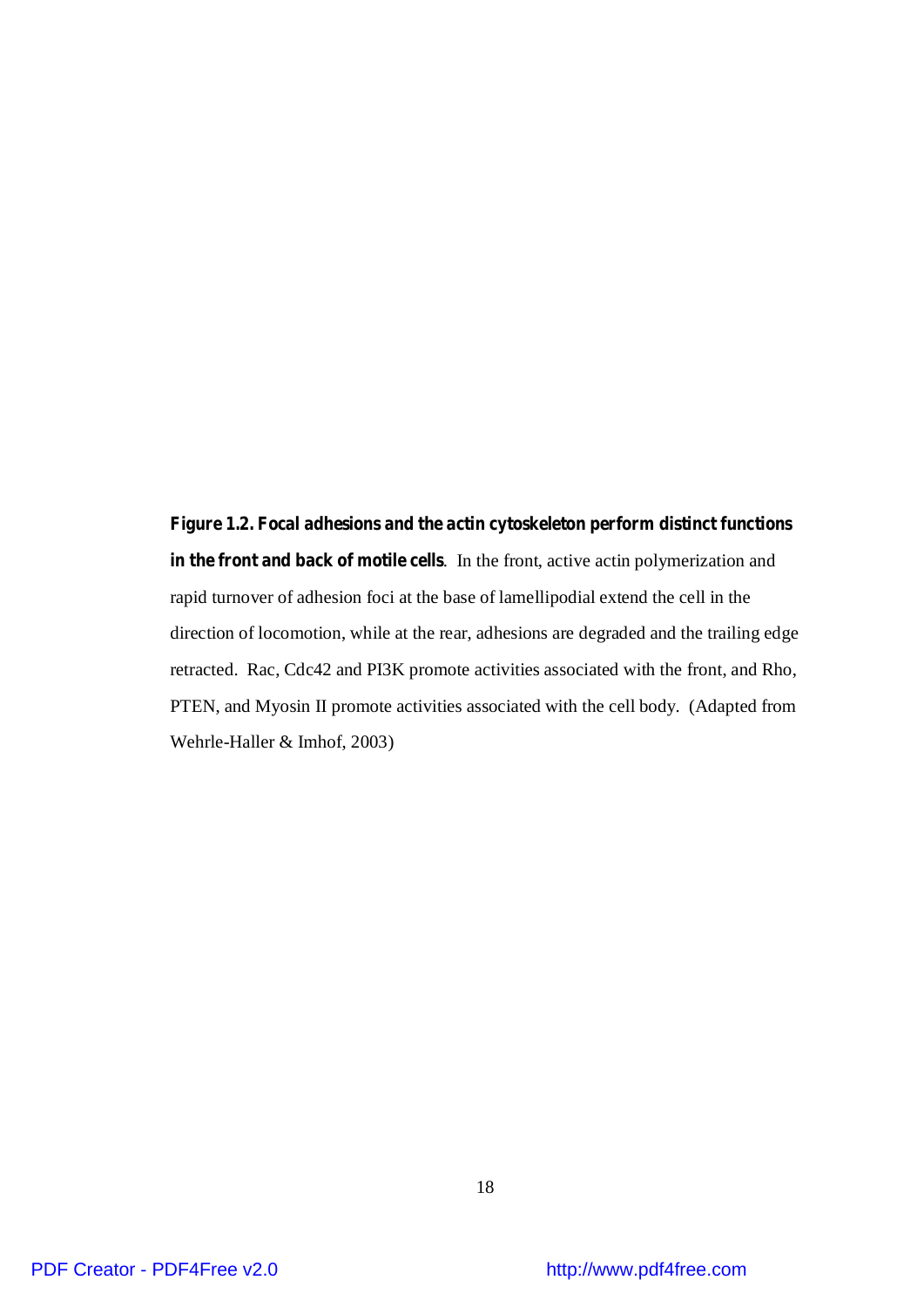



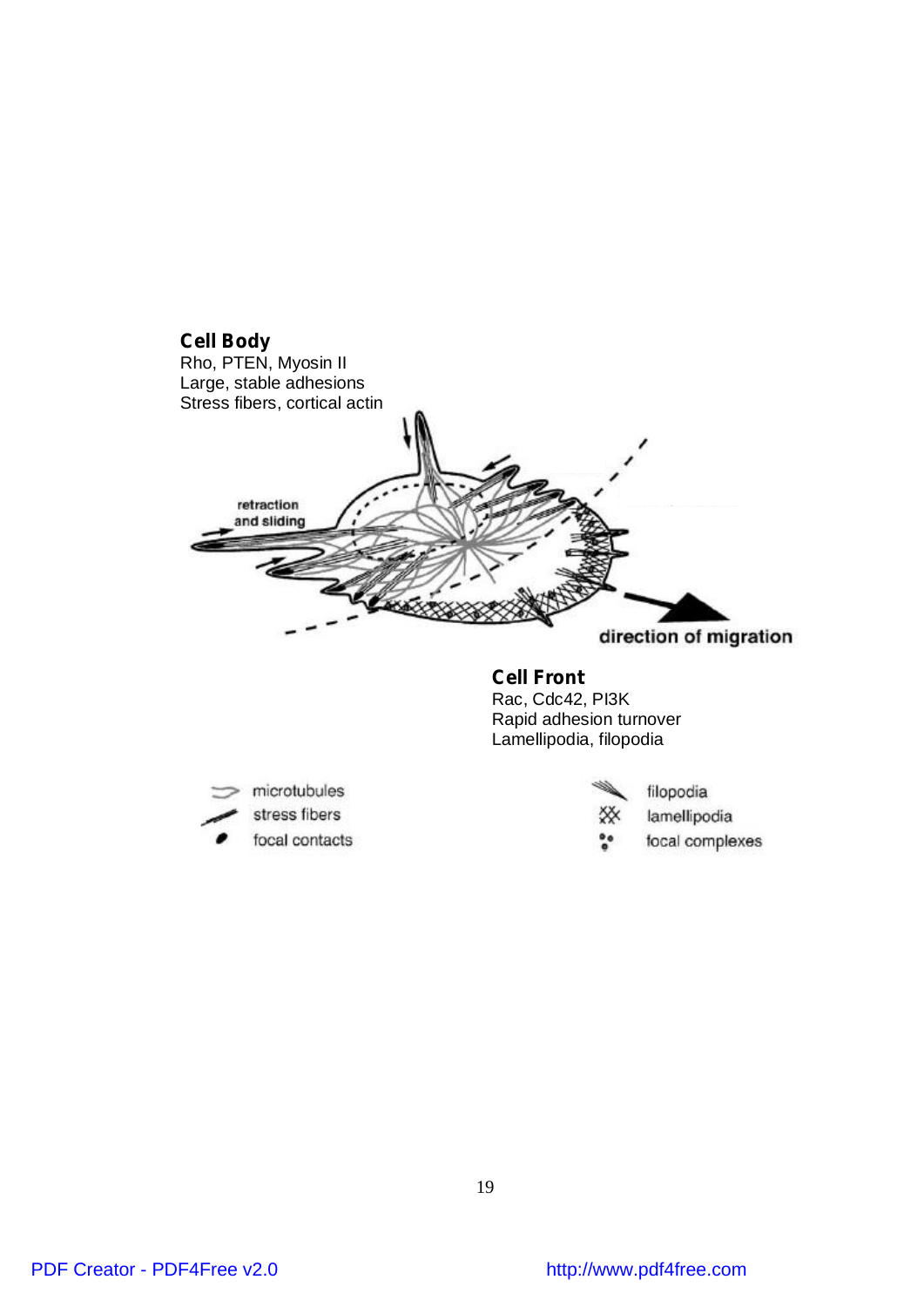predicted by mathematics (DiMilla et al., 1991), and has since been supported experimentally by modulating ECM ligand density, integrin expression levels, and integrin-ECM binding affinity (DiMillia et al., 1993; Huttenlocher et al., 1996; Palecek et al., 1997). Inside the cell, however, this biphasic relationship of adhesion strength to degree of motility does not correlate with protrusion dynamics at the leading edge, but is instead correlated with changes in the organization and kinetics of the actin cytoskeleton, and is myosin II-dependent (Gupton & Waterman-Storer, 2006).

#### **d) Rho GTPases as cytoskeletal organizers**

One of the most heavily studied groups of regulators of actin cytoskeletal organization has been the Rho family of small GTPases, including the principle family members Rho, Rac, and Cdc42, for which over 50 effectors have been identified (Hall, 1998; Jaffe & Hall, 2005). Similar to other regulatory GTPases, they act as molecular switches cycling between an active GTP-bound state and an inactive GDP-bound state. This activity is influenced by (a) guanine nucleotide exchange factors (GEFs) that trigger the exchange of GDP for GTP to activate the switch (Schmidt & Hall, 2002); (b) GTPase-activating proteins (GAPs) that stimulate the intrinsic GTPase activity to inactivate the switch (Bernards, 2003); (c) guanine nucleotide dissociation inhibitors (GDIs), whose role appears to block spontaneous activation (Olofsson, 1999); and (d) covalent modifications, including direct phosphorylation and ubiquitination (Lang et al., 1996, Wang et al., 2003).

In their active states, Rho, Rac and Cdc42 perform distinct but related roles, including the assembly of contractile actin microfilaments, protrusive actin-rich lamellipodia, and protrusive actin-rich filopodia, respectively (Etienne-Manneville &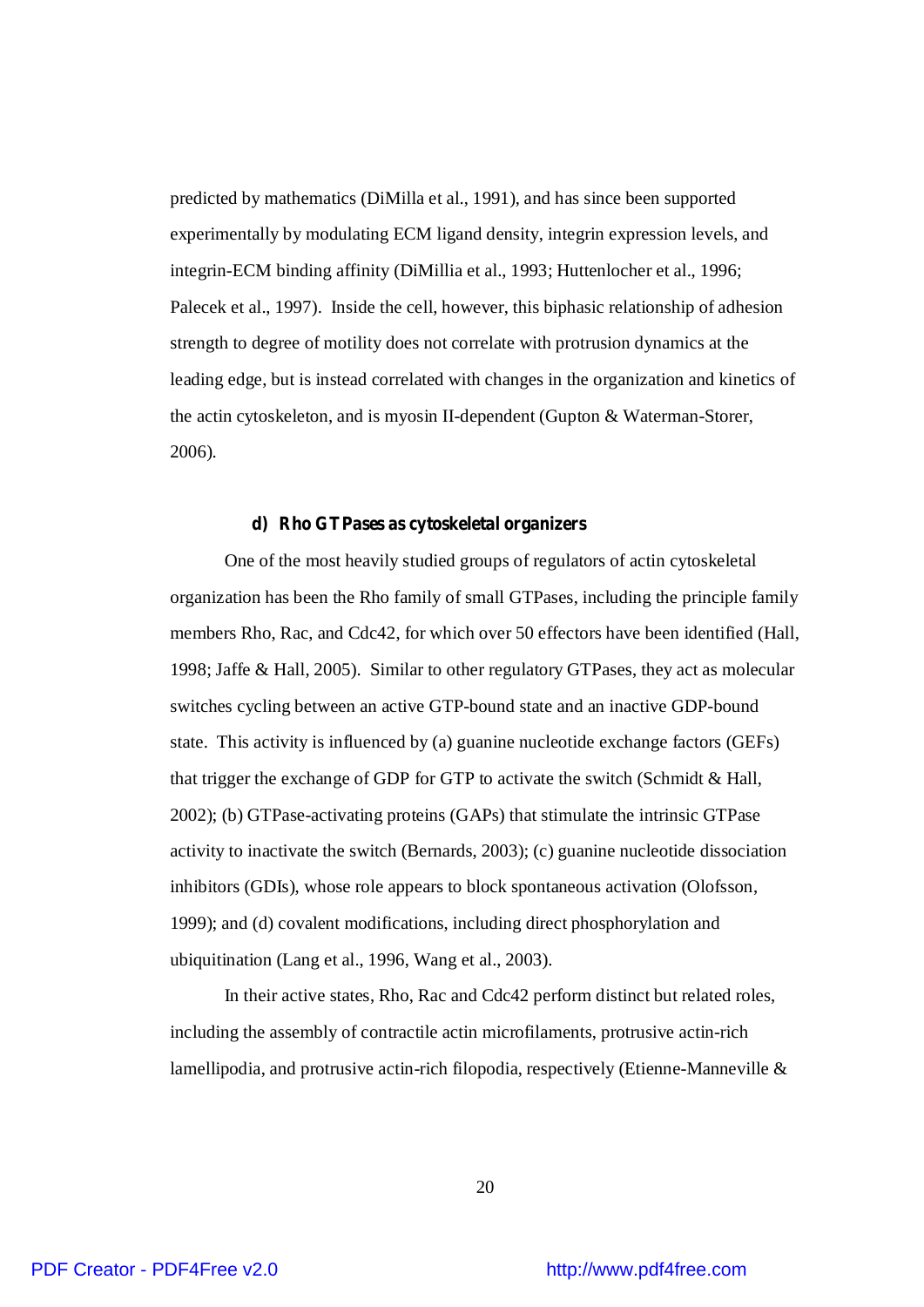Hall, 2002). These behaviors are mediated through coordination of actin-associated proteins, including the two major actin polymerization factors Arp2/3 and formin.

Although Cdc42 and Rac lead to morphologically distinct protrusions at the plasma membrane, they both utilize the Arp2/3 complex indirectly through members of the Wiskott-Aldrich syndrome protein (WASP) family. Cdc42, for instance, binds to N-WASP or the hemopoietic-specific WASP, to relieve an intra-molecular, autoinhibitory interaction and expose a C-terminal Arp2/3 binding/activation site. However, this relatively simple model of Cdc42-mediated relief of N-WASP inhibition may not be the complete picture. Additional work suggests that much of cellular N-WASP is bound to WIP (WASP-interacting protein), which suppresses activation by Cdc42, providing an alternative mechanism for N-WASP inhibition. In this model, N-WASP may be both auto- and trans-inhibited, and activation of N-WASP may be assisted by another Cdc42 effector, Toca-1 (transducer of Cdc42dependent actin assembly) (Ho et al., 2001; Martinez-Quiles et al., 2001; Ho et al., 2004). Rac, on the other hand, directs Arp2/3 activity through WAVEs, a group of proteins structurally-related to WASPs, but through an indirect interaction. How exactly Rac activates WAVEs is unclear, but a couple studies involving WAVE1 and WAVE2 suggest that Rac interacts directly with proteins that exist in a complex with WAVEs, and regulate their activity through localized recruitment and/or relief of inhibitory intra- or intermolecular interactions (Eden et al., 2002; Innocenti et al., 2004). Rho, conversely, induces actin polymerization through the formin family of proteins, including DRF (diaphanous-related formin), mDia1 (mammalian homologue of diaphanous), and possibly mDia2. GTP-bound Rho directly binds mDia1 and relieves an auto-inhibitory interaction, allowing binding to the barbed end of actin microfilaments via the FH2 domain of mDia1. mDia1 can then facilitate the delivery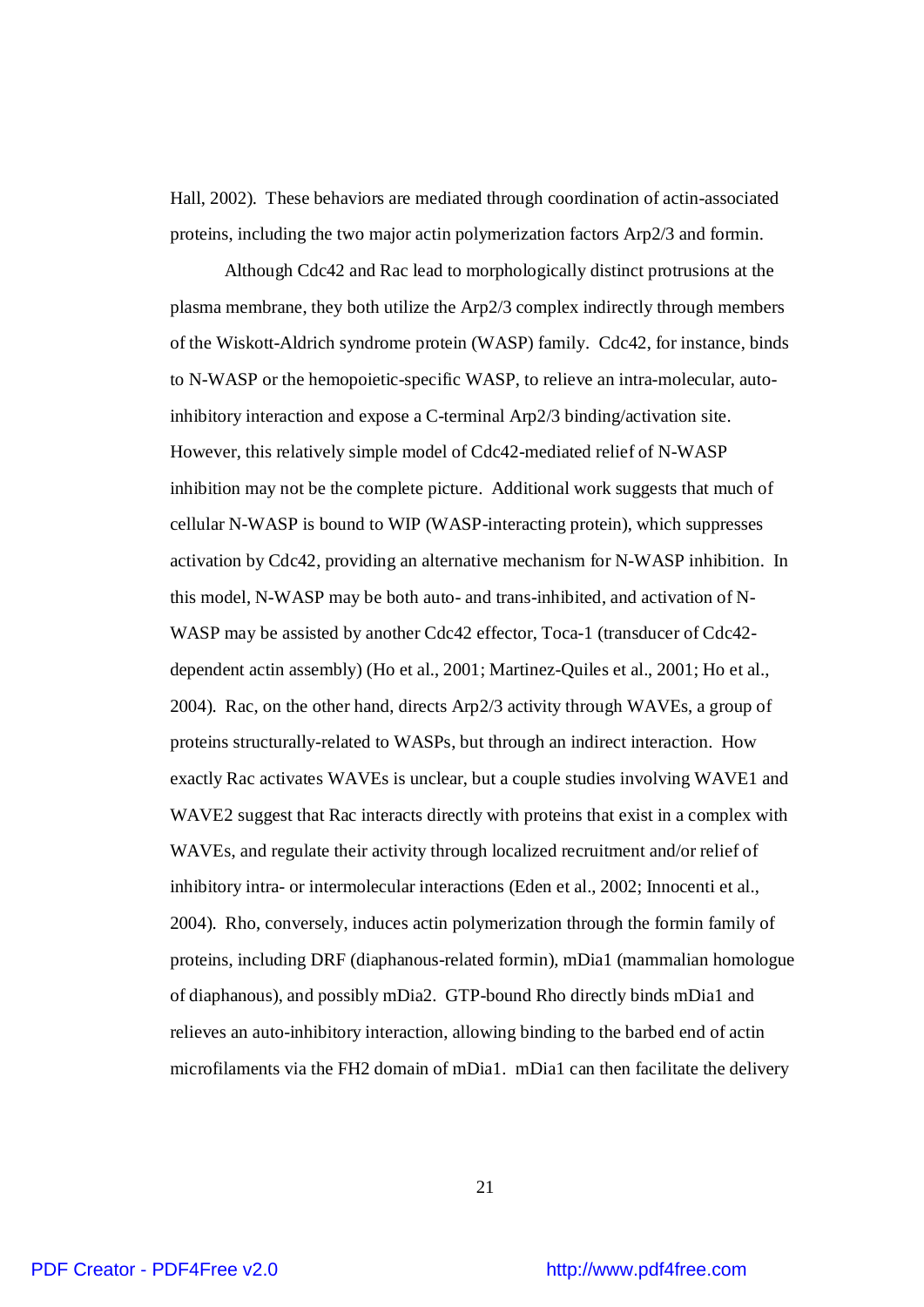of actin monomers to the polymerizing microfilament end via an interaction with its FH1 domain and actin/profilin complexes (Zigmond et al., 2004).

Rho, Rac and Cdc42 perform multiple other functions that are critical to actin's roles in migration and coordinating direction, however. ADF/cofilin, for example, increases uncapped barbed ends, creating actin polymerization sites, and is required for productive membrane protrusions (Dawe et al., 2003; Ghosh et al., 2004). Cofilin also participates in filament disassembly, and can be inactivated by phosphorylation by LIM kinases (LIMK), which are in turn activated by the PAK family of Rac/Cdc42-dependent kinases and by the Rho effector Rho kinase (ROCK) (Dawe et al., 2003; Ohashi et al., 2000). It is unclear how, but it appears that the strict spatial regulation of cofilin activity plays a critical role in protrusion dynamics. ROCK further has been identified in assembly of actomyosin contractile elements by phosphorylation of myosin light chain (MLC) phosphatase, which in turn promotes the actin microfilament cross-linking activity of myosin II (Riento & Ridley, 2003).

Rho family GTPases have also been demonstrated to influence microtubule (MT) dynamics and polarized alignment of the MT organizing center (MTOC). MT regulation is significant in directional migration, due to the abilities of MTs to target focal adhesions and accelerate their turnover (Krylyshkina et al., 1999), control local Rac and Rho activation (Ren et al., 1999; Waterman-Storer et al., 1999), and direct trafficking of Golgi-derived membrane vesicles to the leading edge to promote extension (Bershadskey & Futerman, 1994). Alternatively, MTs are stabilized at the leading edge by two known mechanisms. First, the Cdc42/Rac effector PAK phosphorylates a stathmin, thereby inhibiting MT destabilization (Daub et al., 2001; Wittman et al., 2004). Secondly, the Rho effector mDia1 is activated preferentially at the leading edge (Palazzo et al., 2001; Destaing et al., 2005). Thus, the current model for MT and Rho/Rac dynamics is that since Rac is activated transiently by new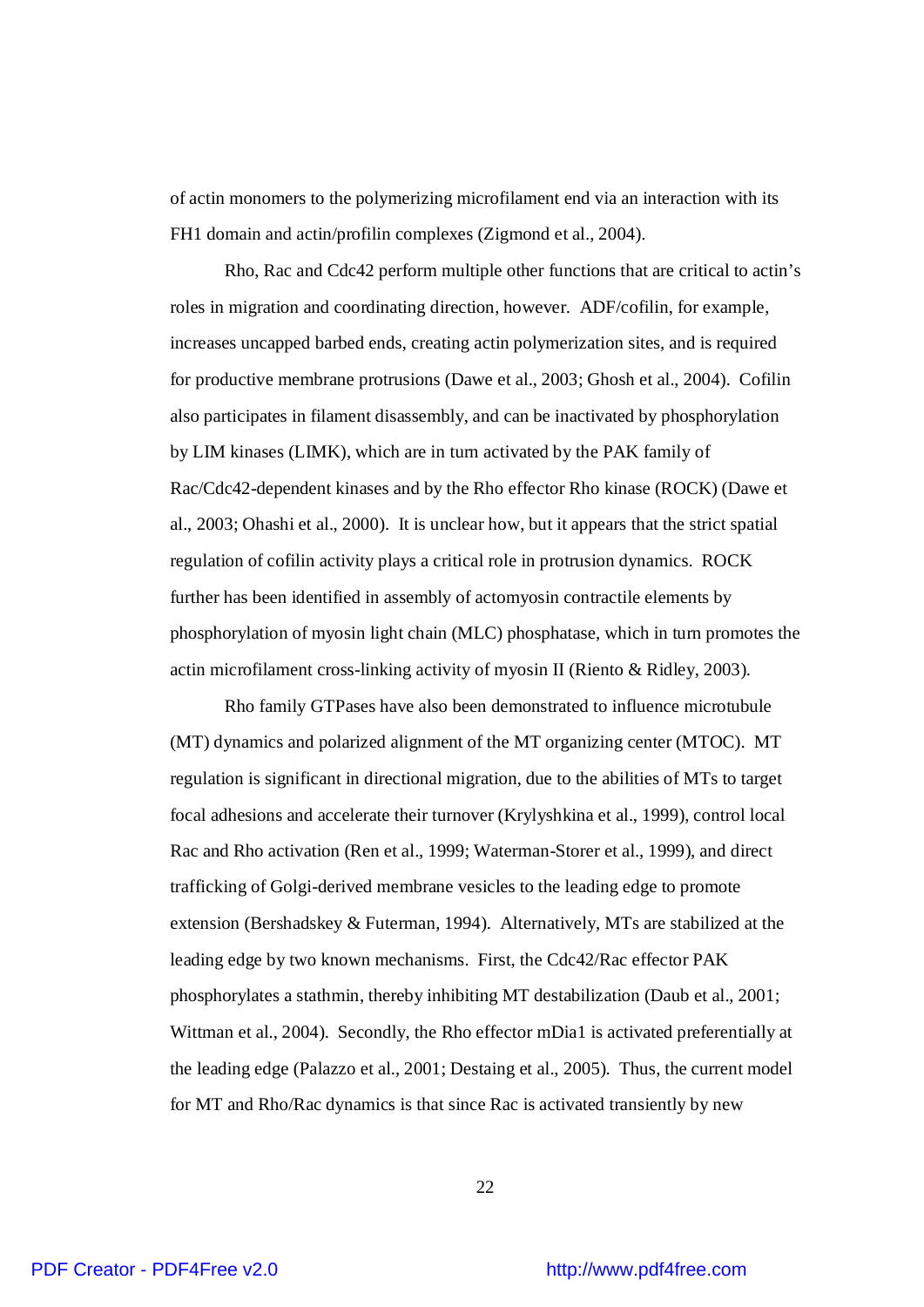integrin binding, MTs should be selectively stabilized toward the front of the cell, where they further enhance focal contact turnover to favor new adhesion formation and deliver membrane components.

And lastly, with regards to polarized and directed cytoskeletal regulation by Rho GTPases, several studies suggest a positive feedback loop between Cdc42/Rac and phosphatidylinositol-3 kinase (PI3K) in neutrophils (Fukata et al, 2003; Srinivasan et al., 2003). How Cdc42 and Rac promote activity of PI3K is unclear, but both the regulatory (p85) and catalytic (p110) subunits of PI3K bind GTPãS-bound Rac1 and Cdc42, and PI3K activity is enhanced by the GTPãS-bound GTPases (Zheng et al., 1994). How PI3K functions upstream of Rac and Cdc42, however, will be discussed in the following section.

#### **e) Phosphoinositides as polarizing second messengers**

Coming largely from studies in the slime mold *Dictyostelium discoideum* and in mammalian leukocytes, the role of phosphatidylinositol (PtdIns) lipids as second messengers for cellular signaling has gained widespread appreciation. During cell migration, these phospholipid second messengers effectively label the leading edge of cells, establishing the direction in which eukaryotic cells face. Their localization is regulated by lipid kinases such as phosphatidylinositol-3 kinase (PI3K) and its lipid phosphatase counterpart PTEN (Chung et al., 2001a; Funamoto et al., 2002; Iijima & Devreotes, 2002; Mañes et al., 2005).

The importance of PI3K phosphatidylinositol products PtdIns $(3,4,5)P_3$  and PtdIns $(3,4)P_2$  as key second messengers in cellular polarization was realized by recognition that pleckstrin-homology (PH) domain-containing proteins are recruited selectively to the leading edge membrane after exposure of moving cells to chemoattractant stimuli (Lemmon et al., 2002; Merlot & Firtel, 2003). The PH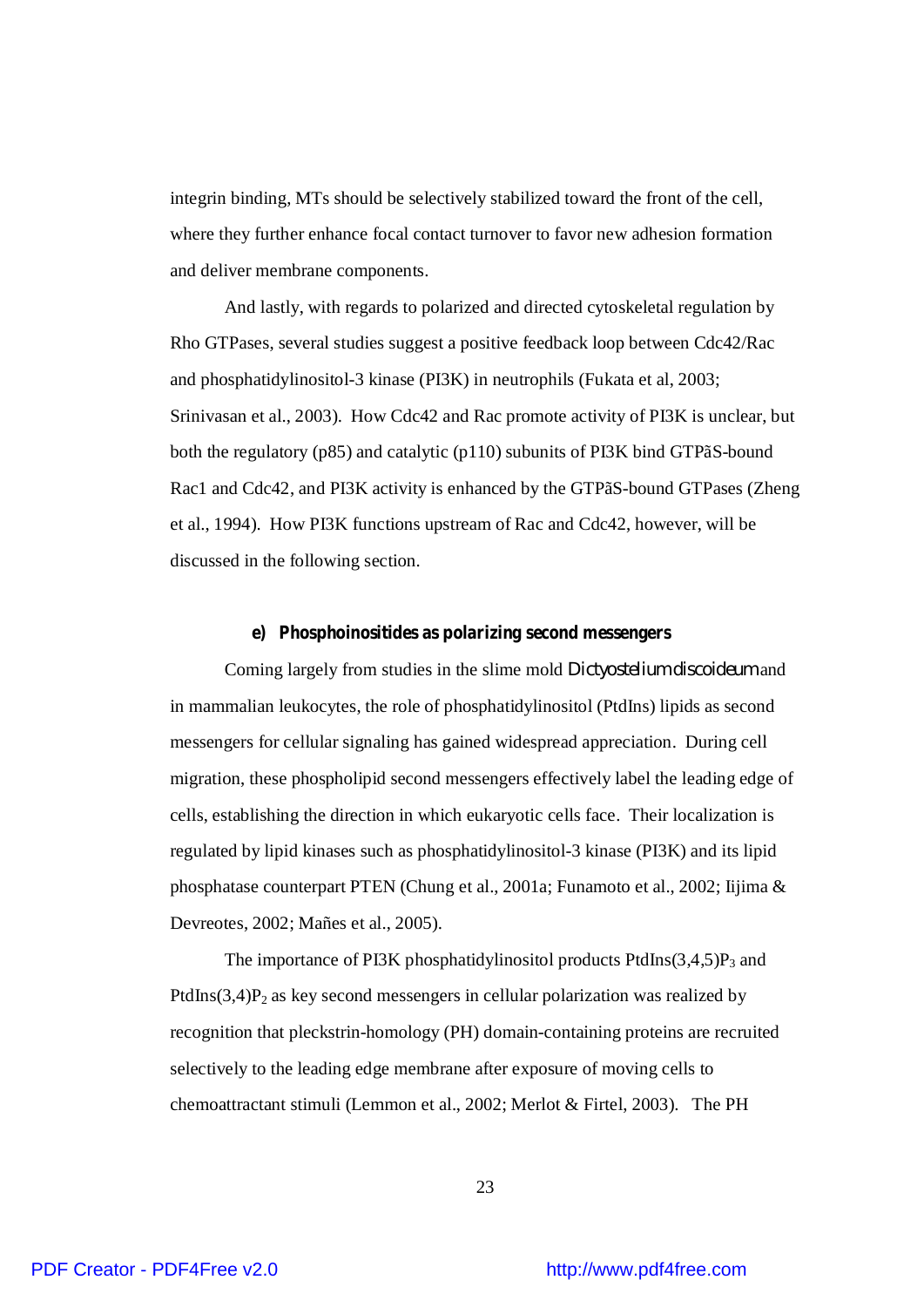domains of these proteins bind to PI3K products in vitro, and their membrane localization in vivo can be disrupted by either critical point mutations that disrupt in vitro binding to PtdIns $(3,4,5)P_3$  and PtdIns $(3,4)P_2$ , deletion of PI3K, or inhibition of PI3K by LY294002 and Wortmannin (Dowler et al., 2000; Fukuda et al., 1996; Funamoto et al., 2001; Meili et al., 1999, 2000; Rickert et al., 2000; Salim et al., 1996; Servant et al., 2000). Further, observations relating deletion of Class I PI3K isoforms to defective cell polarization and directed migration, and the roles of PH domaincontaining proteins in mediating functions related to migration, strongly relate PI3K activity to directed migration (Chung et al., 2001b; Funamoto et al., 2001).

Many cytoskeletal proteins and proteins that regulate the cytoskeleton contain PH domains. One prominent group of PH domain-containing proteins that influences the cytoskeleton are the Dbl family of GEFs, that mediate activation of Rac/Rho family small GTPases by catalyzing the exchange of bound GDP for GTP (Whitehead et al., 1997; Rossman et al., 2005). Every Dbl family protein contains a Dbl homology (DH) domain responsible for its GEF activity, which is always immediately followed by a PH domain. Ligand binding to the PH domain is thought to regulate DH domain activity. In the case of Vav-1, it has been proposed that PI 3-kinase products bind to the PH domain and enhance the ability of the DH domain to activate Rac/Rho GTPases. Supporting this hypothesis, high concentrations of PtdIns $(3,4,5)P_3$  were reported to enhance Vav-1 exchange activity in vitro, but PtdIns $(4,5)P_2$  inhibits Vav-1 mutant with constitutive in vivo exchange activity (Ma et al., 1998). The resulting model suggests that D3-PtdIns, but not other inositols, somehow relieves an autoinhibition of DH domain activity by PH domains. Similarly, the PH domain of Sos was reported to have an inhibitory effect upon its DH domain in vivo, and this could be relieved by deletion of the PH domain (Nimnual et al., 1998).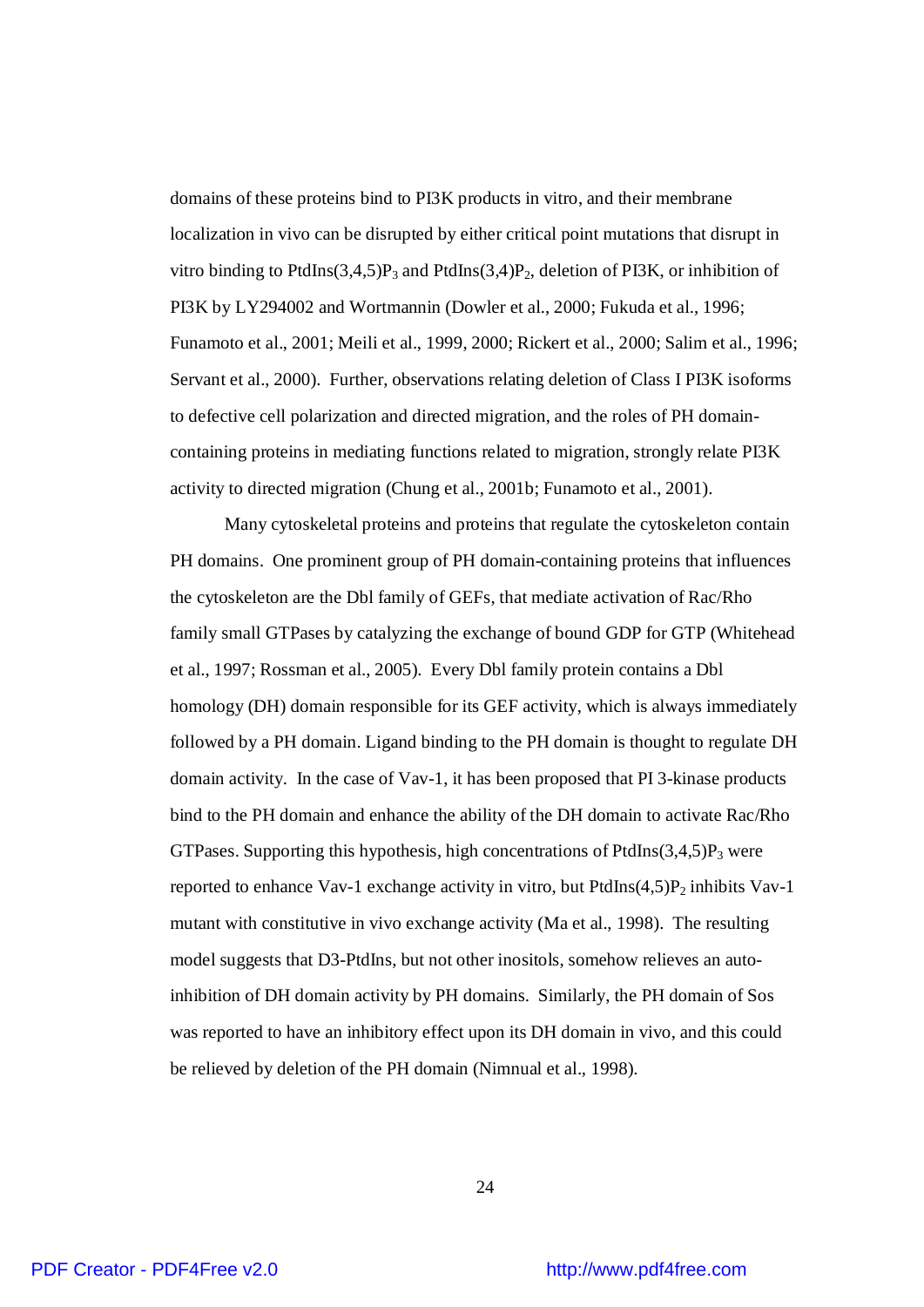#### **f) FAK as the central coordinator**

The non-receptor protein tyrosine kinase FAK appears to participate in a remarkable number of the above-mentioned events linked to cell motility and polarity, and thus directionality (Mitra et al., 2005; Moissoglu & Schwartz, 2006). Cells lacking FAK have severe defects in both movement and polarization (Ilic et al., 1995), and FAK overexpression induces highly persistent directional motility (Gu et al., 1999). The role of FAK in directed motility is unclear, however, and it has been suggested to promote spatial regulation of focal adhesion turnover through several of its effectors. For instance, FAK phosphorylation of p130Cas (Cary et al., 1998) and paxillin (Schaller & Parsons, 1995), as well as recruitment of Src (Schaller et al., 1994) and PI3K (Reiske et al., 1999), have been implicated in focal adhesion turnover and migration. Which of these serves as the primary means of spatial regulation of focal adhesion status remains an open question, however, and indeed, the reality may be a complex combination of these protein-protein interactions in adhesion dynamics.

FAK activation is mediated by phosphorylation at multiple sites (Parsons, 2003; Mitra et al., 2005). Tyr<sup>397</sup>, the major site, is stably phosphorylated in adherent cells and binds the SH2 domains of both Src and PI3K, among other proteins (Schaller et al., 1994; Xing et al., 1994; Chen et al., 1996). Tyr<sup>397</sup> phosphorylation appears to disrupt binding between FAK's N-terminal FERM domain and its kinase domain, which relieves an intramolecular inhibition (Cooper et al., 2003; Cohen & Guan, 2005). This finding is in agreement with several observations. First, using chimeras between the interleukin-2 (IL-2) receptor extracellular and transmembrane domains fused with the integrin beta1 cytoplasmic tail, clustering of this chimeric receptor was found sufficient to induce FAK phosphorylation (Akiyama et al., 1994). Second,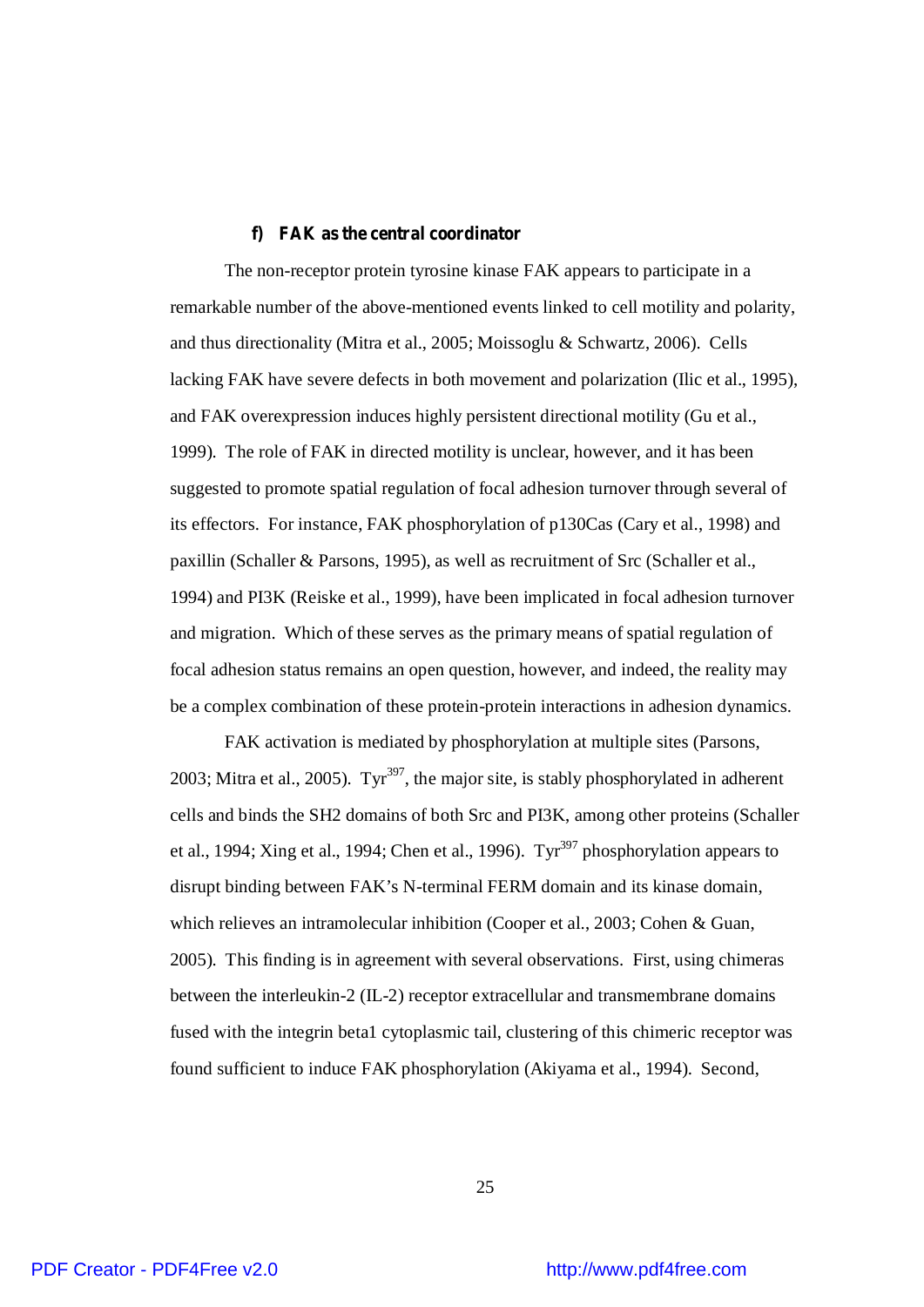

#### **Figure 1.3. Focal Adhesion Kinase (FAK) domains and interactions**. FAK

contains an N-terminal FERM (protein 4.1, ezrin, radixin, moesin) homology domain, a central kinase domain, three proline-rich regions (PRR), and a C-terminal focal adhesion targeting (FAT) domain. FAT has been shown to be necessary for recruitment of FAK to focal contacts, FERM for relief of auto-inhibition of FAK catalytic activity, pY397 for full kinase activity and recruitment of key SH2 domaincontaining proteins, and proline-rich regions for recruitment of adaptor signaling molecules.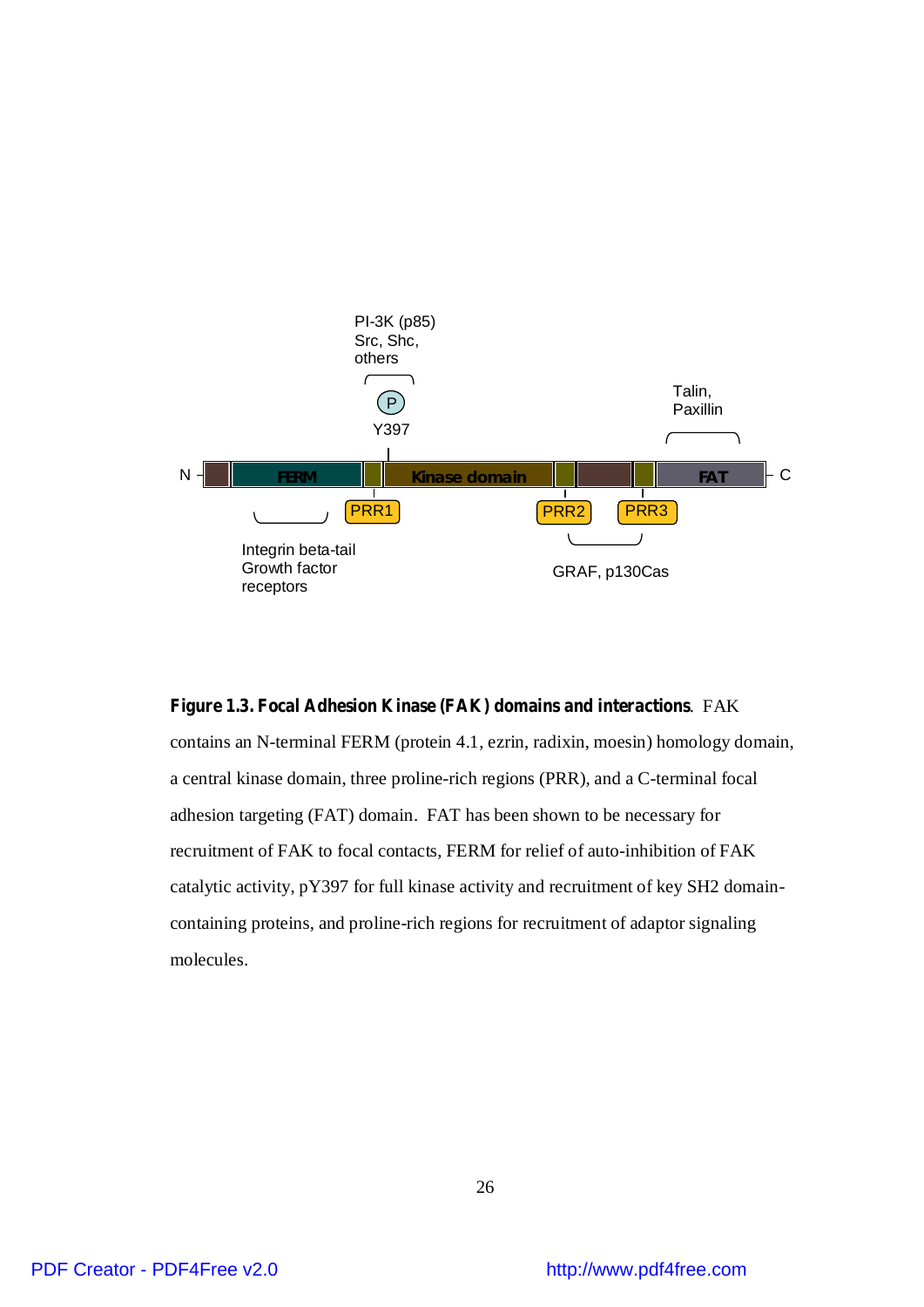integrin beta1 tail mutations were identified that still allowed FAK recruitment to focal adhesions, but failed to induce FAK activation (Wennerberg et al., 2000). And third, induction of dimerization of a FAK/gyrase B chimera was shown to lead to increased FAK phosphorylation, suggestive of intermolecular transphosphorylation of FAK in FAK activation (Toutant et al., 2002). Collectively these data suggest that FAK activity is regulated by recruitment to sites of integrin alpha5 beta1 clustering, where intramolecular inhibition of FAK is relaxed, and some combination of auto- and trans-phosphorylation enhances the kinase activity of FAK, as well as increasing the accessibility of FAK to other signaling and scaffolding proteins.

As integrin clustering occurs primarily at the leading edge of motile cells, this activity at the front of the cell appears to provide the spatial regulation. FAK, in turn, appears to mediate multiple cytoskeletal processes, and thus focal contact stability via many focal contact proteins as described previously – Rho GTPases and PI3K as canonical examples. These signaling processes appear to function as a positive feedback loop, directing lamellipodia, and thus formation of nascent integrin adhesion complexes. Furthermore, FAK appears to be at a signal transduction crossroads, integrating chemotactic cues from growth factor receptors (Comoglio et al., 2003), G protein-coupled receptors (Hauck et al., 2000), cadherins (Avizienyte & Frame, 2005), and perhaps more. In such a way, FAK activity is influenced by a variety of biochemical events in the cell, thereby modulating the polarized activities of cell-ECM contacts in turn.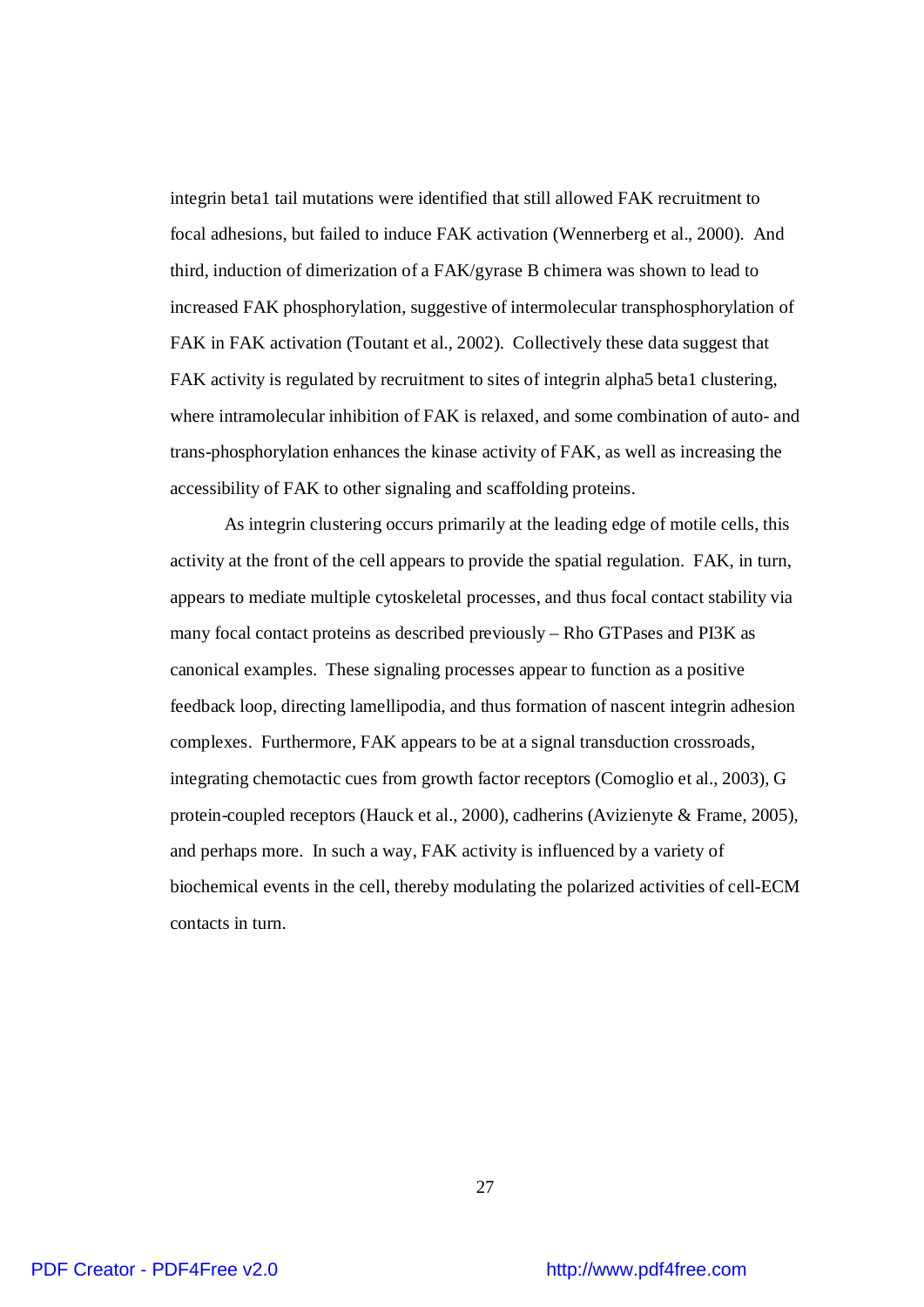**Figure 1.4. Focal adhesion kinase (FAK) integrates multiple signaling pathways through an array of outputs**. FAK is activated by integrins, growth factors and other receptors during migration, and functions as a receptor-proximal regulator of cell motility. FAK indirectly influences the Rho-family GTPases (Rho, Rac and Cdc42) to regulate local actin organization. FAK can also directly regulate the localized signaling of WASP, Src and PI3K, and the structural functions of Shc, p130CAS and Paxillin, to name a few of the more prominent FAK effectors.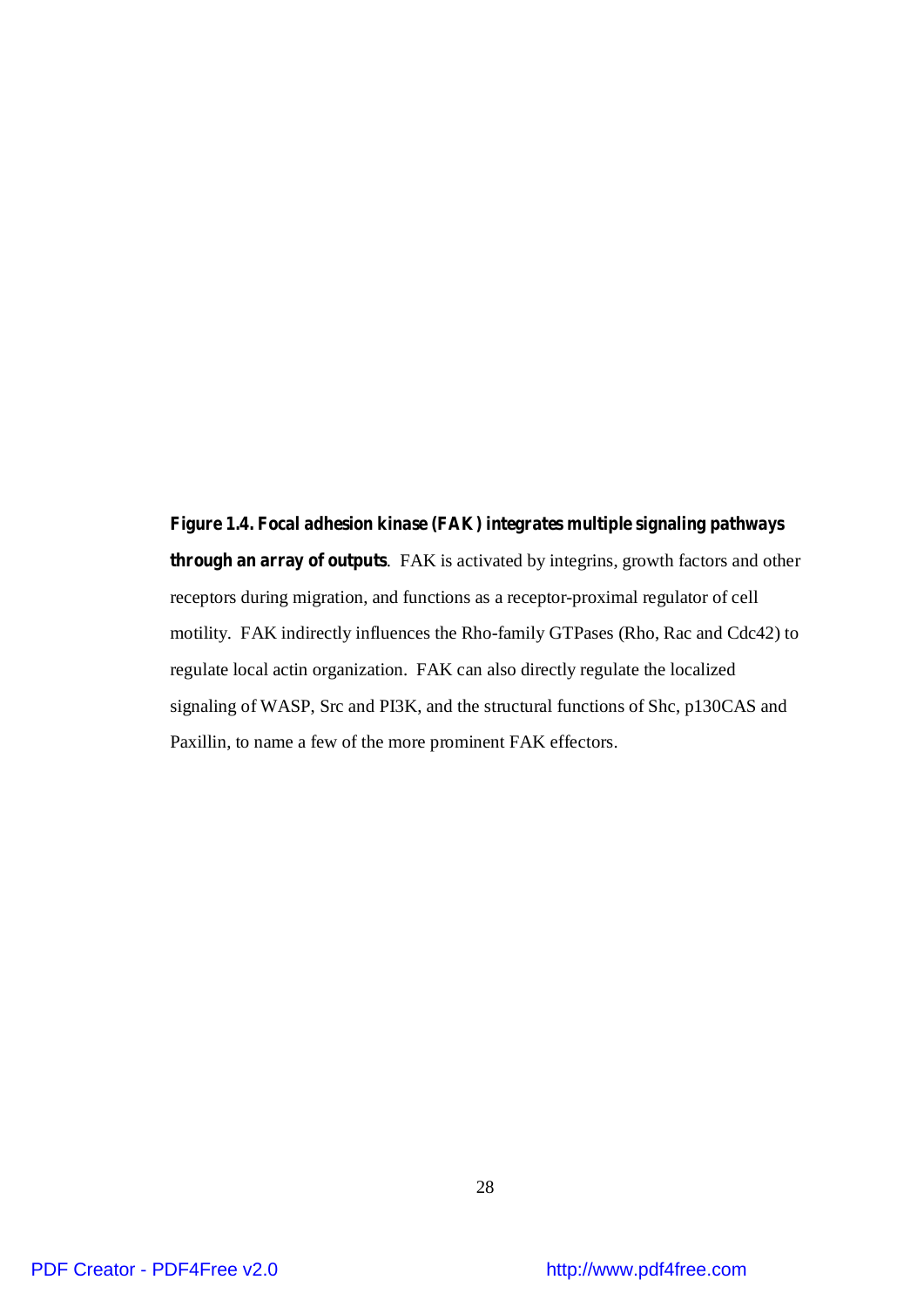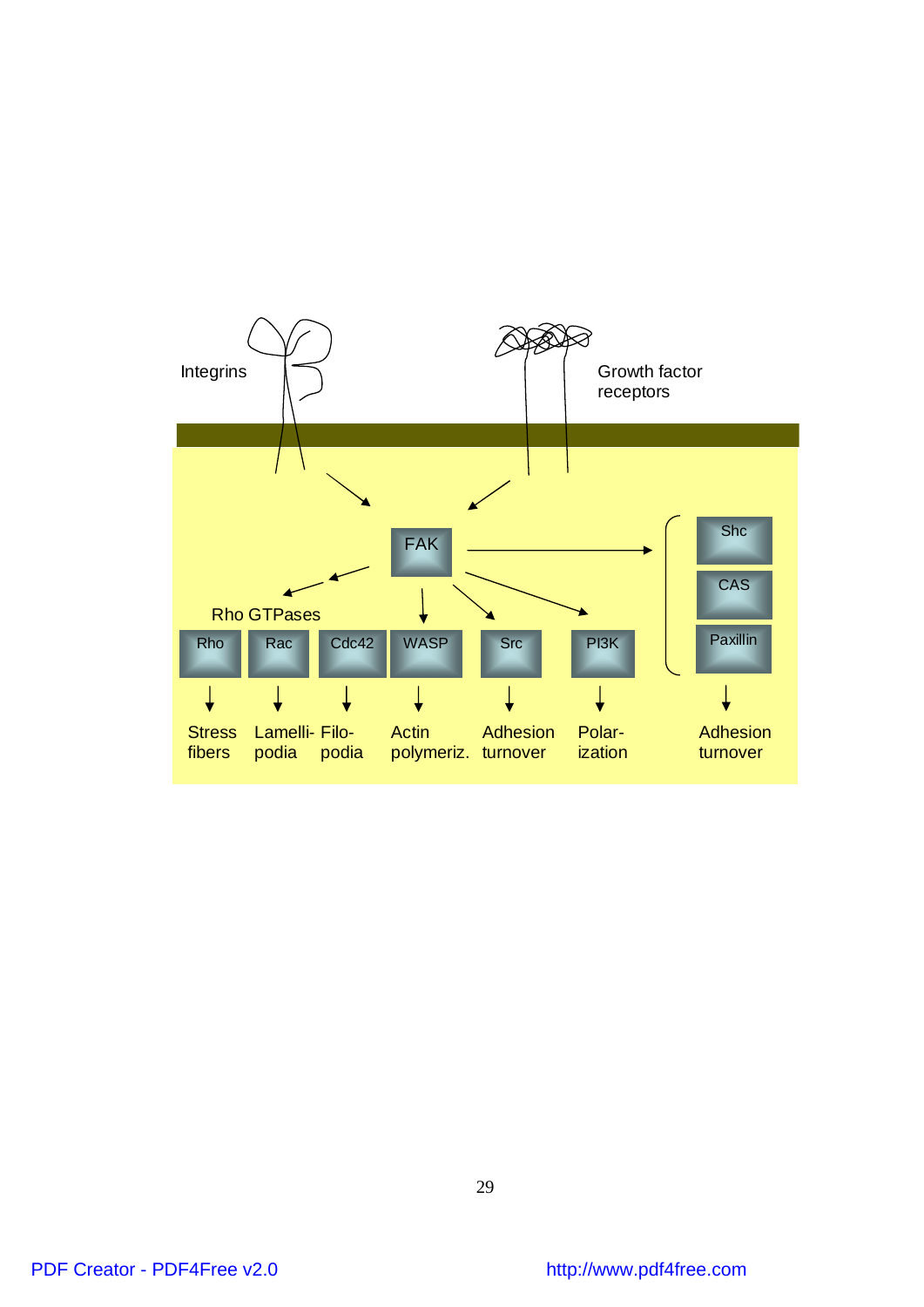## **III. Innovative Approaches to Studying Cell Migration**

#### **a) Methodologies for Studying Directed Cell Migration**

As cell migration is such a highly integrated and dynamic process, its study requires methodological approaches capable of teasing apart biochemical events both spatially and temporally. Over the years, a number of such methods have been conceived and developed (Guan, 2005). Among the most extensively-used methods are the Boyden chamber assay (Boyden, 1962) and wound-healing assays (Todaro et al., 1965). Each of these techniques has their strengths and weaknesses, and they continue to be added to by novel approaches. These classic and developing approaches to studying cell migration will be the topic of the remainder of this chapter.

One of the earliest methods developed for studying cell migration was the Boyden chamber, introduced in the early 1960's for the analysis of leukocyte chemotaxis (Chen, 2005). Also referred to as filter membrane or trans-well migration assay, it involves measurement of trans-well cell movement through a microporous membrane, as a result of chemotactic agents. Boyden chamber assays benefit from its simplicity, working with only a semi-permeable barrier and an attractant, and the results from it are equally simple – an enumeration of the relative degree of chemoattraction under differing conditions. For its simplicity and utility, the Boyden chamber is first among migration assays, but it does have its limitations. The Boyden chamber does not study cell migration in action per se, and does not involve the observation of changes in cell morphology or intracellular dynamics. As the toolkit of molecular biology has advanced in recent decades, migration assays were required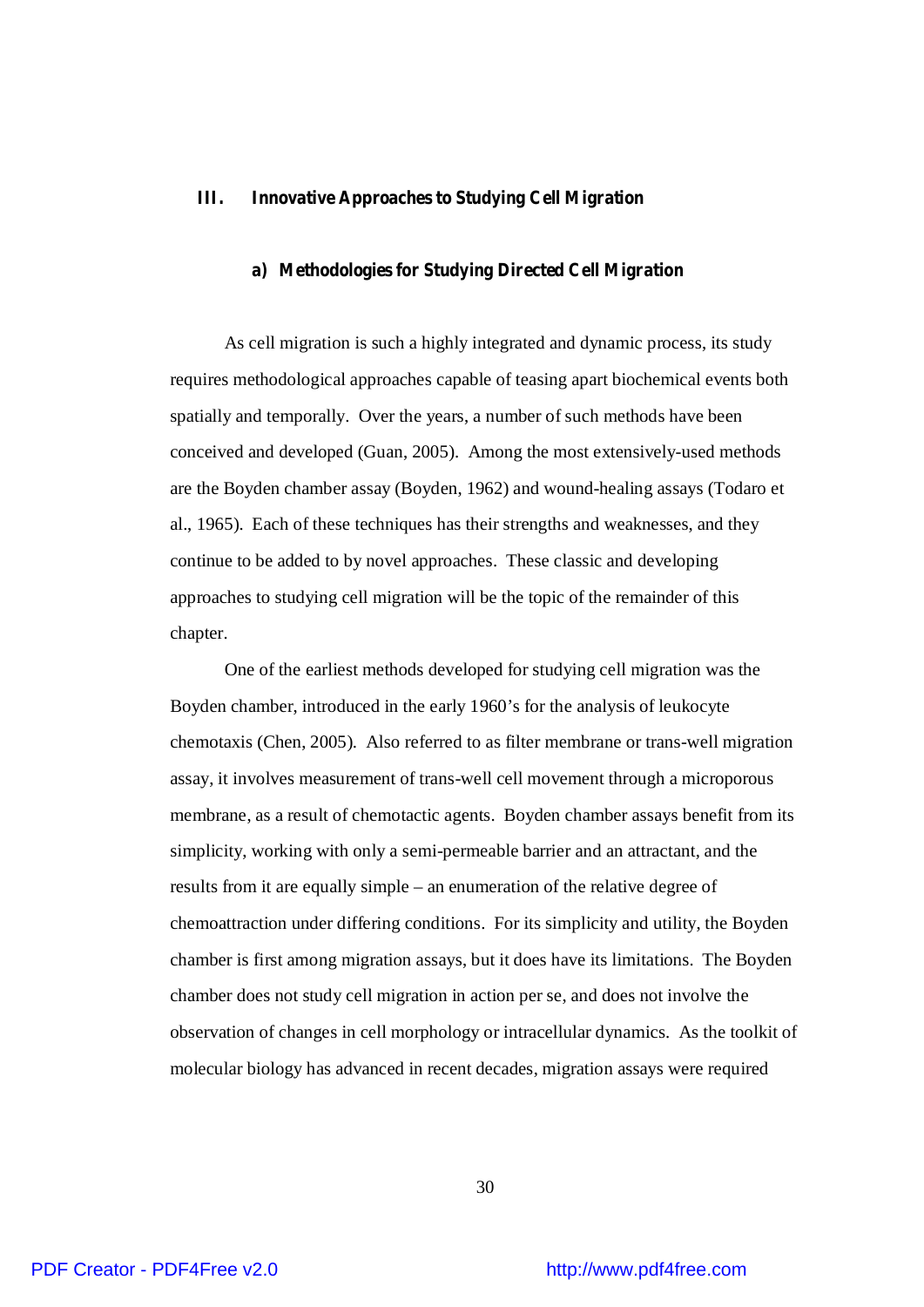which allowed imaging of motile cells, both in terms of time-lapse and spatial resolution of cellular processes.

At about the same time, the wound healing assay was also introduced in the 1960's, and mimicking in vitro cell migration during wound healing in vivo. This method is particularly well-suited for probing the roles of cell-cell interactions in sheet-like patterns of migration, such that cells may sense the loss of cell-cell contacts or the loss of proximity to adjacent cells, and thus migrate to close the wound (Rodriguez et al., 2005). The wound-healing assay does not examine the chemotactic sensing of and response to extracellular attractants, however, and is not directly relevant to many deterministic cell migration processes in vivo, including pathogen surveillance by immune cells, tissue morphogenesis, angiogenesis, or intravasation of tumor cells. As such, while wound-healing assays are amenable to imaging of intracellular actions, their utility in understanding chemotaxis or haptotaxis is limited.

As the modern molecular biology era unfolded over twenty years ago, new experimental techniques incorporating chemoattractant gradients and observation of intracellular dynamics were developed. The prototype for such approaches was the Zigmond chamber, which allowed for the direct observation of slowly moving cells in a concentration gradient over longer periods of time (Zigmond & Hirsch, 1973). Later, this was adapted into the Dunn chamber, which afforded improved optical clarity, greater accuracy in characterizing chemoattractant gradients, and longer stability of concentration gradients for extended observations of chemotactic cells (Zicha et al., 1991; Dunn & Zicha, 1993). Essentially, the Dunn chamber consists of two concentric circular wells ground into the face of a glass slide, with an annular ridge separating the two wells. A concentration gradient of chemoattractant forms by diffusion across the ridge, from the outer well to the inner well. Cells seeded onto a coverslip are inverted and placed over the chamber, and cells exposed to the gradient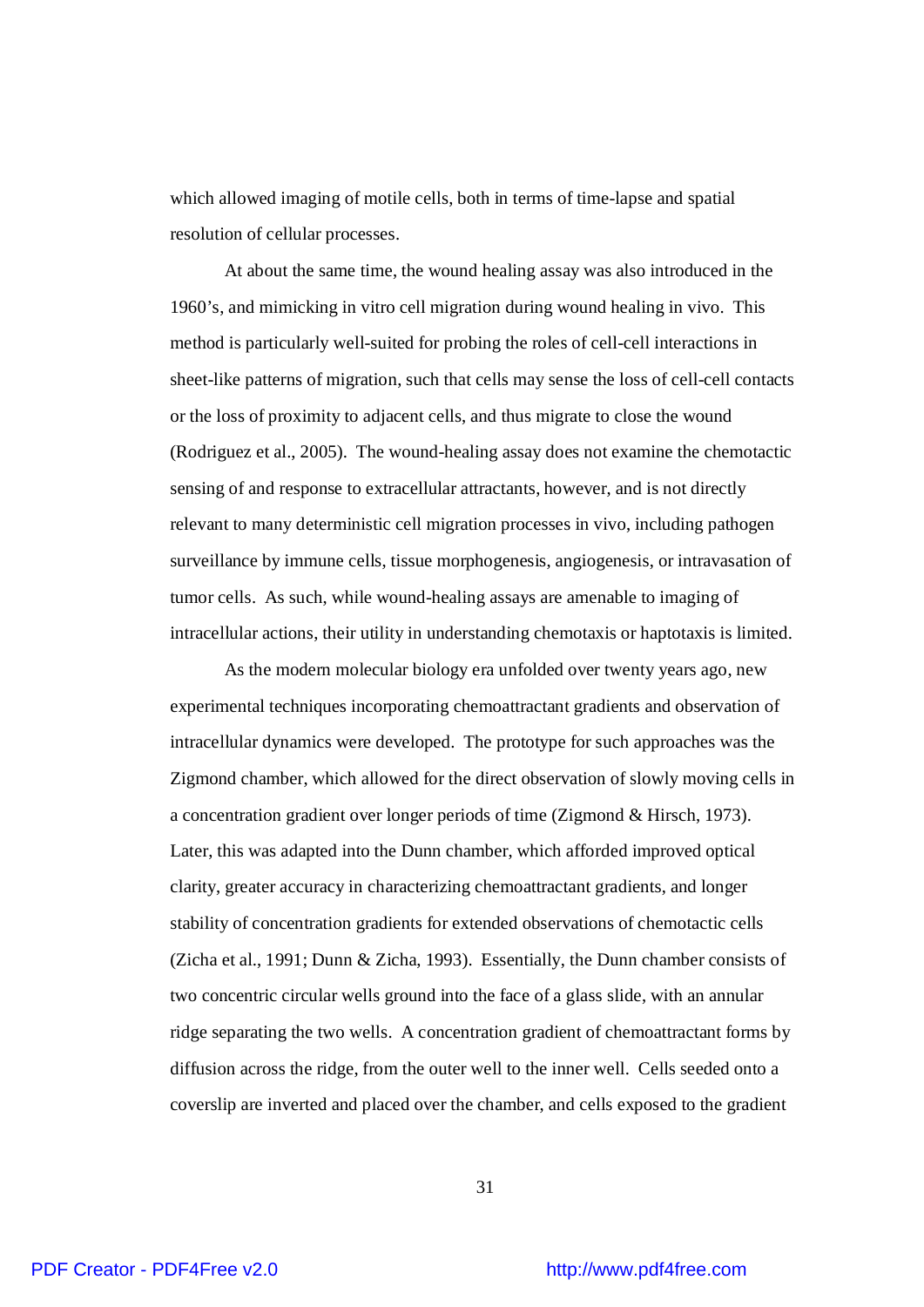above the ridge are viewed during chemotaxis (Wells & Ridley, 2005). This simple and practical technique represented a major step forward in the study of intracellular dynamics involved in chemotaxis and haptotaxis, as the Dunn chamber brought together imaging and asymmetric orientation of cells in vitro.

#### **b) Microfluidic-based chemoattractant systems**

Despite the advance that the Dunn chamber represented in studying cell migration, it did not enable precise control of concentration gradients. In Dunn chambers, concentration gradients were established by an approximated diffusion of chemoattractant that was not maintained at constant and precise concentration profiles, nor could diffusion be controlled to establish complex concentration landscapes. This limitation has in the past decade been addressed by photolithographic techniques that enable microfabrication of fluidic networks for precise control of diffusive mixing processes. This approach is broadly called microfluidics, and the application of microfluidics has been pioneered primarily by George Whitesides and coworkers at Harvard University (Sia & Whitesides, 2003; Park & Schuler, 2003; Li et al., 2003).

# **IV. References**

Affolter M, Bellusci S, Itoh N, Shilo B, Thiery JP, Werb Z. (2003). Tube or not tube: remodeling epithelial tissues by branching morphogenesis. *Dev. Cell.* 4(1):11-8.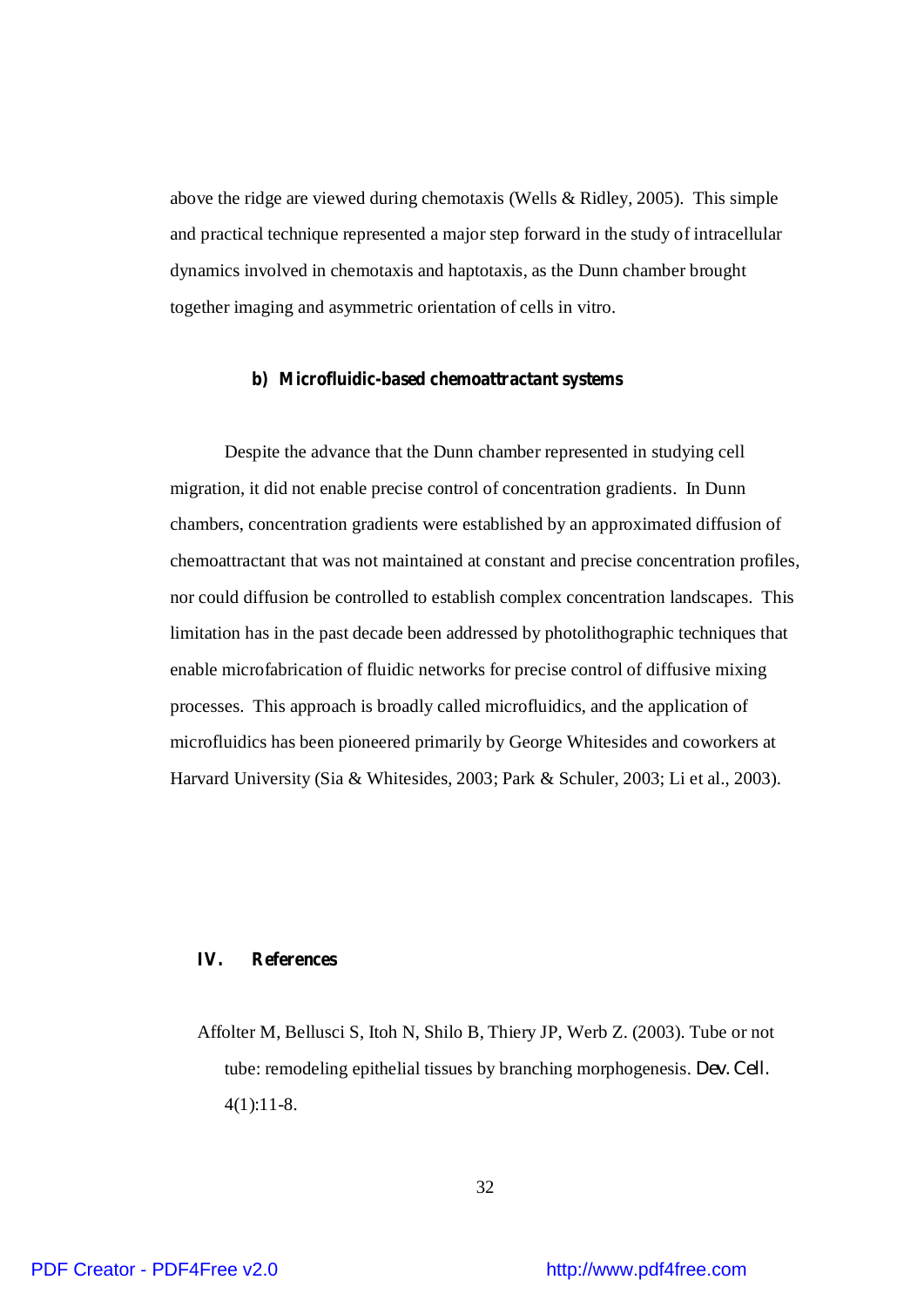- Akiyama SK, Yamada SS, Chen WT, Yamada KM. (1989). Analysis of fibronectin receptor function with monoclonal antibodies: roles in cell adhesion, migration, matrix assembly, and cytoskeletal organization. *J Cell Biol.* 109(2):863-75.
- Akiyama SK, Yamada SS, Yamada KM, LaFlamme SE. (1994). Transmembrane signal transduction by integrin cytoplasmic domains expressed in singlesubunit chimeras. *J Biol Chem.* 269(23):15961-4.
- Akiyama SK, Olden K, Yamada KM. (1995). Fibronectin and integrins in invasion and metastasis. *Cancer Metastasis Rev.* 14(3):173-89.
- Alberts B, Johnson A, Lewis J, Raff M, Roberts K, Walter P. (2002). *Molecular Biology of the Cell, Fourth Edition*. New York: Garland.
- Angers-Loustau A, Cote JF, Charest A, Dowbenko D, Spencer S, Lasky LA, Tremblay ML. (1999). *J. Cell Biol.* 144(5):1019-31.
- Arnaout MA, Mahalingam B, Xiong JP. (2005). Integrin structure, allostery, and bidirectional signaling. *Annu Rev Cell Dev Biol.* 21:381-410.
- Avizienyte E, Frame MC. (2005). Src and FAK signalling controls adhesion fate and the epithelial-to-mesenchymal transition. *Curr Opin Cell Biol.* 17(5):542- 7.
- Azuma T, Witke W, Stossel TP, Hartwig JH, Kwiatkowski DJ. (1998). Gelsolin is a downstream effector of rac for fibroblast motility. *EMBO J.* 17(5):1362-70.
- Beckerle MC. (1997). Zyxin: zinc fingers at sites of cell adhesion. *Bioessays*. 19(11):949-57.
- Beningo KA, Dembo M, Kaverina I, Small JV, Wang YL. (2001). Nascent focal adhesions are responsible for the generation of strong propulsive forces in migrating fibroblasts. *J Cell Biol*. 153(4):881-8.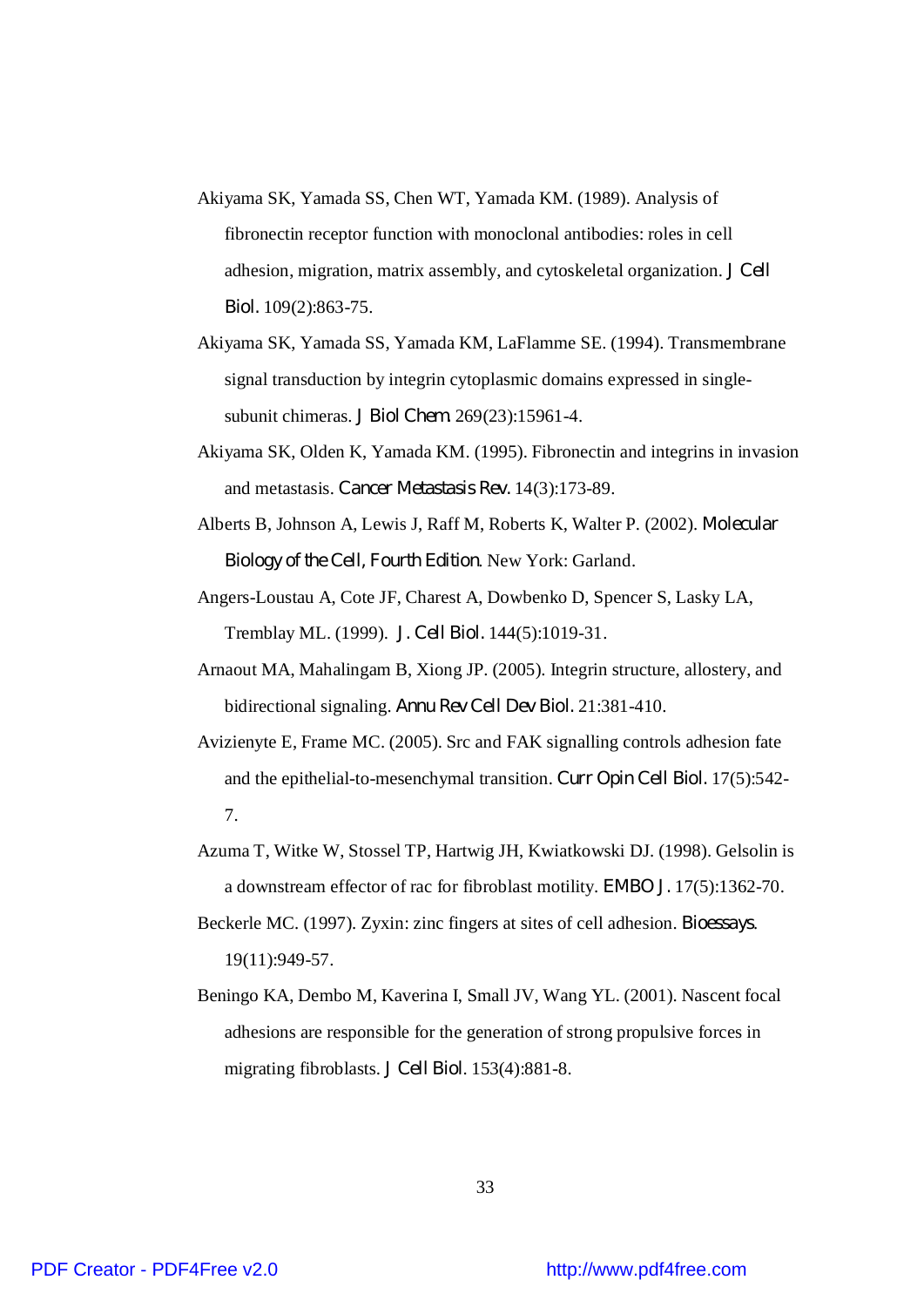- Bernards A. (2003). GAPs galore! A survey of putative Ras superfamily GTPase activating proteins in man and Drosophila. *Biochim Biophys Acta.* 1603(2):47- 82.
- Bershadsky AD, Futerman AH. (1994). Disruption of the Golgi apparatus by brefeldin A blocks cell polarization and inhibits directed cell migration. *Proc Natl Acad Sci U S A*. 91(12):5686-9.
- Blanchoin L, Pollard TD, Mullins RD. (2000). Interactions of ADF/cofilin, Arp2/3 complex, capping protein and profilin in remodeling of branched actin filament networks. *Curr Biol.* 10(20):1273-82.
- Boyden S. (1962). The chemotactic effect of mixtures of antibody and antigen on polymorphonuclear leucocytes. *J Exp Med.* 115:453-66.
- Brindle NP, Holt MR, Davies JE, Price CJ, Critchley DR. (1996). The focaladhesion vasodilator-stimulated phosphoprotein (VASP) binds to the prolinerich domain in vinculin. *Biochem J.* 318:753-7.
- Brown MC, Perrotta JA, Turner CE. (1996). Identification of LIM3 as the principal determinant of paxillin focal adhesion localization and characterization of a novel motif on paxillin directing vinculin and focal adhesion kinase binding. *J Cell Biol.* 135(4):1109-23.
- Brown MC, Perrotta JA, Turner CE. (1998). Serine and threonine phosphorylation of the paxillin LIM domains regulates paxillin focal adhesion localization and cell adhesion to fibronectin. *Mol Biol Cell.* 9(7):1803-16.
- Calderwood DA, Zent R, Grant R, Rees DJ, Hynes RO, Ginsberg MH. (1999). The Talin head domain binds to integrin beta subunit cytoplasmic tails and regulates integrin activation. *J Biol Chem*. 274(40):28071-4.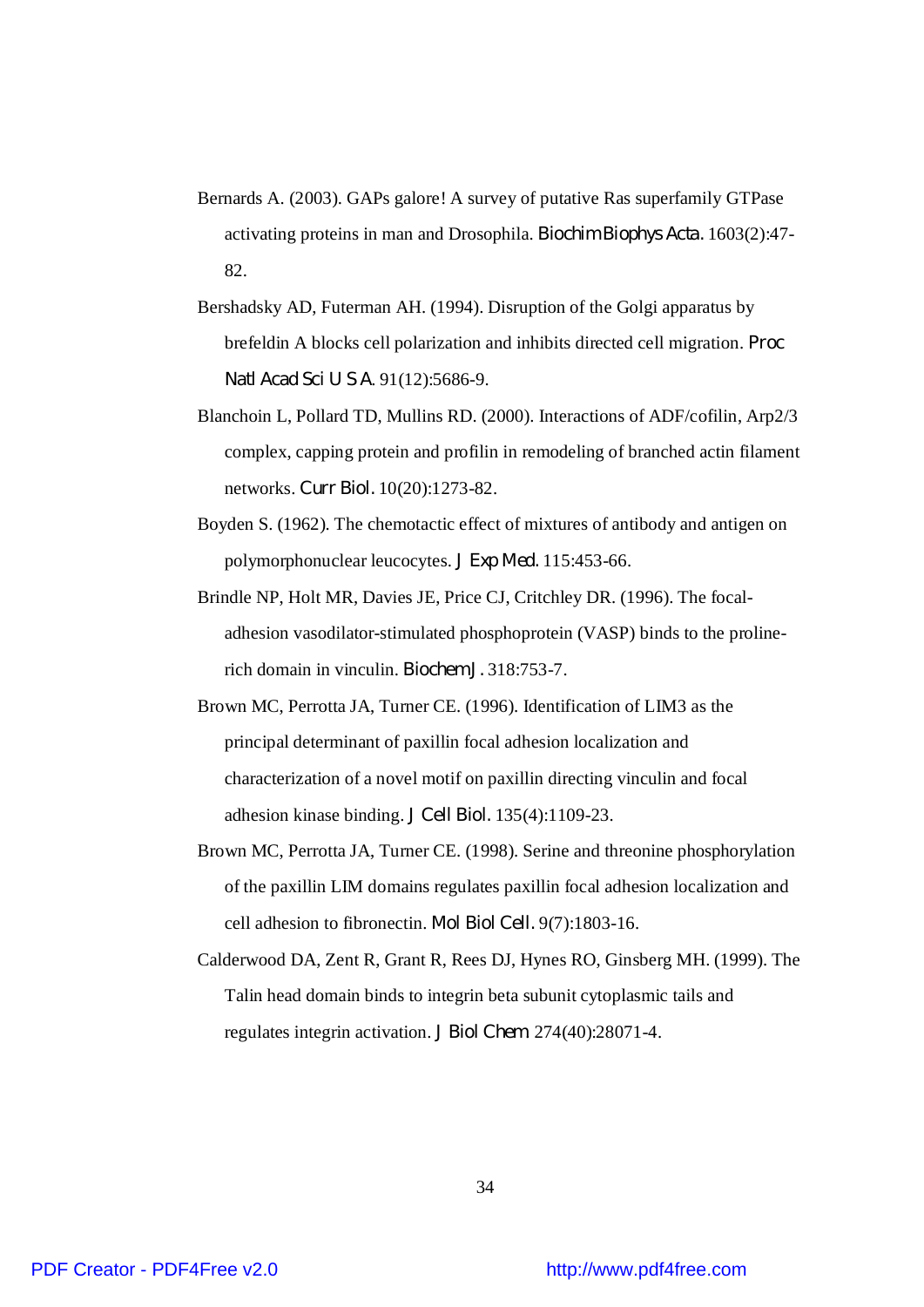- Calderwood DA, Yan B, de Pereda JM, Alvarez BG, Fujioka Y, Liddington RC, Ginsberg MH. (2002). The phosphotyrosine binding-like domain of talin activates integrins. *J Biol Chem.*277(24):21749-58.
- Cary LA, Han DC, Polte TR, Hanks SK, Guan JL. (1998). Stimulation of Cell migration by overexpression of focal adhesion kinase and its association with Src and Fyn. *J. Cell Sci.* 109(7):1787-94.
- Chen HC, Appeddu PA, Isoda H, Guan JL. (1996). Phosphorylation of tyrosine 397 in focal adhesion kinase is required for binding phosphatidylinositol 3 kinase. *J. Biol. Chem.* 271:26329-34.

Chen HC. (2005). Boyden Chamber Assay. *Methods Mol Biol.* 294:15-22.

- Chung CY, Potikyan G, Firtel RA. (2001). Control of cell polarity and chemotaxis by Akt/PKB and PI3 kinase through the regulation of PAKa. *Mol Cell*. 7(5):937-47.
- Chung CY, Funamoto S, Firtel RA. (2001). Singaling pathways controlling cell polarity and chemotaxis. *Trends Biochem Sci*. 26(9):557-66.
- Clark EA, Brugge JS. (1995). Integrins and signal transduction pathways: the road taken. *Science*. 268: 233-9.
- Cohen LA, Guan JL. (2005). Residues within the first subdomain of the FERMlike domain in focal adhesion kinase are important in its regulation. *J Biol Chem*. 280(9):8197-207.
- Comoglio PM, Boccaccio C, Trusolino L. (2003). Interactions between growth factor receptors and adhesion molecules: breaking the rules. *Curr Opin Cell Biol*. 15(5):565-71.
- Cooper LA, Shen TL, Guan JL. (2003). Regulation of focal adhesion kinase by its amino-terminal domain through an autoinhibitory interaction*. Mol Cell Biol*. 23(22):8030-41.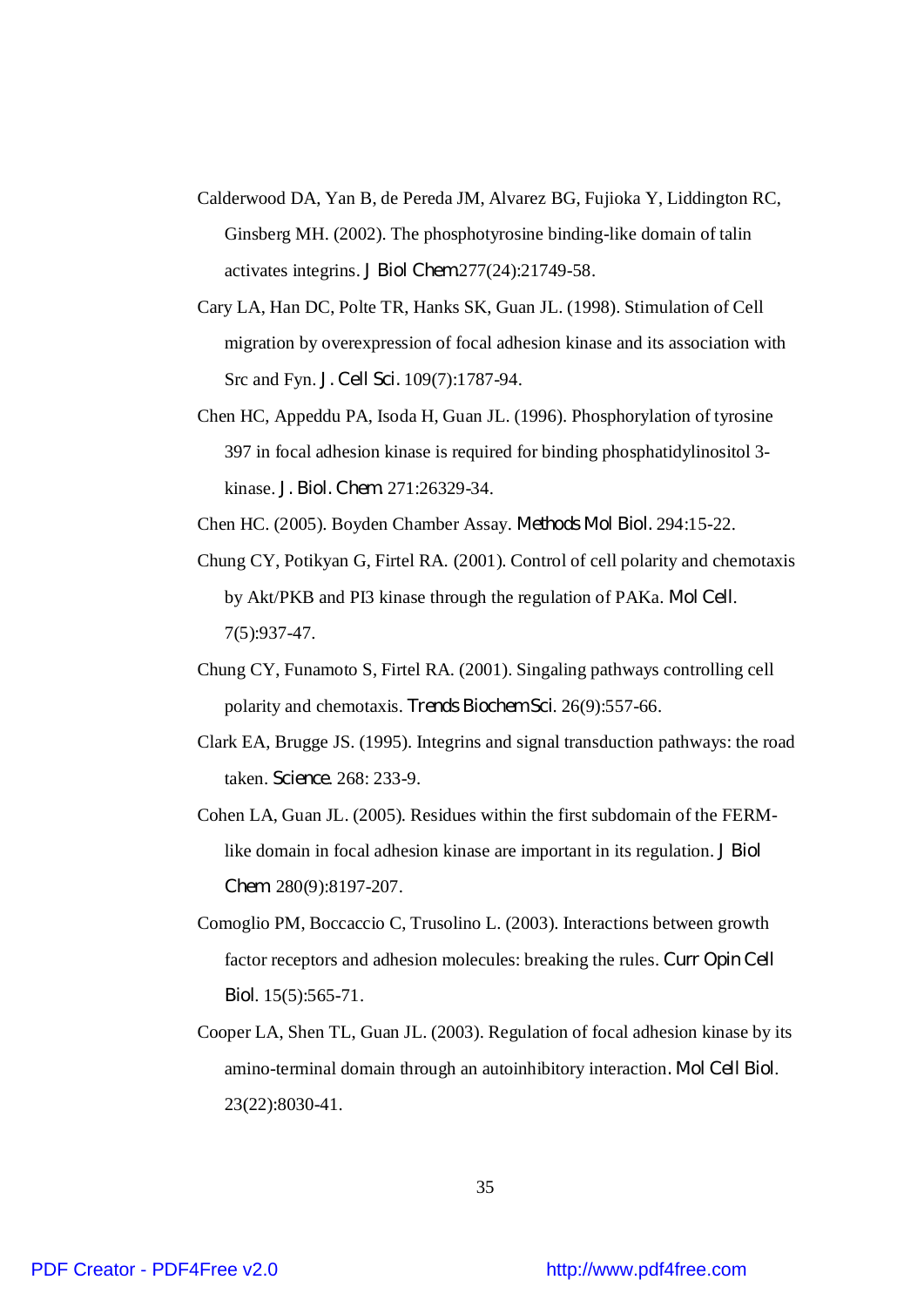- Coppolino MG, Woodside MJ, Demaurex N, Grinstein S, St-Arnaud R, Dedhar S. (1997). Calreticulin is essential for integrin-mediated calcium signalling and cell adhesion. *Nature*. 386(6627):843-7.
- Crowe DT, Chiu H, Fong S, Weissman IL. (1994). Regulation of the avidity of integrin alpha 4 beta 7 by the beta 7 cytoplasmic domain*. J Biol Chem*. 269(20):14411-8.
- Cukierman E, Pankov R, Yamada KM. (2002). Cell interactions with threedimensional matrices. *Curr Opin Cell Biol*. 14(5):633-9.
- Daub H, Gevaert K, Vandekerckhove J, Sobel A, Hall A. (2001). Rac/Cdc42 and p65PAK regulate the microtubule-destabilizing protein stathmin through phosphorylation at serine 16. *J Biol Chem*. 276(3):1677-80.
- Dawe HR, Minamide LS, Bamburg JR, Cramer LP. (2003). ADF/cofilin controls cell polarity during fibroblast migration. *Curr Biol* 13(3):252-7.
- Defilippi P, Venturino M, Gulino D, Duperray A, Boquet P, Fiorentini C, Volpe G, Palmieri M, Silengo L, Tarone G. (1997). Dissection of pathways implicated in integrin-mediated actin cytoskeleton assembly. Involvement of protein kinase C, Rho GTPase, and tyrosine phosphorylation. *J Biol Chem*. 272(35):21726-34.
- Dekker LV, Parker PJ. (1994). Protein kinase C--a question of specificity. *Trends Biochem Sci.* 19(2):73-7.
- Destaing O, Saltel F, Gilquin B, Chabadel A, Khochbin S, Ory S, Jurdic P. (2005). A novel Rho-mDia2-HDAC6 pathway controls podosome patterning through microtubule acetylation in osteoclasts*. J Cell Sci*. 118(13):2901-11.
- DiMilla PA, Barbee K, Lauffenburger DA. (1991). Mathematical model for the effects of adhesion and mechanics on cell migration speed. *Biophys J.* 60(1):15-37.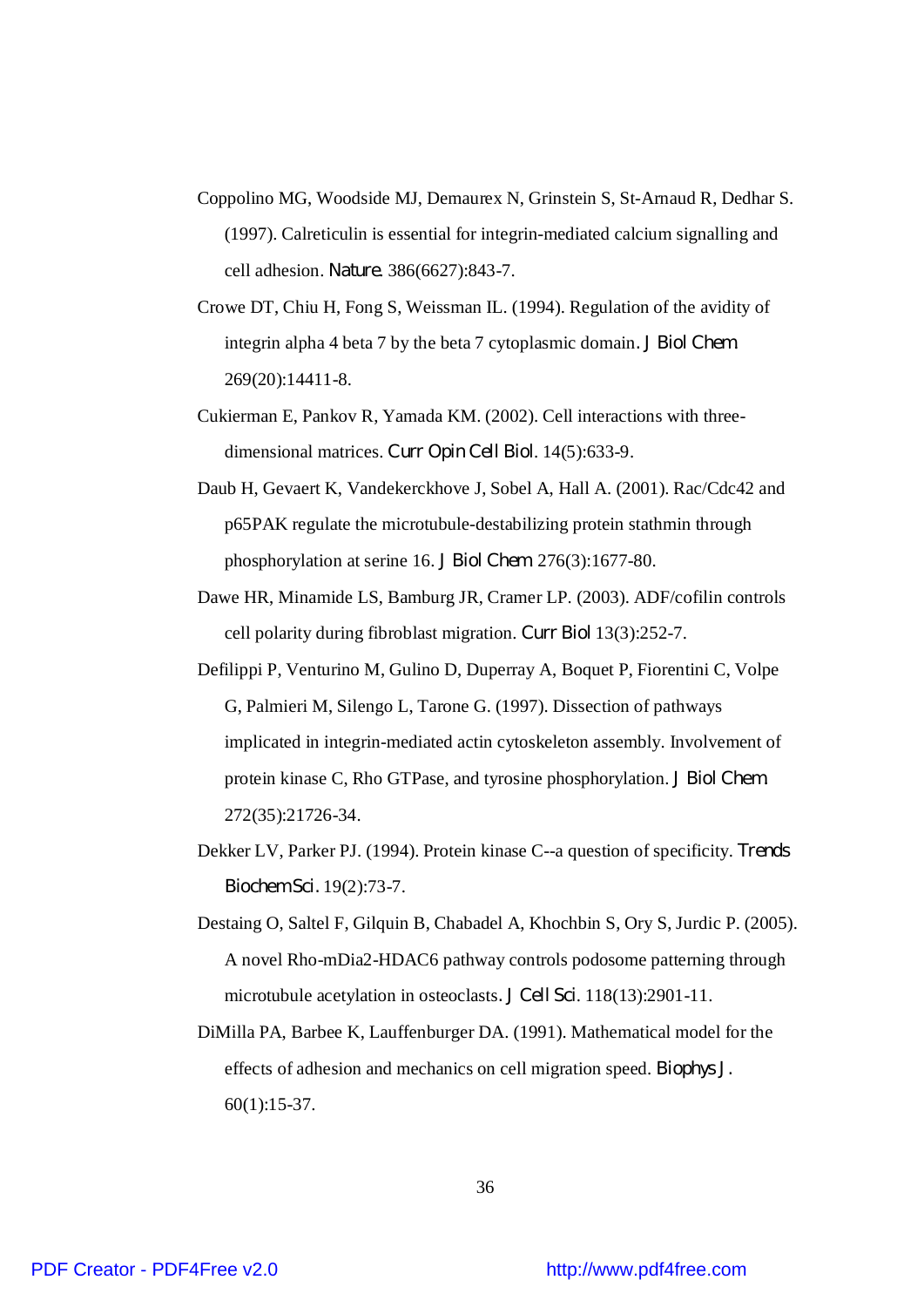- DiMilla PA, Stone JA, Quinn JA, Albelda SM, Lauffenburger DA. (1993). Maximal migration of human smooth muscle cells on fibronectin and type IV collagen occurs at an intermediate attachment strength*. J Cell Biol*. 122(3):729-37.
- De Nichilo MO, Yamada KM. (1996). Integrin alpha v beta 5-dependent serine phosphorylation of paxillin in cultured human macrophages adherent to vitronectin. *J Biol Chem*. 271(18):11016-22.
- Dowler S, Currie RA, Campbell DG, Deak M, Kular G, Downes CP, Alessi DR. (2000). Identification of pleckstrin-homology-domain-containing proteins with novel phosphoinositide-binding specificities. *Biochem J.* 351(1):19-31.
- Dunn GA, Zicha D. (1993). Long-term chemotaxis of neutrophils in stable gradients: preliminary evidence of periodic behavior*. Blood Cells*. 19(1):25-39.
- Eden S, Rohatgi R, Podtelejnikov AV, Mann M, Kirschner MW. (2002). Mechanism of regulation of WAVE1-induced actin nucleation by Rac1 and Nck. *Nature*. 418(6899):790-3.
- Etienne-Manneville S, Hall A. (2002). Rho GTPases in cell biology. *Nature*. 420(6916):629-35.
- Fincham VJ, Frame MC. (1998). The catalytic activity of Src is dispensable for translocation to focal adhesions but controls the turnover of these structures during cell motility. *EMBO J.* 17(1):81-92.
- Friedl P, Zanker KS, Brocker EB. (1998). Cell migration strategies in 3-D extracellular matrix: differences in morphology, cell matrix interactions, and integrin function. *Microsc Res Tech*. 43(5):369-78.
- Friedl P. (2004). Prespecification and plasticity: shifting mechanisms of cell migration. *Curr Opin Cell Biol*. 16(1):14-23.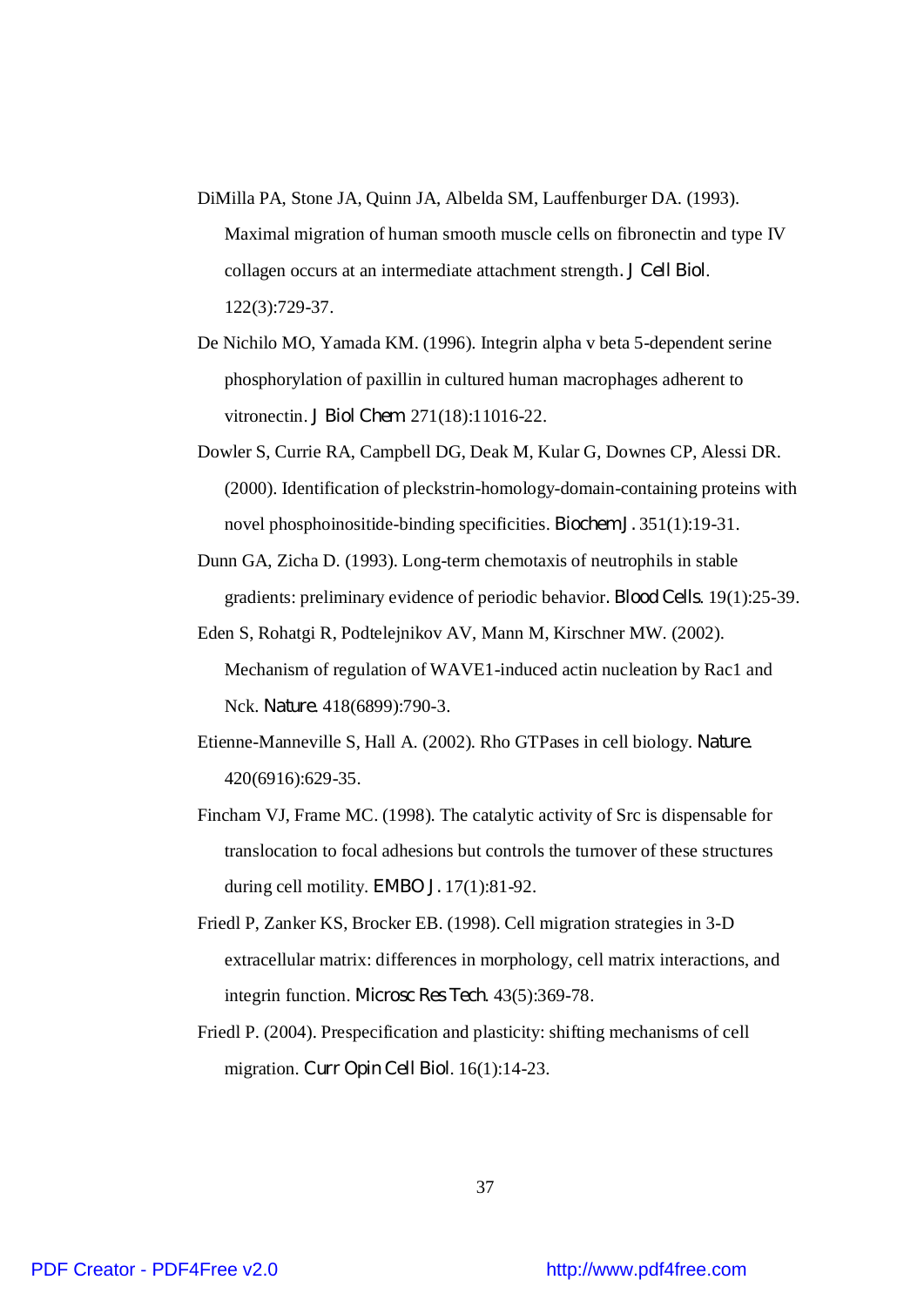- Fukuda M, Kojima T, Kabayama H, Mikoshiba K. (1996). Mutation of the pleckstrin homology domain of Bruton's tyrosine kinase in immunodeficiency impaired inositol 1,3,4,5-tetrakisphosphate binding capacity. *J Biol Chem*. 271(48):30303-6.
- Fukata M, Nakagawa M, Kaibuchi K. (2003). Roles of Rho-family GTPases in cell polarisation and directional migration. *Curr Opin Cell Biol.* 15(5):590-7.
- Funamoto S, Milan K, Meili R, Firtel RA. (2001). Role of phosphatidylinositol 3' kinase and a downstream pleckstrin homology domain-containing protein in controlling chemotaxis in dictyostelium. *J Cell Biol*. 153(4):795-810.
- Funamoto S, Meili R, Lee S, Parry L, Firtel RA. (2002). Spatial and temporal regulation of 3-phosphoinositides by PI 3-kinase and PTEN mediates chemotaxis. *Cell*. 109(5):611-23.
- Galbraith CG, Yamada KM, Sheetz MP. (2002). The relationship between force and focal complex development*. J Cell Biol*. 159(4):695-705.
- George EL, Georges-Labouesse EN, Patel-King RS, Rayburn H, Hynes RO. (1993). Defects in mesoderm, neural tube and vascular development in mouse embryos lacking fibronectin*. Development*. 119(4):1079-91.
- Ghosh M, Song X, Mouneimne G, Sidani M, Lawrence DS, Condeelis JS. (2004). Cofilin promotes actin polymerization and defines the direction of cell motility. *Science*. 304(5671):743-6.
- Gilbert SF. (2003). The morphogenesis of evolutionary developmental biology. *Int J Dev Biol*. 47(7-8):467-77.
- Glading A, Lauffenburger DA, Wells A. (2002). Cutting to the chase: calpain proteases in cell motility*. Trends Cell Biol*. 12(1):46-54.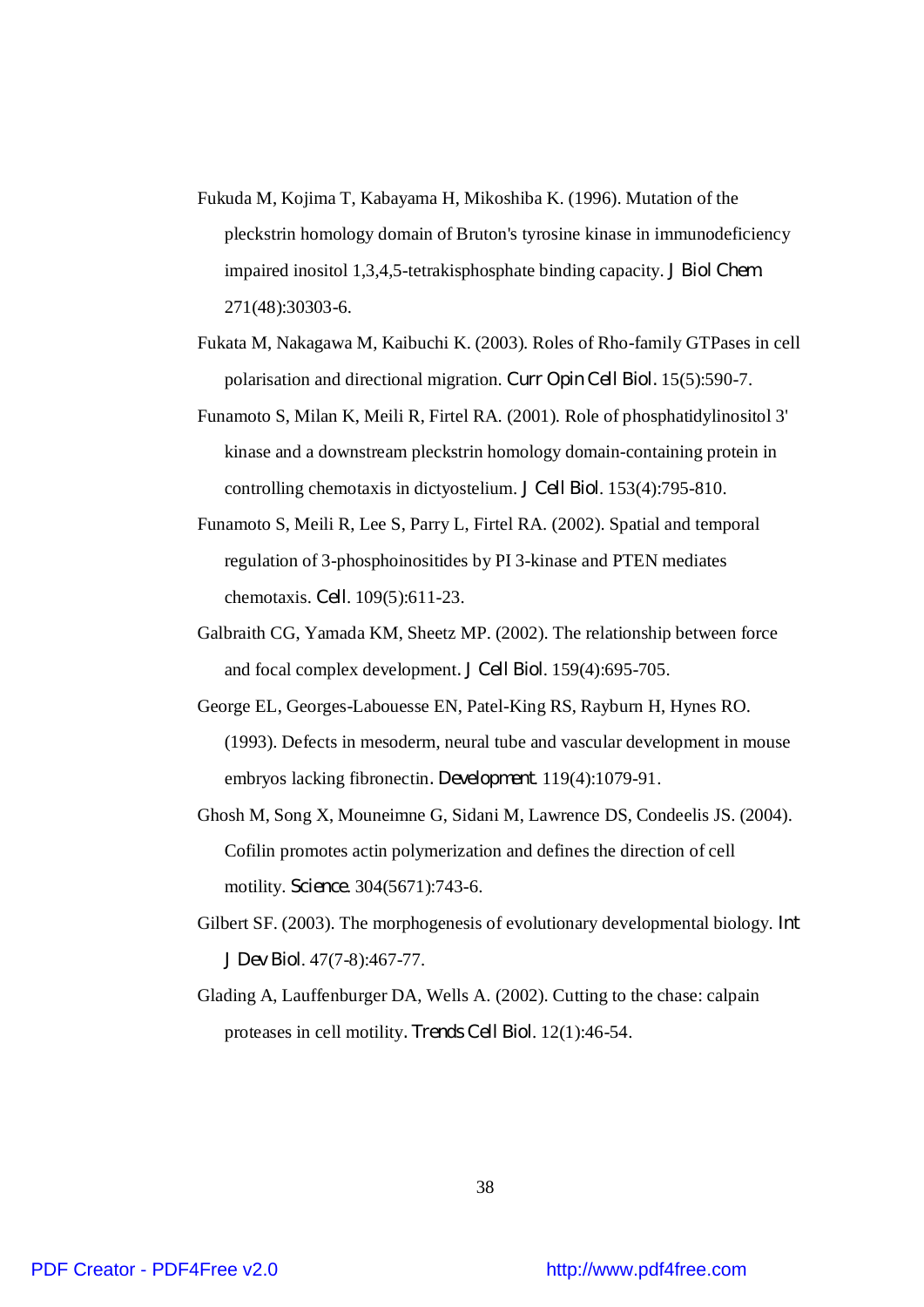- Glenney JR Jr, Zokas L. (1989). Novel tyrosine kinase substrates from Rous sarcoma virus-transformed cells are present in the membrane skeleton. *J Cell Biol*. 108(6):2401-8.
- Goh KL, Yang JT, Hynes RO. (1997). Mesodermal defects and cranial neural crest apoptosis in alpha5 integrin-null embryos. *Development.* 124(21):4309-19.
- Gotzmann J, Mikula M, Eger A, Schulte-Hermann R, Foisner R, Beug H, Mikulits W. (2004). Molecular aspects of epithelial cell plasticity: implications for local tumor invasion and metastasis. *Mutat Res*. 566(1):9-20.
- Gu J, Tamura M, Pankov R, Danen EH, Takino T, Matsumoto K, Yamada KM. (1999). Shc and FAK differentially regulate cell motility and directionality modulated by PTEN. *J Cell Biol.* 146:389-403.
- Guan JL, Shalloway D. (1992). Regulation of focal adhesion-associated protein tyrosine kinase by both cellular adhesion and oncogenic transformation. *Nature*. 358(6388):690-2.
- Guan JL, ed. (2005). Cell migration: developmental methods and protocols. *Methods in Molecular Biology* 294. Totowa, NJ: Humana Press.
- Gumbiner BM. (1996). Cell adhesion: the molecular basis of tissue architecture and morphogenesis. *Cell*. 84: 345-57.
- Gupton SL, Waterman-Storer CM. (2006). Spatiotemporal feedback between actomyosin and focal-adhesion systems optimizes rapid cell migration. *Cell.* 125(7):1361-74.
- Hall A. (1998). G proteins and small GTPases: distant relatives keep in touch. *Science*. 280(5372):2074-5.
- Hannigan GE, Leung-Hagesteijn C, Fitz-Gibbon L, Coppolino MG, Radeva G, Filmus J, Bell JC, Dedhar S. (1996). Regulation of cell adhesion and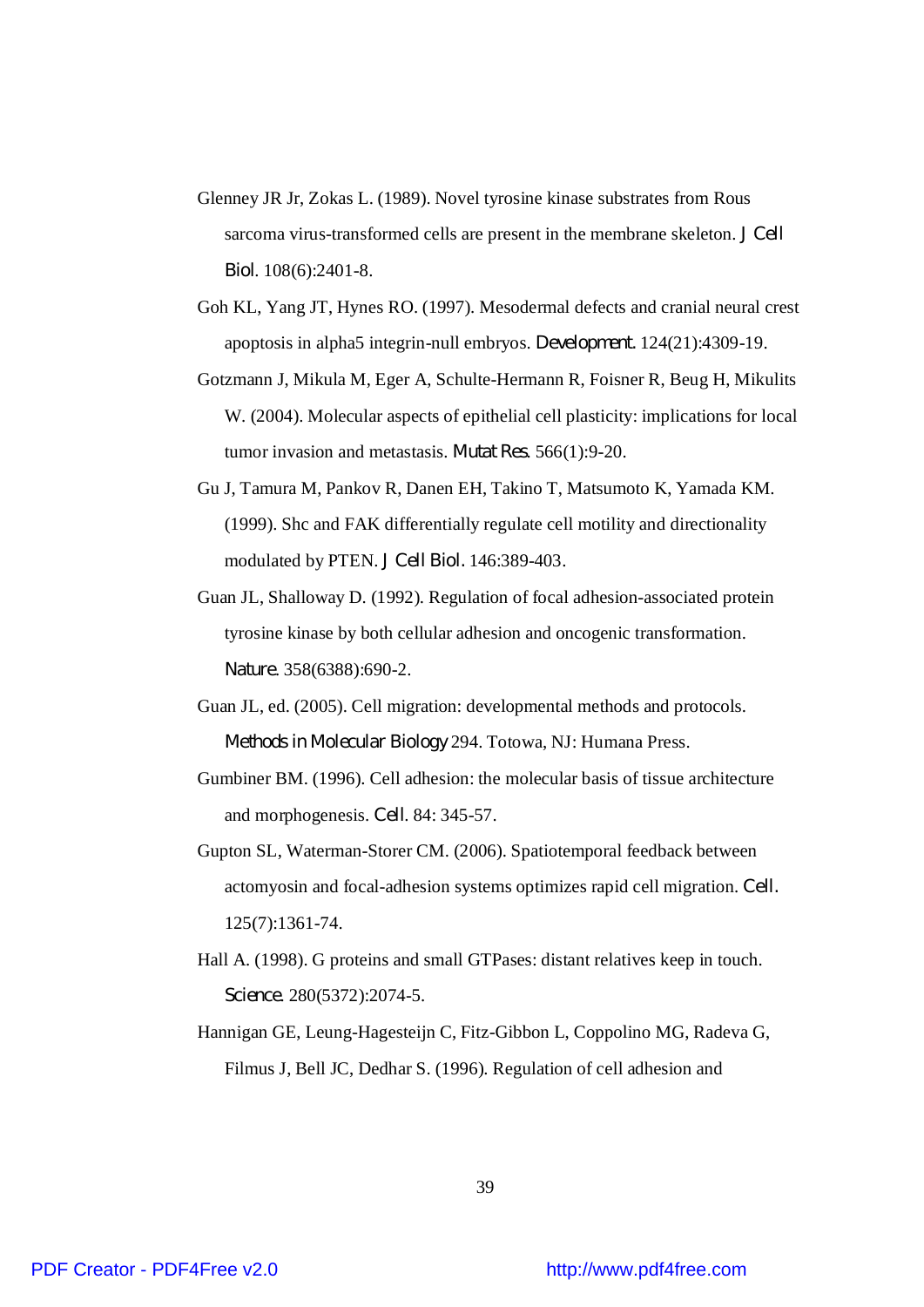anchorage-dependent growth by a new beta 1-integrin-linked protein kinase. *Nature*. 379(6560):91-6.

- Hauck CR, Klingbeil CK, Schlaepfer DD. (2000). Focal adhesion kinase functions as a receptor-proximal signaling component required for directed cell migration. *Immunol Res.* 21(2-3):293-303.
- Hendey B, Klee CB, Maxfield FR. (1992). Inhibition of neutrophil chemokinesis on vitronectin by inhibitors of calcineurin. *Science.* 258(5080):296-9.
- Ho HY, Rohatgi R, Ma L, Kirschner MW. (2001). CR16 forms a complex with N-WASP in brain and is a novel member of a conserved proline-rich actinbinding protein family. *Proc Natl Acad Sci U S A*. 98(20):11306-11.
- Ho HY, Rohatgi R, Lebensohn AM, Le Ma, Li J, Gygi SP, Kirschner MW. (2004). Toca-1 mediates Cdc42-dependent actin nucleation by activating the N-WASP-WIP complex. *Cell.* 118:203-16.
- Hood JD, Cheresh DA. (2002). Role of integrins in cell invasion and migration. *Nat Rev Cancer*. 2(2):91-100.
- Horwitz A, Duggan K, Buck C, Beckerle MC, Burridge K. (1986). Interaction of plasma membrane fibronectin receptor with talin--a transmembrane linkage. *Nature*. 1986 320(6062):531-3.
- Howell BW, Cooper JA. (1994). Csk suppression of Src involves movement of Csk to sites of Src activity. *Mol Cell Biol*. 14:5402-11.
- Hughes PE, Pfaff M. (1998). Integrin affinity modulation. *Trends Cell Biol.* 8(9):359-64.
- Humphries MJ, McEwan PA, Barton SJ, Buckley PA, Bella J, Mould AP. (2003). Integrin structure: heady advances in ligand binding, but activation still makes the knees wobble. *Trends Biochem Sci*. 2003 Jun;28(6):313-20.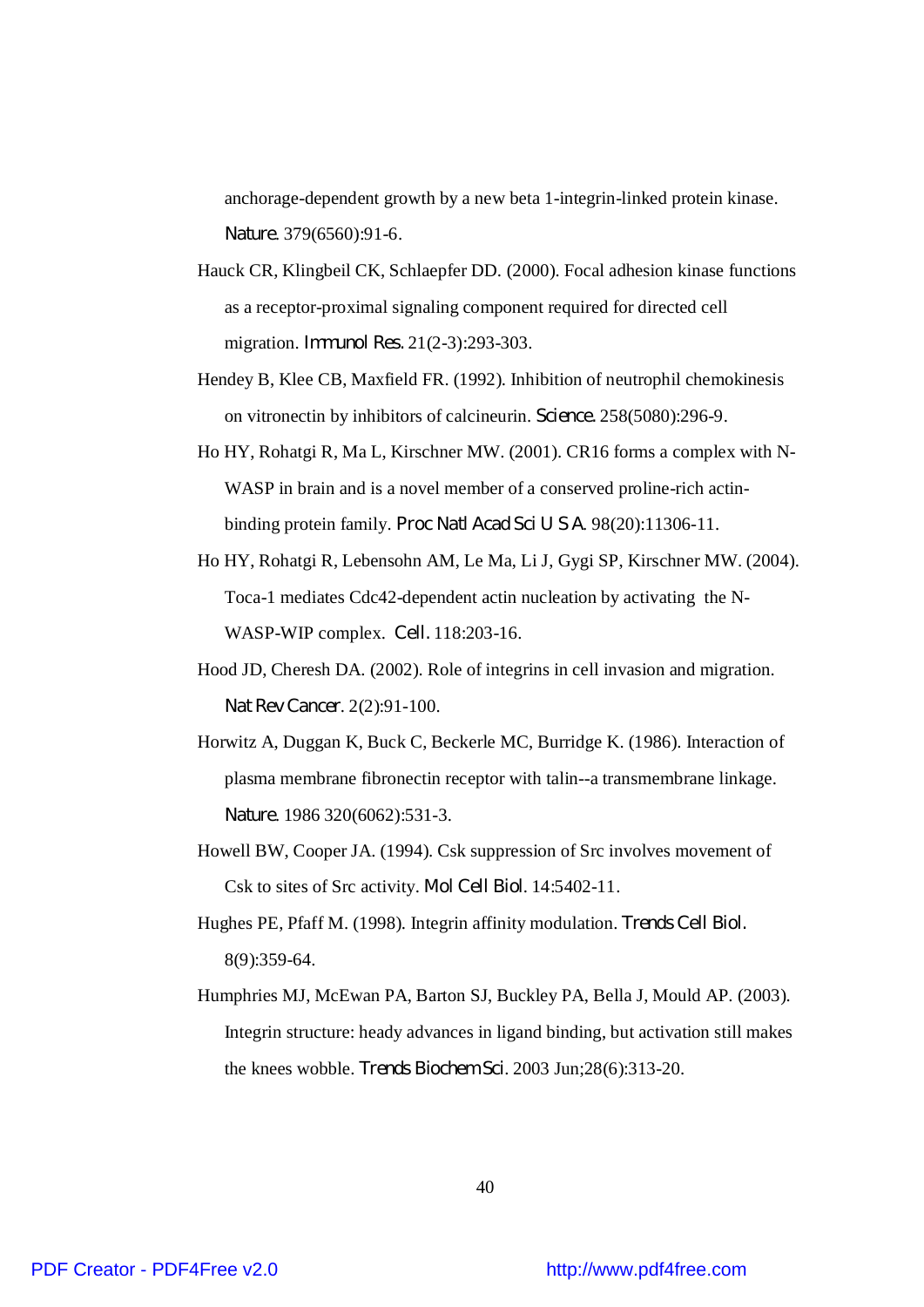- Huttenlocher A, Ginsberg MH, Horwitz AF. (1996). Modulation of cell migration by integrin-mediated cytoskeletal linkages and ligand-binding affinity. *J Cell Biol*. 134(6):1551-62.
- Hyatt SL, Liao L, Chapline C, Jaken S. (1994). Identification and characterization of alpha-protein kinase C binding proteins in normal and transformed REF52 cells. *Biochemistry*. 33(5):1223-8.

Hynes RO. (1990). Fibronectins. New York: Springer-Verlag.

- Hynes RO. (1992). Integrins: versatility, modulation and signaling in cell adhesion. *Cell*. 69:11-25.
- Hynes RO, Zhou Q. (2000). The evolution of cell adhesion. *J Cell Biol.* 150(2):F89-96.
- Hynes RO. (2002). Integrins: bidirectional, allosteric signaling machines. *Cell*. 110(6):673-87.
- Iijima M, Devreotes P. (2002). Tumor suppressor PTEN mediates sensing of chemoattractant gradients. *Cell*. 109(5):599-610.
- Ilic D, Furuta Y, Kanazawa S, Takeda N, Sobue K, Nakatsuji K, Nomura S, Fujimoto J, Okada M, Yamamoto T. (1995). Reduced cell motility and enhanced focal adhesion contact formation in cells from FAK-deficient mice. *Nature*. 377:539-44.
- Ingber DE. (2002). Mechanical signaling and the cellular response to extracellular matrix in angiogenesis and cardiovascular physiology. *Circ Res*. 91(10):877- 87.
- Innocenti M, Zucconi A, Disanza A, Frittoli E, Areces LB, Steffen A, Stradal TE, Di Fiore PP, Carlier MF, Scita G. (2004). Abi1 is essential for the formation and activation of a WAVE2 signalling complex. *Nat Cell Biol*. 6(4):319-27.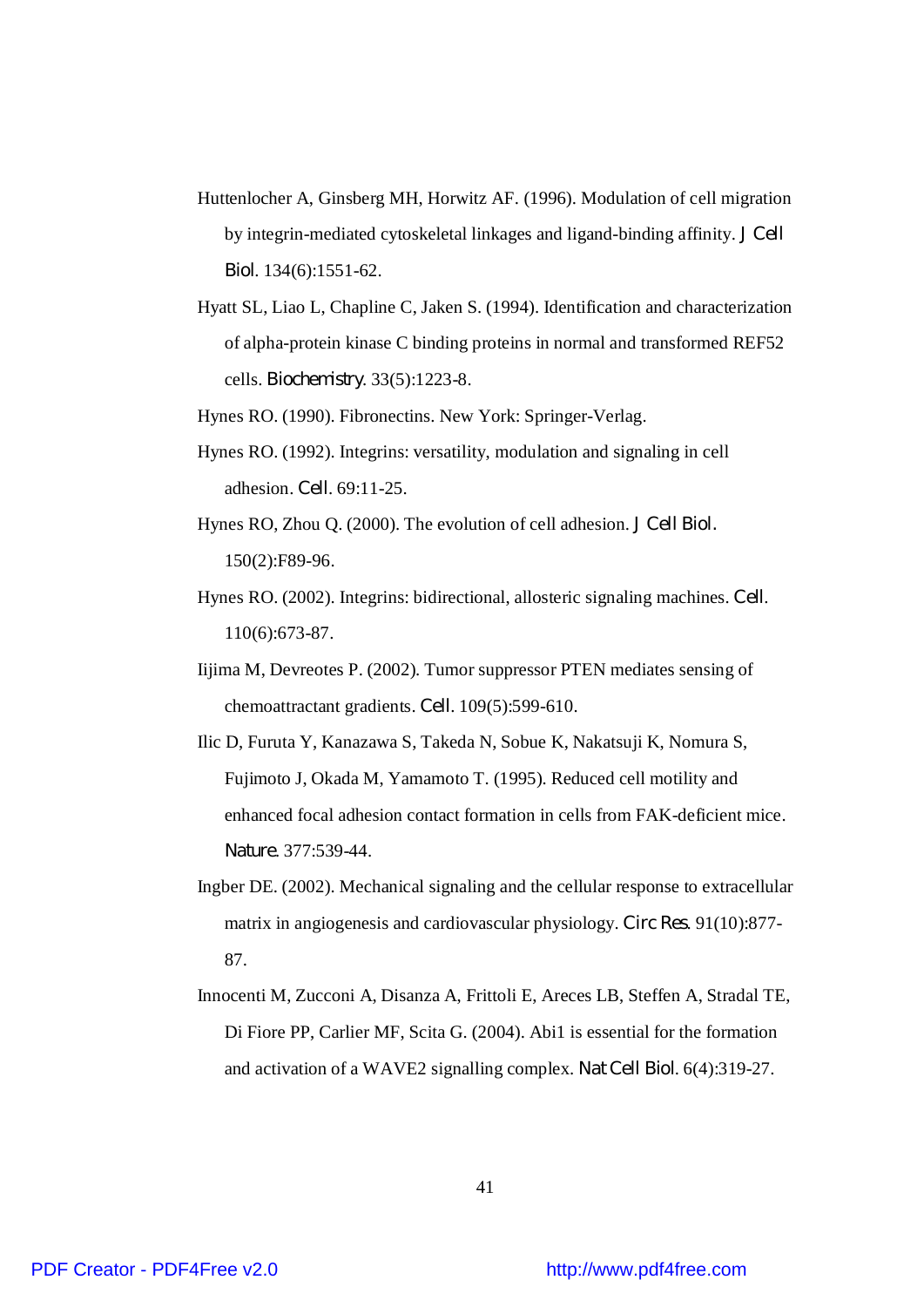- Insall RH, Weiner OD. (2001). PIP3, PIP2, and cell movement--similar messages, different meanings? *Dev Cell.* 1(6):743-7.
- Izzard CS. (1988). A precursor of the focal contact in cultured fibroblasts. *Cell Motil Cytoskeleton*. 10(1-2):137-42.
- Jaffe AB, Hall A. (2005). Rho GTPases: biochemistry and biology. *Annu Rev Cell Dev Biol*. 2005;21:247-69.
- Jones RJ, Brunton VG, Frame MC. (2000). Adhesion-linked kinases in cancer; emphasis on Src, focal adhesion kinase and PI 3-kinase. *Eur J Cancer*. 36:1595-1606.
- Kim S, Bell K, Mousa SA, Varner JA. (2000). Regulation of angiogenesis in vivo by ligation of integrin alpha5beta1 with the central cell-binding domain of fibronectin. *Am J Pathol*. 156(4):1345-62.
- Kioka N, Sakata S, Kawauchi T, Amachi T, Akiyama SK, Okazaki K, Yaen C, Yamada KM, Aota S. (1999). Vinexin: a novel vinculin-binding protein with multiple SH3 domains enhances actin cytoskeletal organization. *J Cell Biol.* 144(1):59-69.
- Kiosses WB, Shattil SJ, Pampori N, Schwartz MA. (2001). Rac recruits highaffinity integrin alphavbeta3 to lamellipodia in endothelial cell migration. *Nat Cell Biol*. 3(3):316-20.
- Klemke RL, Leng J, Molander R, Brooks PC, Vuori K, Cheresh DA. (1998). CAS/Crk coupling serves as a "molecular switch" for induction of cell migration. *J Cell Biol.* 140:961-72.
- Klinghoffer RA, Sachsenmaier C, Cooper JA, Soriano P. (1999). Src family kinases are required for integrin but not PDGFR signal transduction. *EMBO J.* 18(9):2459-71.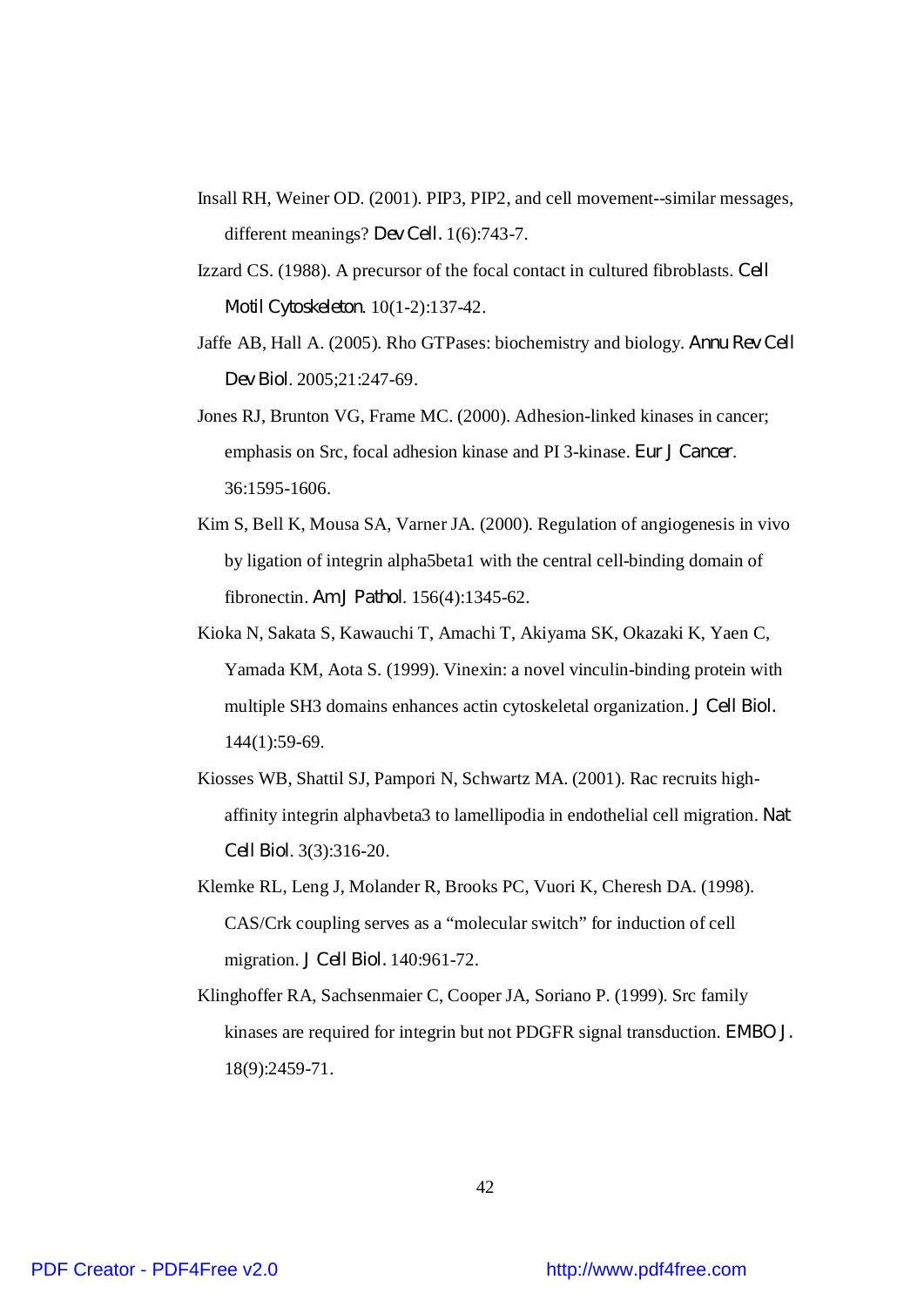- Kroemker M, Rudiger AH, Jockusch BM, Rudiger M. (1994). Intramolecular interactions in vinculin control alpha-actinin binding to the vinculin head. *FEBS Lett*. 355(3):259-62.
- Krylyshkina O, Kaverina I, Kranewitter W, Steffen W, Alonso MC, Cross RA, Small JV. (1999). Modulation of substrate adhesion dynamics via microtubule targeting requires kinesin-1. *J Cell Biol*. 2002 Jan 21;156(2):349-59.
- Lang P, Gesbert F, Delespine-Carmagnat M, Stancou R, Pouchelet M, Bertoglio J. (1996). Protein kinase A phosphorylation of RhoA mediates the morphological and functional effects of cyclic AMP in cytotoxic lymphocytes. *EMBO J.* 15(3):510-9.
- Larsen M, Wei C, Yamada KM. (2006). Cell and fibronectin dynamics during branching morphogenesis. *J Cell Sci.* 119(Pt 16):3376-84.
- Laughenburger DA, Horwitz AF. (1996). Cell migration: a physically integrated molecular process. *Cell*. 84:359-69.
- Laukaitis CM, Webb DJ, Donais K, Horwitz AF. (2001). Differential dynamics of alpha 5 integrin, paxillin, and alpha-actinin during formation and disassembly of adhesions in migrating cells. *J Cell Biol.* 153(7):1427-40.
- Lawson MA, Maxfield FR. (1995). Ca(2+)- and calcineurin-dependent recycling of an integrin to the front of migrating neutrophils. *Nature*. 377(6544):75-9.
- Lee J, Ishihara A, Oxford G, Johnson B, Jacobson K. (1999). Regulation of cell movement is mediated by stretch-activated calcium channels. *Nature*. 400(6742):382-6.
- Legate KR, Montanez E, Kudlacek O, Fassler R. (2006). ILK, PINCH and parvin: the tIPP of integrin signalling. *Nat Rev Mol Cell Biol*. 2006 Jan;7(1):20-31.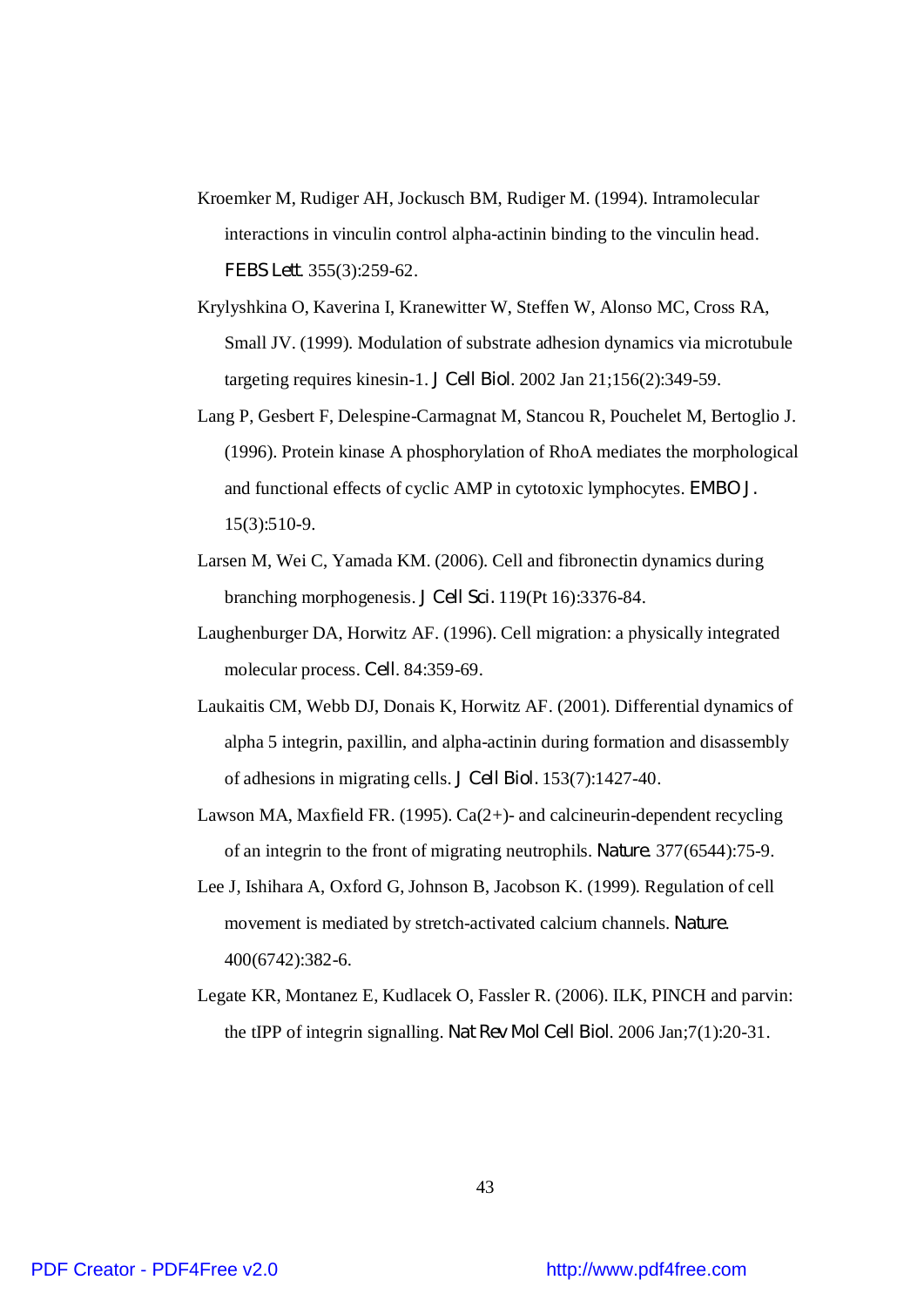Lehmann JM, Riethmuller G, Johnson JP. (1990). Nck, a melanoma cDNA encoding a cytoplasmic protein consisting of the src homology units SH2 and SH3. *Nucleic Acids Res.* 18:1048.

Lemmon et al., 2002

- Lenter M, Vestweber D. (1994). The integrin chains beta 1 and alpha 6 associate with the chaperone calnexin prior to integrin assembly. *J Biol Chem.* 269:12263-68.
- Li N, Tourovskaia A, Folch A. (2003). Biology on a chip: microfabrication for studying the behavior of cultured cells. *Crit Rev Biomed Eng*. 31(5-6):423-88.
- Li S, Guan JL, Chien S. (2005). Biochemistry and biomechanics of cell motility. *Annu Rev Biomed Eng*. 7:105-50.
- Liddington RC, Ginsberg MH. (2002). Integrin activation takes shape. *J Cell Biol*. 158(5):833-9.
- Liliental J, Chang DD. (1998). Rack1, a receptor for activated protein kinase C, interacts with integrin beta subunit. *J Biol Chem.* 273:2379-83.
- Liu S, Thomas SM, Woodside DG, Rose DM, Kiosses WB, Pfaff M, Ginsberg MH. (1999). Binding of paxillin to alpha4 integrins modifies integrindependent biological responses. *Nature.* 402:676-81.
- Lo SH, Janmey PA, Hartwig JH, Chen LB. (1994). Interactions of tensin with actin and identification of its three distinct actin-binding domains. *J Cell Biol.* 125:1067-75.
- Lo SH, Weisberg E, Chen LB. (1994). Tensin: a potential link between the cytoskeleton and signal transduction. *Bioessasys*. 16:817-23.
- Lowenstein EJ, Daly RJ, Batzer AG, Li W, Margolis B, Lammers R, Ullrich A, Skolnik EY, Bar-Sagi D, Schlessinger J. (1992). The SH2 and SH3 domain-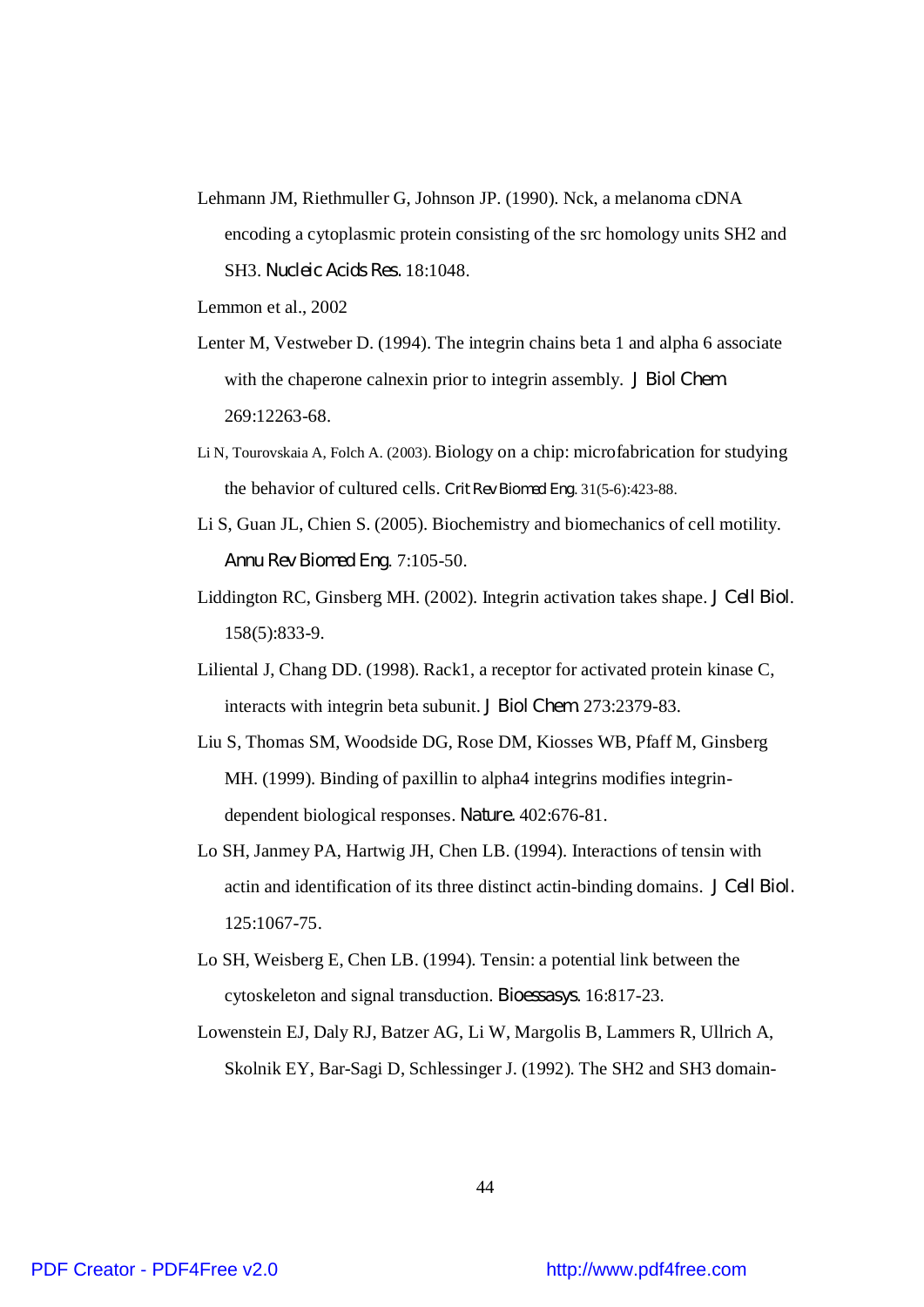containing protein GRB2 links receptor tyrosine kinases to ras signaling. *Cell.* 70:431-42.

- Ma AD, Metjian A, Bagrodia S, Taylor S, Abrams CS. (1998). Cytoskeletal reorganization by G protein-coupled receptors is dependent on phosphoinositide 3-kinase gamma, a Rac guanosine exchange factor, and Rac. *Mol Cell Biol*. 18(8):4744-51.
- Mañes S, Gómez-Moutón C, Lacalle RA, Jiménez-Baranda S, Mira E, Martínez-A C. (2005). Mastering time and space: immune cell polarization and chemotaxis. *Sem Immunol.* 17:77-86.
- Martinez-Quiles N, Rohatgi R, Anton IM, Medina M, Saville SP, Miki H, Yamaguchi H, Takenawa T, Hartwig JH, Geha RS, Ramesh N. (2001). WIP regulates N-WASP-mediated actin polymerization and filopodium formation. *Nat Cell Biol*. 3(5):484-91.
- McDonald JA. (1988). Extracellular matrix assembly. *Annu Rev Cell Biol*. 4:183- 207.

Meili R, Ellsworth C, Lee S, Reddy TB, Ma H, Firtel RA. (1999). Chemoattractant-mediated transient activation and membrane localization of Akt/PKB is required for efficient chemotaxis to cAMP in Dictyostelium. *EMBO J.* 18(8):2092-105.

- Meili R, Ellsworth C, Firtel RA. (2000). A novel Akt/PKB-related kinase is essential for morphogenesis in Dictyostelium. *Curr Biol*. 10(12):708-17.
- Menkel AR, Kroemker M, Bubeck P, Ronsiek M, Nikolai G, Jockusch BM. (1994). Characterization of an F-actin-binding domain in the cytoskeletal protein vinculin. *J Cell Biol.* 126:1231-40.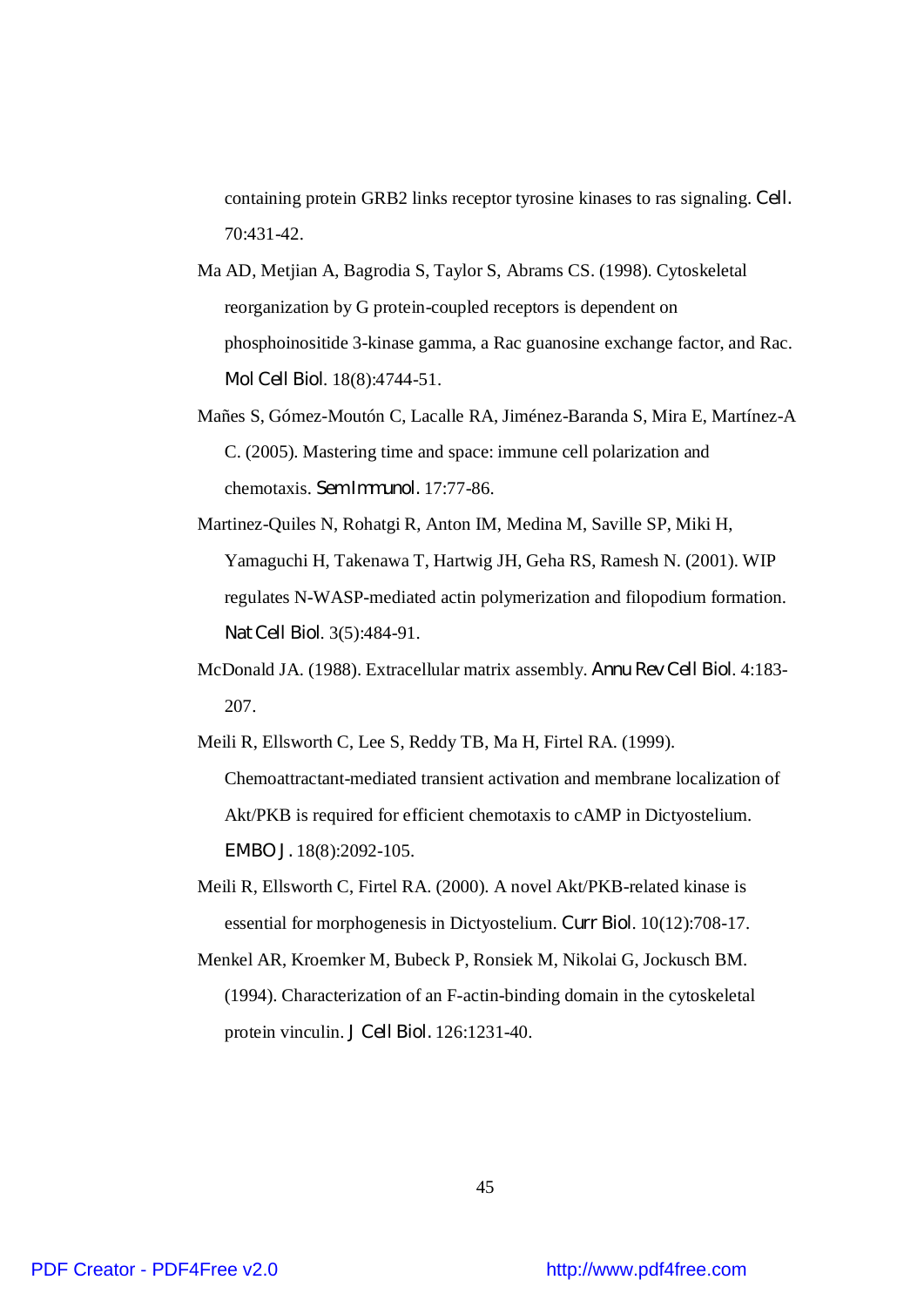- Merlot S, Firtel RA. (2003). Leading the way: Directional sensing through phosphatidylinositol 3-kinase and other signaling pathways. *J Cell Sci*. 116(17):3471-8.
- Mitra SK, Hanson DA, Schlaepfer DD. (2005). Focal adhesion kinase: in command and control of cell motility. *Nat Rev Mol Cell Biol.* 6:56-68.
- Miyamoto S, Akiyama SK, Yamada KM. (1995). Synergistic roles for receptor occupancy and aggregation in integrin transmembrane function. *Science*. 267: 883-85.
- Moissoglu K, Schwartz MA. (2006). Integrin signaling in directed cell migration. *Biol Cell.* 98:547-55.
- Nayal A, Webb DJ, Brown CM, Schaefer EM, Vicente-Manzanares M, Horwitz AR. (2006). Paxillin phosphorylation at Ser273 localizes a GIT1-PIX-PAK complex and regulates adhesion and protrusion dynamics. *J Cell Biol*. 173(4):587-9.
- Ng T, Shima D, Squire A, Bastiaens PI, Gxchmeissner S, Humphries MJ, Parker PJ. (1999). PKCalpha regulates beta1 integrin-dependent cell motility through association and control of integrin traffic. *EMBO J.* 18:3909-23.
- Nimnual AS, Yatsula BA, Bar-Sagi D. (1998). Coupling of Ras and Rac guanosine triphosphatases through the Ras exchanger Sos. *Science*. 279(5350):560-3.
- Nobes CD, Hall A. (1995). Rho, rac and cdc42 GTPases regulate the assembly of multimolecular focal complexes associated with actin stress fibers, lamellipodia, and filopodia. *Cell*. 81:53-62.
- Ohashi K, Nagata K, Maekawa M, Ishizaki T, Narumiya S, Mizuno K. (2000). Rho-associated kinase ROCK activates LIM-kinase 1 by phosphorylation at threonine 508 within the activation loop. *J Biol Chem*. 275(5):3577-82.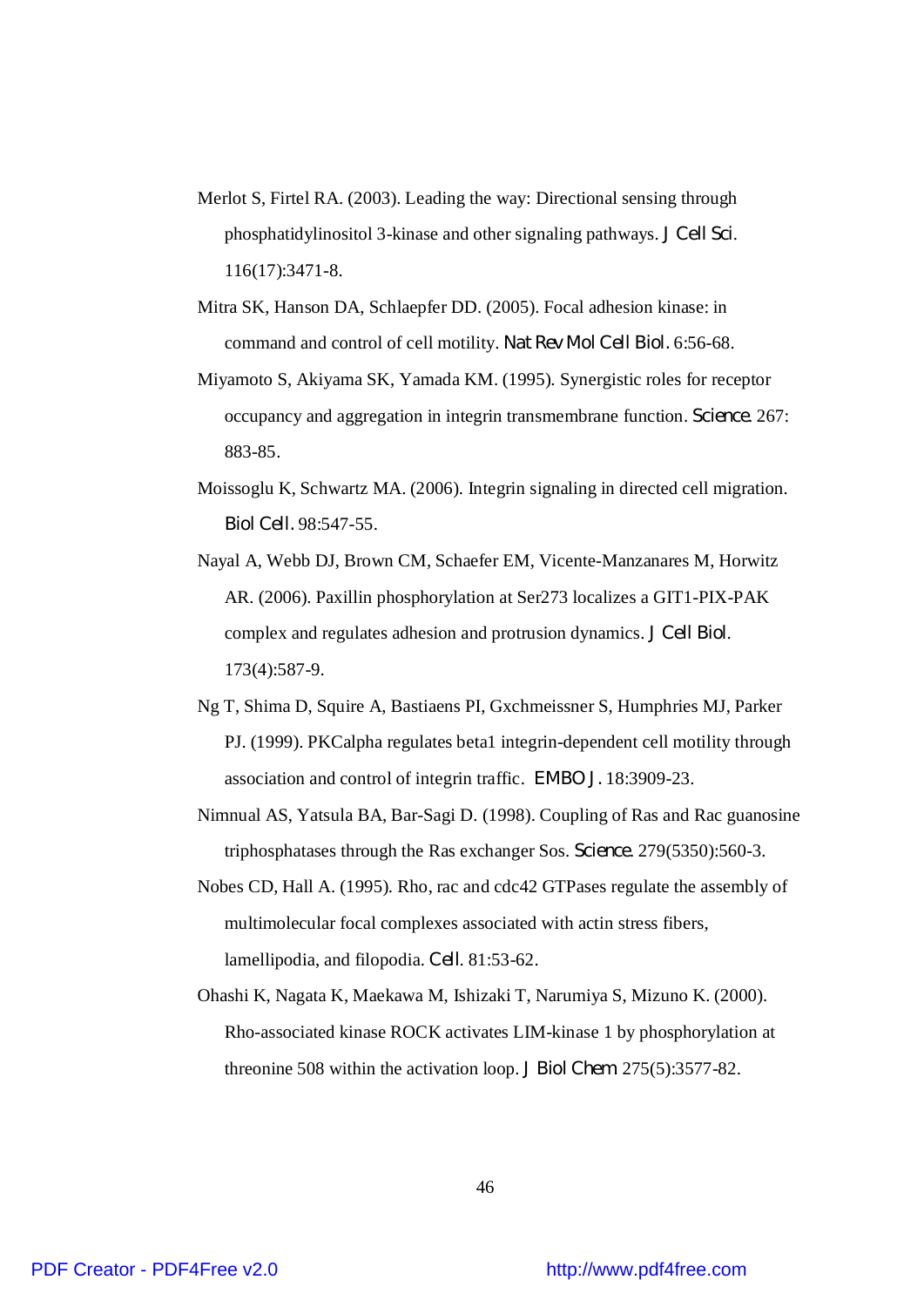- Olofsson B. (1999). Rho guanine dissociation inhibitors: pivotal molecules in cellular signalling. *Cell Signal*. 11(8):545-54.
- Orr AW, Helmke BP, Blackman BR, Schwartz MA. (2006). Mechanisms of mechanotransduction. *Dev Cell*. 10(1):11-20.
- Otey CA, Pavalko FM, Burridge K. (1990). An interaction between alpha-actinin and the beta 1 integrin subunit in vitro. *J Cell Biol.* 111:721-29.
- O'Toole TE, Katagiri Y, Faull RJ, Peter K, Tamura R, Quaranta V, Loftus JC, Shattil SJ, Ginsberg MH. (1994). Integrin cytoplasmic domains mediate insideout signal transduction. *J Cell Biol.* 124:1047-59.
- Palecek SP, Loftus JC, Ginsberg MH, Lauffenburger DA, Horwitz AF. (1997). Integrin-ligand binding properties govern cell migration speed through cellsubstratum adhesiveness. *Nature*. 385(6616):537-40.
- Palazzo AF, Cook TA, Alberts AS, Gundersen GG. (2001). mDia mediates Rhoregulated formation and orientation of stable microtubules. *Nat Cell Biol*. 3(8):723-9.
- Park TH, Schuler ML. (2003). Integratin of Cell Culture and Microfabrication Technology. *Biotechnol Prog.* 19:243-53.
- Parsons JT. (2003). Focal adhesion kinase: the first ten years. *J Cell Sci.* 116:1409- 16.
- Payrastre B, Missy K, Giuriato S, Bodin S, Plantavid M, Gratacap M. (2001). Phosphoinositides: key players in cell signalling, in time and space. *Cell Signal.* 13(6):377-87.
- Petit V, Boyer B, Lentz D, Turner CS, Thiery JP, Valles AM. (2000). Phosphorylation of tyrosine residues 31 and 118 on paxillin regulates cell migration through an association with Crk in NBT-II cells. *J Cell Biol.* 148:957-69.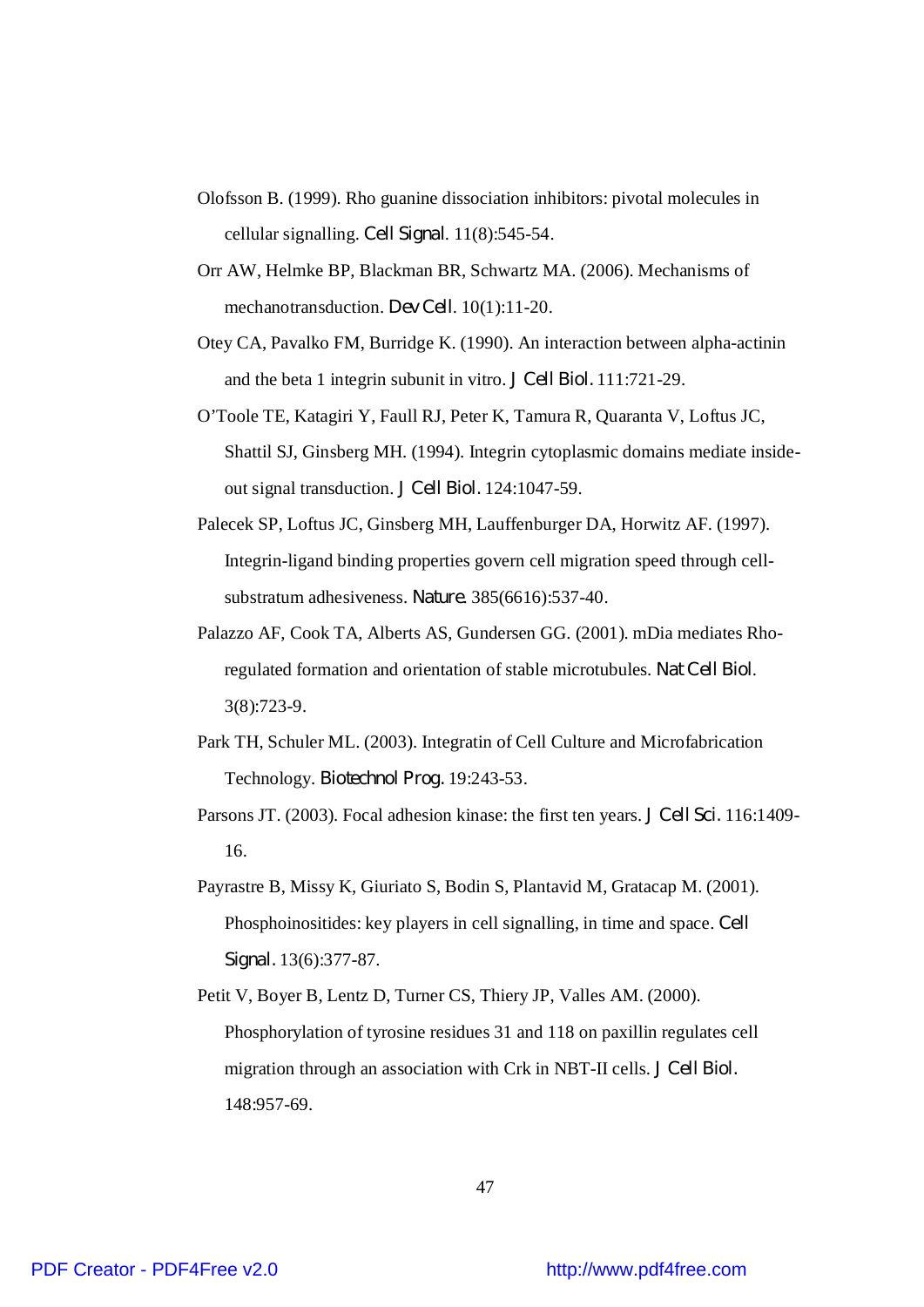- Petit V, Theiry JP. (2000). Focal adhesions: structure and dynamics. *Biol Cell.* 92(7):477-94.
- Polette M, Nawrocki-Raby B, Gilles C, Clavel C, Birembaut P. (2004). Tumour invasion and matrix metalloproteinases. *Crit Rev Oncol Hematol*. 49(3):179- 86.
- Pollard TD, Borisy GG. (2003). Cellular motility driven by assembly and disassembly of actin filaments. *Cell*. 112:453-65.
- Purchio AF, Erikson E, Brugge JS, Erikson RL. (1978). Identification of a polypeptide encoded by the avian sarcoma virus src gene. *Proc Natl Acad Sci USA.* 75:1567-71.
- Reiske HR, Kao SC, Cary LA, Guan JL, Lai JF, Chen HC. (1999). Requirement of phosphatidylinositol 3-kinase in focal adhesion kinase-promoted cell migration. *J Biol Chem.* 274:12361-12366.
- Ren XD, Kiosses WB, Schwartz MA. (1999). Regulation of the small GTPbinding protein Rho by cell adhesion and the cytoskeleton. *EMBO J.* 18(3):578-85.
- Rickert P, Weiner OD, Wang F, Bourne HR, Servant G. (2000). Leukocytes navigate by compass: roles of PI3Kgamma and its lipid products. *Trends Cell Biol*. 10(11):466-73.
- Ridley AJ, Schwartz MA, Burridge K, Firtel RA, Ginsberg MH, Borisy G, Parsons JT, Horwitz AR. (2003). Cell migration: integrating signals from front to back. *Science*. 302:1704-9.
- Riento K, Ridley AJ. (2003). Rocks: multifunctional kinases in cell behaviour. *Nat Rev Mol Cell Biol*. 4(6):446-56.
- Riveline D, Zamir E, Balaban NQ, Schwarz US, Ishizaki T, Narumiya S, Kam Z, Geiger B, Bershadsky AD. (2001). Focal contacts as mechanosensors: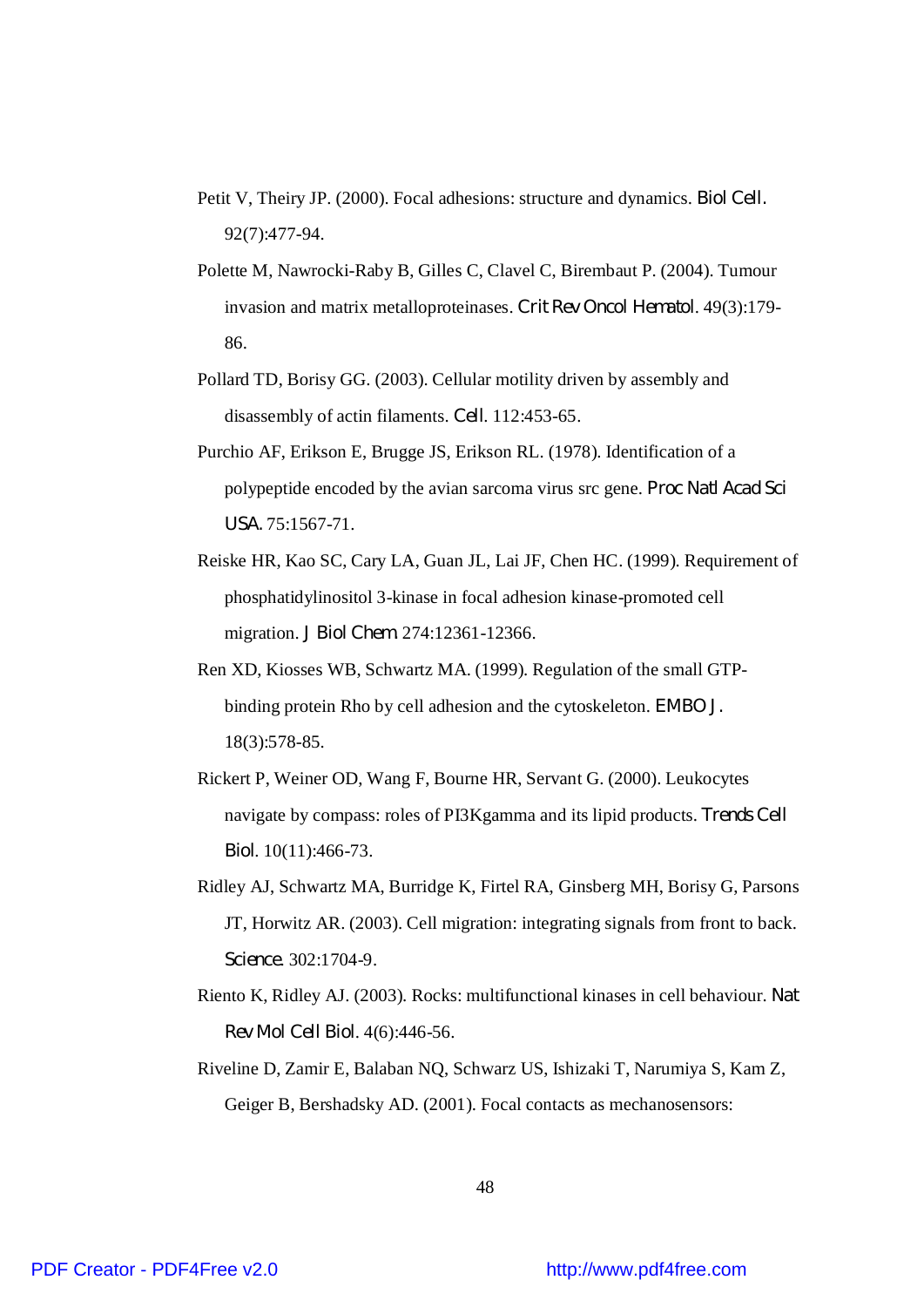externally applied local mechanical force induces growth of focal contacts by an mDia1-dependent and ROCK-independent mechanism. *J Cell Biol*. 153(6):1175-86.

- Rodriguez LG, Wu X, Guan JL. (2005). Wound healing assay. *Methods in Molecular Biology.* 294: 23-29.
- Rossman KL, Der CJ, Sondek J. (2005). GEF means go: turning on RHO GTPases with guanine nucleotide-exchange factors. *Nat Rev Mol Cell Biol*. 6(2):167-80.
- Rottner K, Behrendt B, Small JV, Wehland J. (1999). VASP dynamics during lamellipodia protrusion. *Nat Cell Biol.* 1:321-2.
- Ruoslahti E. (1999). Fibronectin and its integrin receptors in cancer. *Adv Cancer Res.* 76:1-20.
- Ruoslahti E, Pierschbacher MD. (1987). New perspectives in cell adhesion: RGD and integrins. *Science.* 238(4826):491-97.
- Sakai R, Iwamatsu A, Hirano N, Ogawa S, Tanaka T, Mano H, Yazaki Y, Hirai H. (1994). A novel signaling molecule, p130, forms stable complexes in vivo with v-Crk and v-Src in a tyrosine phosphorylation-dependent manner. *EMBO J.* 13:2748-56.
- Sakai T, Larsen M, Yamada KM. (2003). Fibronectin requirement in branching morphogenesis. *Nature*. 423(6942):876-81.
- Salgia R, Li JL, Lo SH, Brunkhorst B, Kansas GS, Sobhany ES, Sun Y, Pisick E, Hallek M, Ernst T, Tantravahi R, Chen LB, Griffin JD. (1995). Molecular cloning of human paxillin, a focal adhesion protein phosphorylated on P210BCR/ABL. *J Biol Chem.* 270:5039-47.
- Salim K, Bottomley MJ, Querfurth E, Zvelebil MJ, Gout I, Scaife R, Margolis RL, Gigg R, Smith CI, Driscoll PC, Waterfield MD, Panayotou G. (1996). Distinct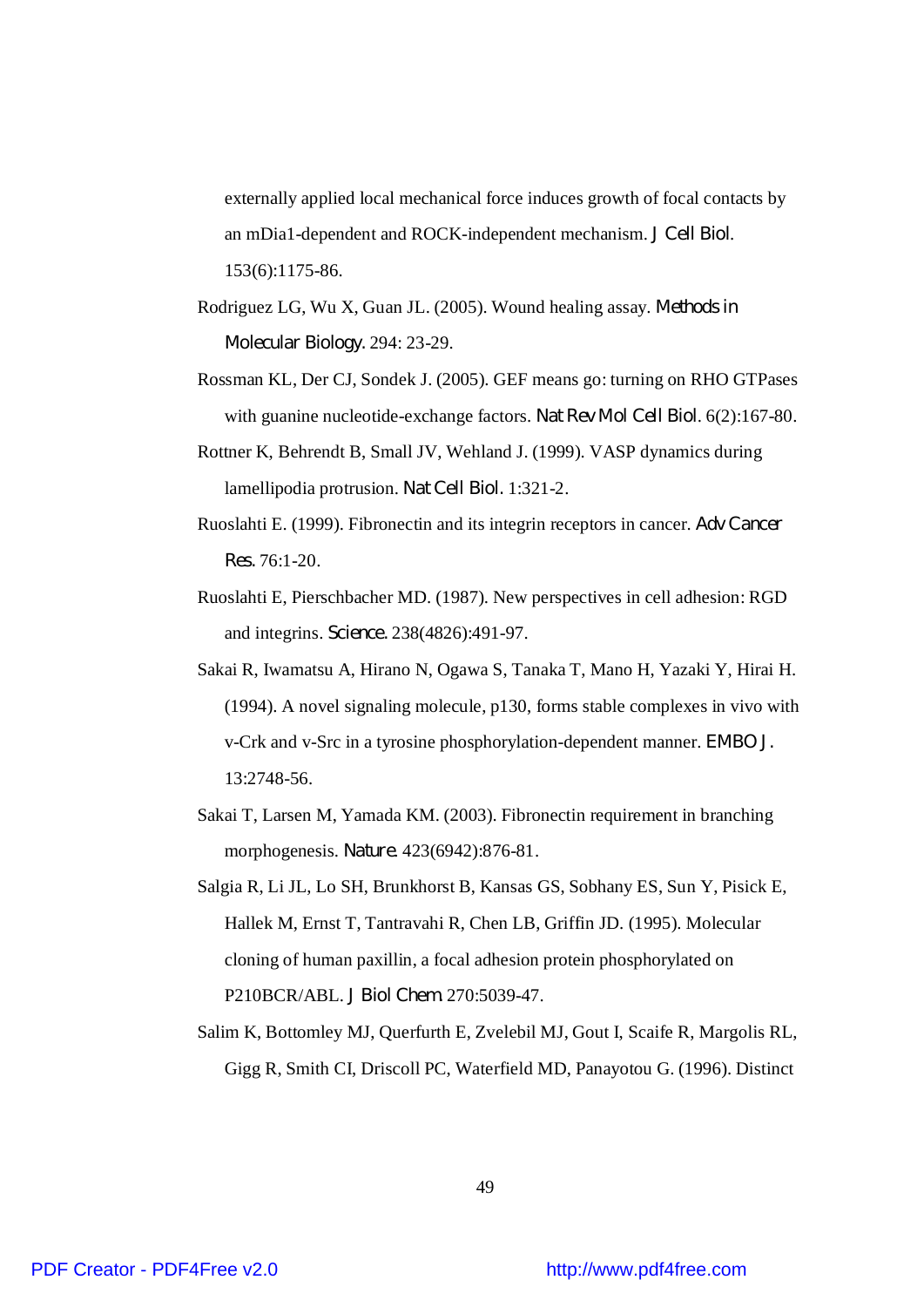specificity in the recognition of phosphoinositides by the pleckstrin homology domains of dynamin and Bruton's tyrosine kinase. *EMBO J.* 15(22):6241-50.

- Sanchez-Mateos P, Cabanas C, Sanchez-Madrid F. (1996). Regulation of integrin function. *Semin Cancer Biol*. 7(3):99-109.
- Sanders LC, Matsumura F, Bokock GM, de Lanerolle P. (1999). Inhibition of myosin light chain kinase by p21-activated kinase. *Science*. 283:2083-85.
- Schaller MD, Hildebrand JD, Shannon JD, Fox JW, Vines RR, Parsons JT. (1994). Autophosphorylation of the focal adhesion kinase, pp125FAK, directs SH2 dependent binding of pp60src. *Mol Cell Biol.* 14:1680-88.
- Schaller MD, Otey CA, Hildebrand JD, Parsons JT. (1995). Focal adhesion kinase and paxillin bind to peptides mimicking beta integrin cytoplasmic domains. *J Cell Biol.* 130:1181-87.
- Schaller MD, Parsons JT. (1995). Pp125FAK-dependent tyrosine phosphorylation of paxillin creates a high- affinity binding site for Crk. *Mol Cell Biol.* 15:2635- 45.
- Schoenwaelder SM, Burridge K. (1999). Bidirectional signaling between the cytoskeleton and integrins. *Curr Opin Cell Biol.* 11:274-86.
- Schmidt A, Hall A. (2002). Guanine nucleotide exchange factors for Rho GTPases: turning on the switch. *Genes Dev*. 16(13):1587-609.
- Schwartz MA, Horwitz AR. (2006). Integrating adhesion, protrusion, and contraction during cell migration. *Cell*. 125:1223-5.
- Sechler JL, Schwarzbauer JE. (1997). Coordinated regulation of fibronectin fibril assembly and actin stress fiber formation. *Cell Adhes Commun*. 4(6):413-24.
- Servant G, Weiner OD, Herzmark P, Balla T, Sedat JW, Bourne HR. (2000). Polarization of chemoattractant receptor signaling during neutrophil chemotaxis. *Science*. 287(5455):1037-40.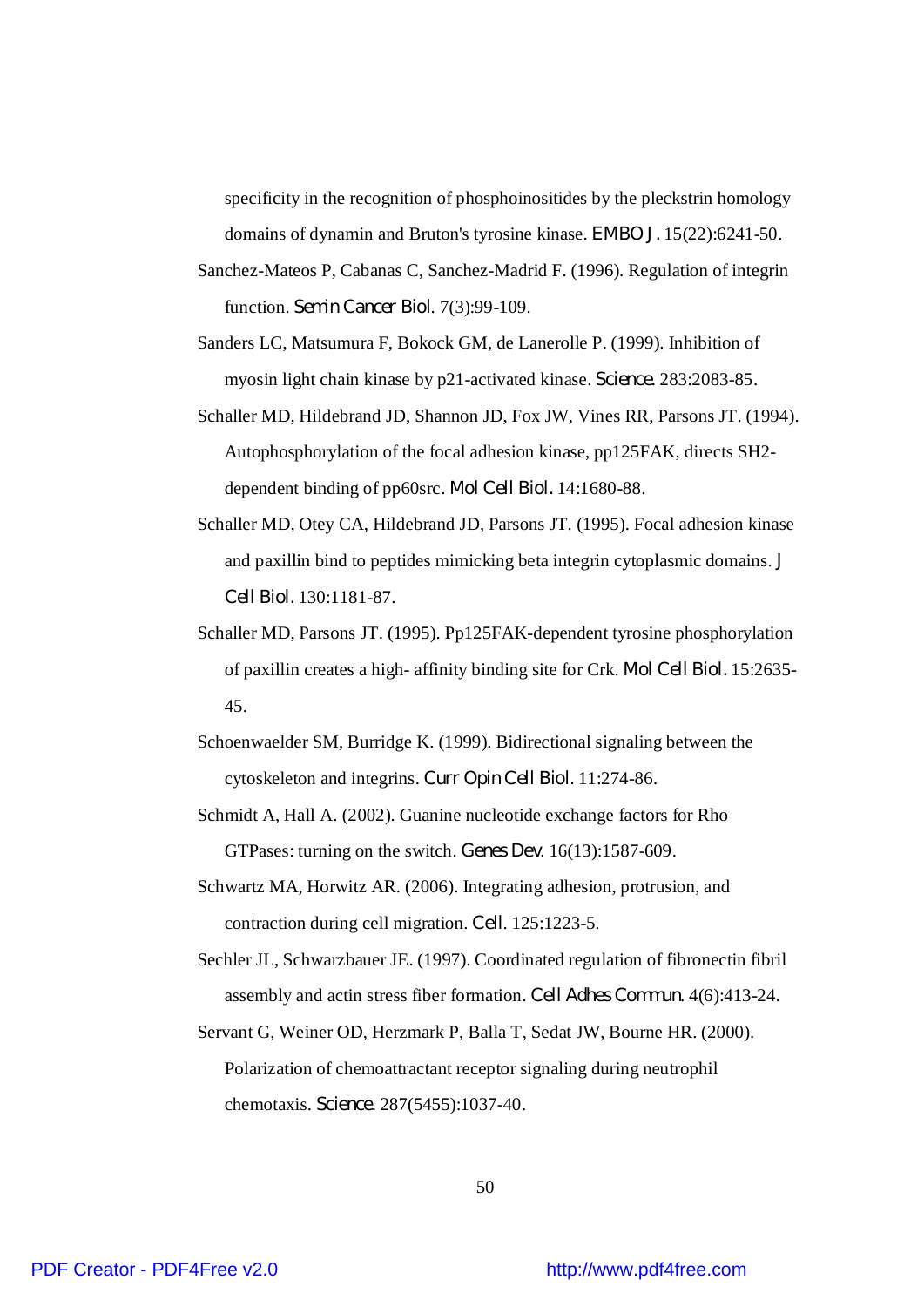- Sharma CP, Ezzell RM, Arnaout MA. (1995). Direct interaction of filamin (ABP-280) with the beta2-integrin subunit CD18. *J Immunol*. 154:3461-70.
- Shen TL, Han DC, Guan JL. (2002). Association of Grb7 with D3 phosphoinositides via its PH domain and its role in the regulation of cell migration. *J Biol Chem.* 277: 29069-29077.
- Sia SK, Whitesides GM. (2003). Microfluidic devices fabricated in poly(dimethylsiloxane) for biological studies. *Electrophoresis*. 24(21):3563- 76.
- Sottile J. (2004). Regulation of angiogenesis by extracellular matrix. *Biochim Biophys Acta*. 1654(1):13-22.
- Srinivasan S, Wang F, Glavas S, Ott A, Hofmann F, Aktories K, Kalman D, Bourne HR. (2003). Rac and Cdc42 play distinct roles in regulating PI(3,4,5)P3 and polarity during neutrophil chemotaxis. *J Cell Biol*. 160(3):375- 85.
- Stephens LE, Sutherland AE, Klimanskaya IV, Andrieux A, Meneses J, Pedersen RA, Damsky CH. (1995). Deletion of beta 1 integrins in mice results in inner cell mass failure and peri-implantation lethality. *Genes Dev*. 9(15):1883-95.
- Su JM, Gui L, Zhou YP, Zha XL. (2002). Expression of focal adhesion kinase and á5 and â1 integrins in carcinomas and its clinical significance. *World J Gastroenterol*. 8(4):613-18.
- Takaki Y, Seki N, Kawabata Si S, Iwanaga S, Muta T. (2002). Duplicated binding sites for  $(1-->3)$ -beta-D-glucan in the horseshoe crab coagulation factor G: implications for a molecular basis of the pattern recognition in innate immunity. *J Biol Chem*. 277(16):14281-7.
- Thiery JP. (2003). Epithelial-mesenchymal transitions in development and pathologies. *Curr Opin Cell Biol*. 15(6):740-6.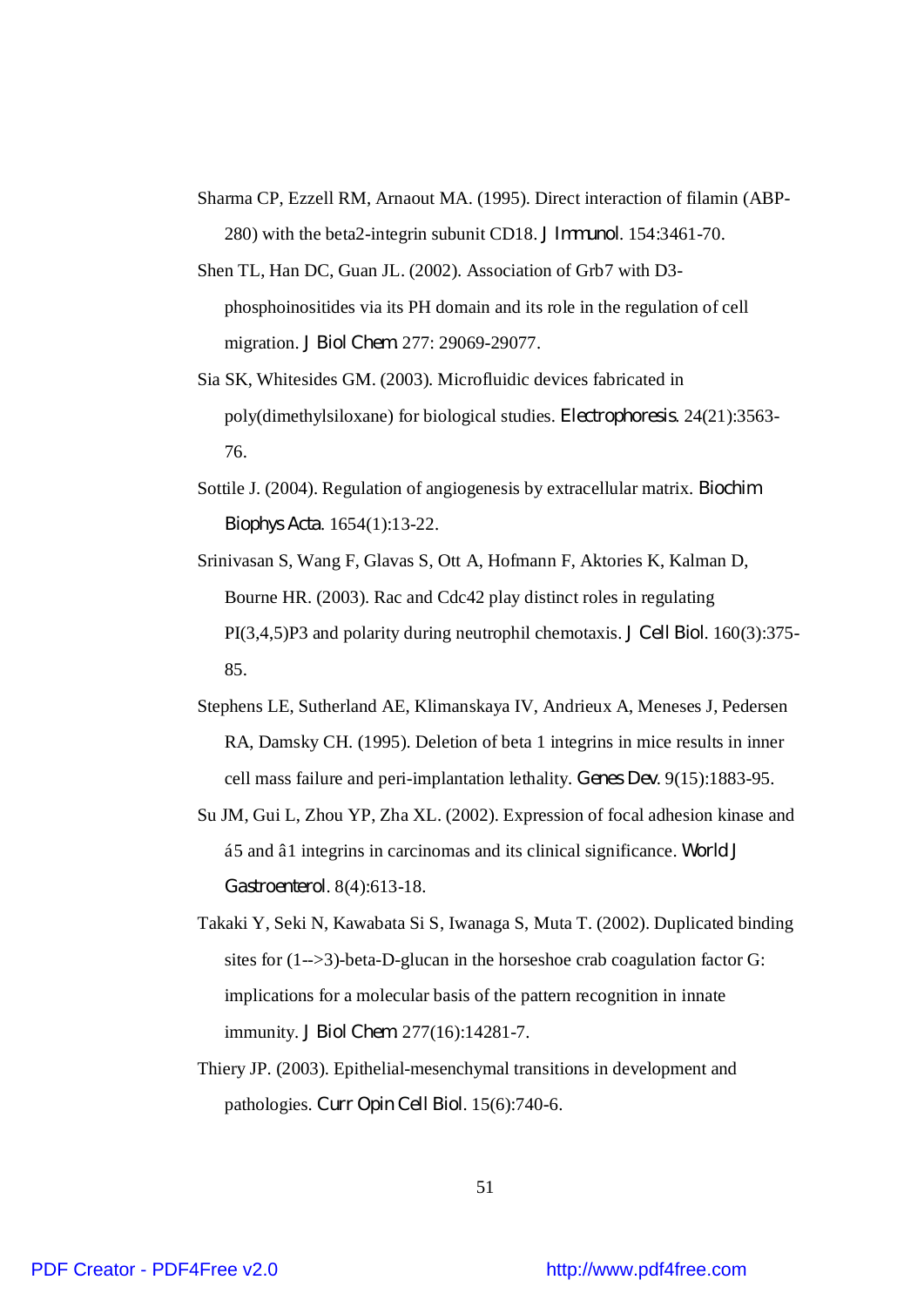- Thomas SM, Brugge JS. (1997). Cellular functions regulated by Src family kinases. *Annu Rev Cell Dev Biol.* 13:513-609.
- Todaro GJ, Lazar GK, Green H. (1965). The initiation of cell division in a contactinhibited mammalian cell line. *J Cell Physiol*. 66(3):325-33.
- Toutant M, Costa A, Studler JM, Kadare G, Carnaud M, Girault JA. (2002). Alternative splicing controls the mechanisms of FAK autophosphorylation. *Mol Cell Biol*. 22(22):7731-43.
- Tsukita S, Hieda Y, Tsukita S. (1989). A new 82-kD barbed end-capping protein (radixin) localized in the cell-to-cell adherens junction: purification and characterization. *J Cell Biol.* 108:2369-82.
- Turner CE, Glenney JR, Burridge K. (1990). Paxillin: a new vinculin-binding protein present in focal adhesions. *J Cell Biol.* 111:1059-68.
- Turner CE, Miller JT. (1994). Primary sequence of paxillin contains putative SH2 and SH3 domain binding motifs and multiple LIM domains: identification of a vinculin and pp125FAK-binding region. *J Cell Sci.* 107:1583-91.
- Turner CE, Brown MC, Perrotta JA, Riedy MC, Nikolopoulos SN, McDonald AR, Bagrodia S, Thomas S, Leventhal PS. (1999). Paxillin LD4 motif binds PAK and PIX through a novel 95-kD ankyrin repeat, ARF-GAP protein: a role in cytoskeletal remodeling. *J Cell Biol.* 145:851-63.
- van der Flier A, Sonnenberg A. (2001). Function and interactions of integrins. 305:285-298.
- van Kooyk Y, Figdor CG. (2000). Avidity regulation of integrins: the driving force in leukocyte adhesion. *Curr Opin Cell Biol*. 2000 Oct;12(5):542-7.
- Vicente-Manzanares M, Webb DJ, Horwitz AR. (2005). Cell migration at a glance. *J Cell Sci*. 118(21):4917-9.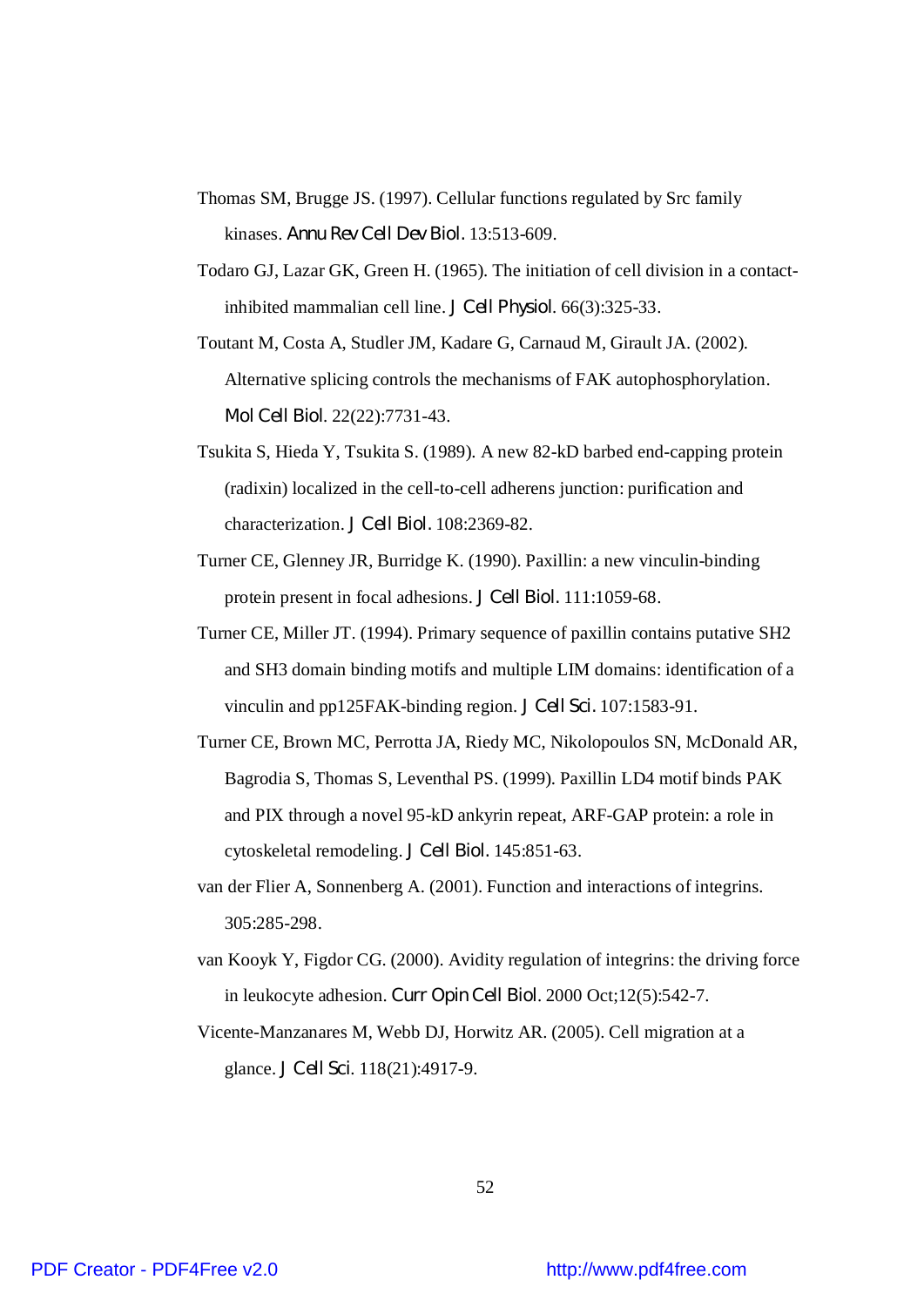- Vojtek A, Haarer B, Field J, Gerst J, Pollard TD, Brown S, Wigler M. (1991). Evidence for a functional link between profilin and CAP in the yeast S. cerevisiae. *Cell*. 66(3):497-505.
- Wang HR, Zhang Y, Ozdamar B, Ogunjimi AA, Alexandrova E, Thomsen GH, Wrana JL. (2003). Regulation of cell polarity and protrusion formation by targeting RhoA for degradation. *Science*. 302(5651):1775-9.
- Wary KK, Mariotti A, Zurzolo C, Giancotti FG. (1998). A requirement for caveolin-1 and associated kinase Fyn in integrin signaling and anchoragedependent cell growth. *Cell.* 94:625-34.
- Waterman-Storer CM, Worthylake RA, Liu BP, Burridge K, Salmon ED. (1999). Microtubule growth activates Rac1 to promote lamellipodial protrusion in fibroblasts. *Nat Cell Biol.* 1:45-50.
- Webb DJ, Parsons JT, Horwitz AF. (2002) Adhesion assembly, disassembly and turnover in migrating cells -- over and over and over again. *Nat Cell Biol.* 4(4):E97-100.
- Webb DJ, Donais K, Whitmore LA, Thomas SM, Turner CE, Parsons JT, Horwitz AF. (2004) FAK-Src signalling through paxillin, ERK and MLCK regulates adhesion disassembly. *Nat Cell Biol.* 6(2):154-61.
- Wehrle-Haller B, Imhof B. (2002). The inner lives of focal adhesions. *Trends Cell Biol*. 12(8):382-9.
- Wehrle-Haller B, Imhof BA. (2003). Actin, microtubules and focal adhesion dynamics during cell migration. *Int J Biochem Cell Biol.* 35:39-50.
- Welch MD, Mullins RD. (2000). Cellular control of actin nucleation. *Annu Rev Cell Dev Biol*. 18:247-88.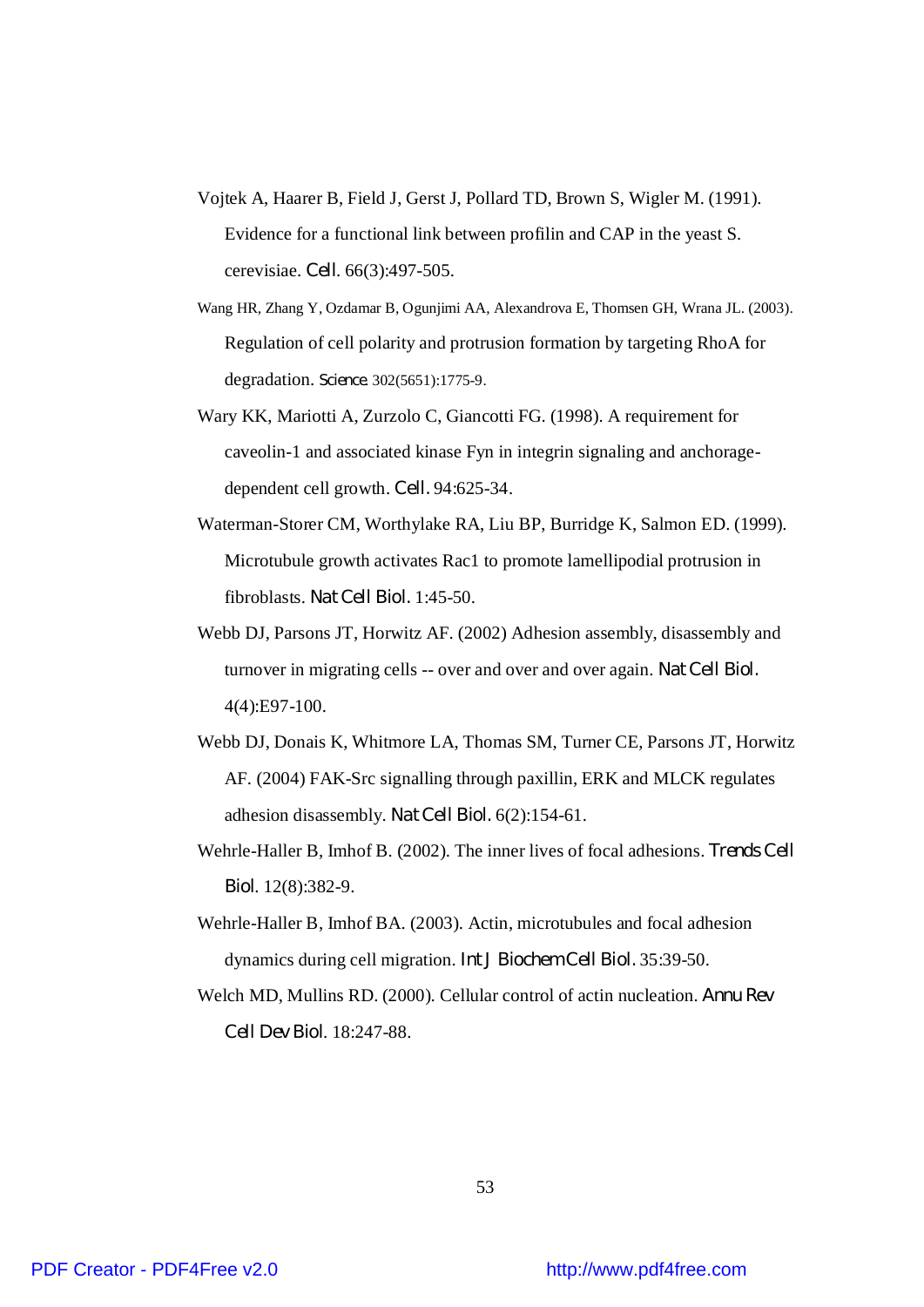- Wells CM, Ridley AJ. (2005). Analysis of cell migration using the Dunn chemotaxis chamber and time-lapse microscopy. *Methods Mol Biol*. 294:31- 41.
- Wennerberg K, Armulik A, Sakai T, Karlsson M, Fassler R, Schaefer EM, Mosher DF, Johansson S. (2000). The cytoplasmic tyrosines of integrin subunit beta1 are involved in focal adhesion kinase activation. *Mol Cell Biol*. 20(15):5758- 65.
- Whitehead IP, Campbell S, Rossman KL, Der CJ. (1997). Dbl family proteins. *Biochim Biophys Acta*. 1332(1):F1-23.
- Winklbauer R, Nagel M. (1991). Directional mesoderm cell migration in the Xenopus gastrula. *Dev Biol*. 1991 Dec;148(2):573-89.
- Wittmann T, Bokoch GM, Waterman-Storer CM. (2004). Regulation of microtubule destabilizing activity of Op18/stathmin downstream of Rac1. *J Biol Chem*. 279(7):6196-203.
- Wu X, Suetsugu S, Takenawa T, Cooper LA, Guan JL. (2004) Focal adhesion kinase promotes N-WASP function by regulating its subcellular localization. *J Biol Chem.* 279:9565-9576.
- Xing Z, Chen HC, Nowlen JK, Taylor SJ, Shalloway D, Guan JL. (1994). Direct interaction of v-Src with the focal adhesion kinase mediated by the Src SH2 domain. *Mol Biol Cell.* 5(4):413-21.
- Xu W, Baribault H, Adamson ED. (1998). Vinculin knockout results in heart and brain defects during embryonic development. *Development*. 125:327-37.
- Yamada KM, Miyamoto S. (1995). Integrin transmembrane signaling and cytoskeletal control. *Curr Opin Cell Biol*. 7(5):681-9.

Yamada KM. (2003). Cell biology: tumour jailbreak. *Nature*. 424(6951):889-90.